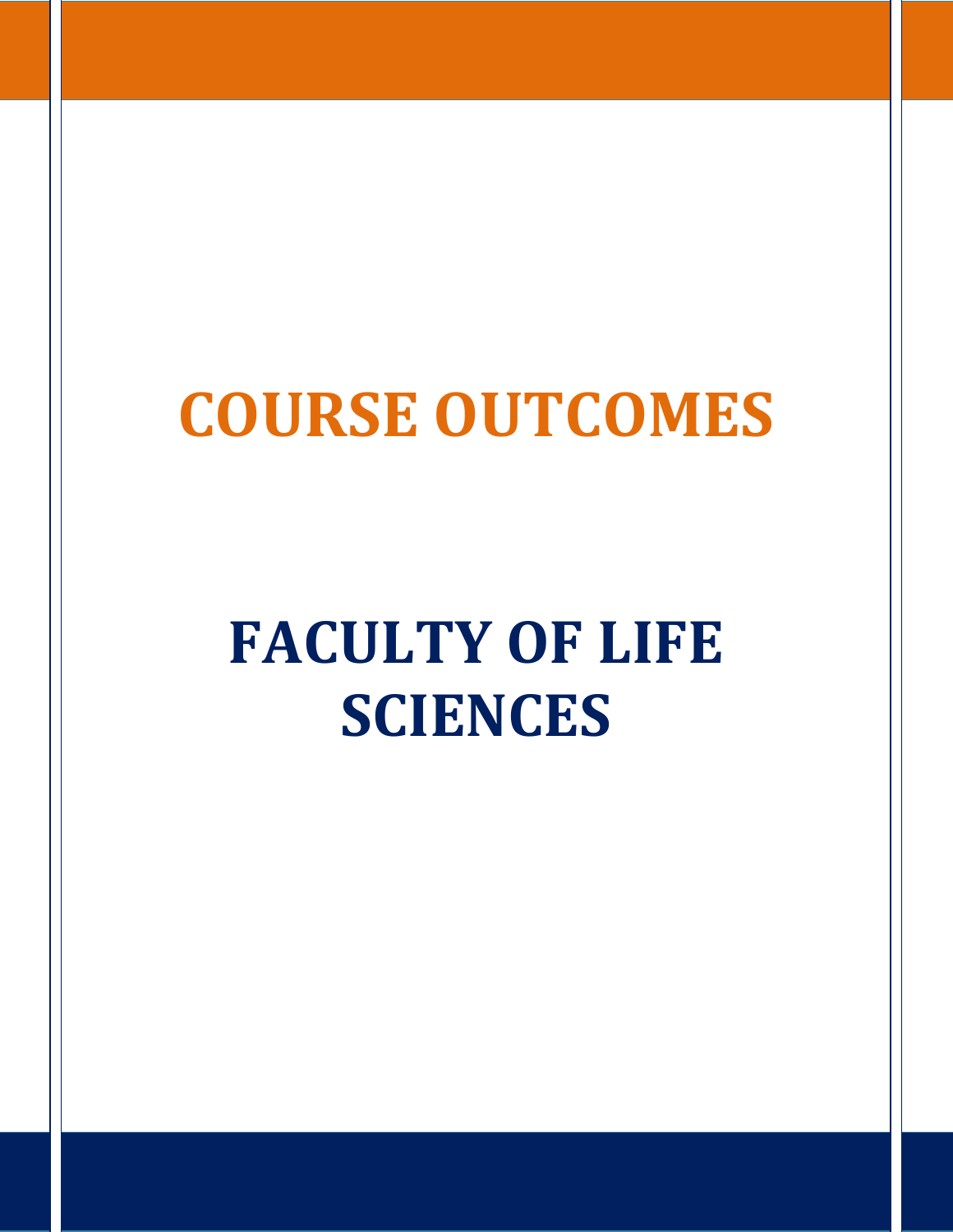## **UG Programmes in the Department of Water and Health- Faculty of Life Sciences**

| SI.<br>No. | <b>Name of the</b>                                                      | <b>Name of the Course</b>                                                               | <b>Course Outcome</b>                                                                                                                                                                                                                                                                                                                                           |
|------------|-------------------------------------------------------------------------|-----------------------------------------------------------------------------------------|-----------------------------------------------------------------------------------------------------------------------------------------------------------------------------------------------------------------------------------------------------------------------------------------------------------------------------------------------------------------|
| $1.1$      | <b>Program</b><br>$B.Sc. -$<br>Biotechnology -<br><b>First Semester</b> | <b>Languages</b><br>Part I - English I<br>Part II - English I<br>Part II - Kannada I    | These courses are designed to<br>$\bullet$<br>develop the communication<br>and vocabulary skills in the<br>students<br>Upon completion of the course,<br>the students have sufficient<br>knowledge for professional<br>communication to excel in the<br>chosen profession                                                                                       |
| 1.2        |                                                                         | <b>Basics of Biostatistics</b>                                                          | This course imparts the<br>$\bullet$<br>knowledge of basic statistical<br>methods to solve problems<br>Students are taught to operate<br>$\bullet$<br>various statistical software<br>packages<br>By the end of the course, the<br>students are able to appreciate<br>the importance of statistics in<br>research and prepares them<br>for a career in research |
| 1.3        |                                                                         | <b>Environmental Studies</b>                                                            | The main objective of this<br>$\bullet$<br>paper is to create an<br>awareness among the students<br>about the environment<br>By the end of the course, the<br>students will have a better<br>appreciation for the<br>environment and become<br>responsible citizens                                                                                             |
| 1.4        |                                                                         | Cell Biology                                                                            | This course introduces the<br>$\bullet$<br>students to the basics of cell<br>and its components.<br>This gives them a strong<br>foundation on the basic unit of<br>life.<br>At the end of the course, the<br>$\bullet$<br>student has a strong<br>foundation on the functions of<br>the cell.                                                                   |
| 2.1        | $B.Sc. -$<br>Biotechnology -<br>Second<br>Semester                      | <b>Languages</b><br>Part I - English II<br>Part II - English II<br>Part II - Kannada II | These courses are designed to<br>$\bullet$<br>develop the communication<br>and vocabulary skills in the<br>students<br>Upon completion of the course,<br>the students have sufficient                                                                                                                                                                           |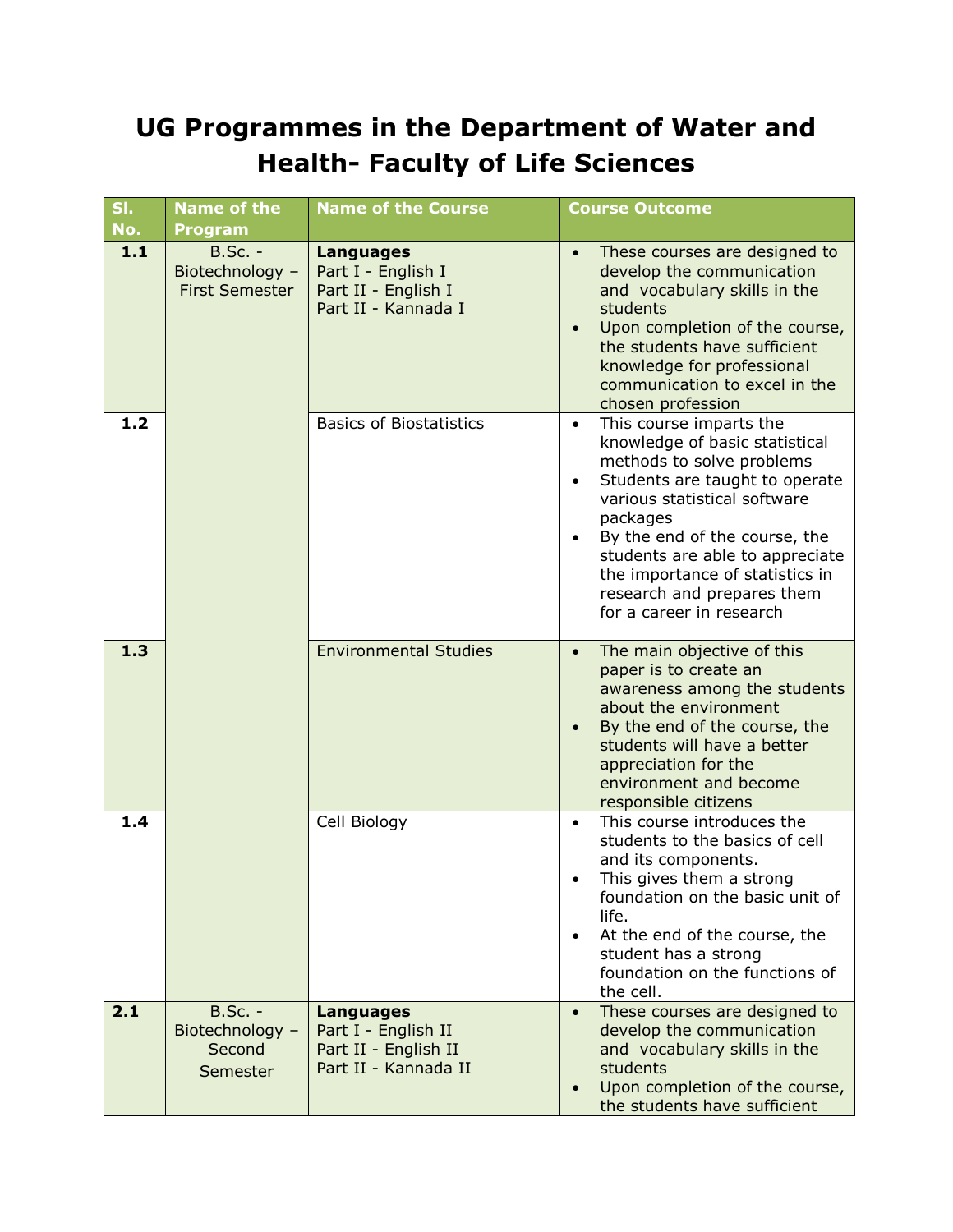|     |                                                |                                                                                     | knowledge for professional<br>communication to excel in the<br>chosen profession                                                                                                                                                                                                                                                                                                                                                       |
|-----|------------------------------------------------|-------------------------------------------------------------------------------------|----------------------------------------------------------------------------------------------------------------------------------------------------------------------------------------------------------------------------------------------------------------------------------------------------------------------------------------------------------------------------------------------------------------------------------------|
| 2.2 |                                                | Principle of Biochemistry                                                           | Through this course the<br>$\bullet$<br>students are exposed to<br>importance of biological<br>macromolecules<br>They acquire knowledge in the<br>quantitative and qualitative<br>estimation of biomolecules<br>They study the influence and<br>role of structure in reactivity of<br>biomolecules<br>At the end of the course, the<br>students have a thorough<br>understanding on the role of<br>biomolecules and their<br>functions |
| 2.3 |                                                | Microbiology                                                                        | This fundamental paper<br>$\bullet$<br>discusses the importance of<br>microorganisms<br>The course throws light on<br>types of microorganisms in and<br>around humans<br>At the end of the course, the<br>student has understanding on<br>the metabolism and<br>mechanism of microbial life                                                                                                                                            |
| 3.1 | $B.Sc. -$<br>Biotechnology -<br>Third Semester | Languages<br>Part I - English III<br>Part II - English III<br>Part II - Kannada III | These courses are designed to<br>$\bullet$<br>develop the communication<br>and vocabulary skills in the<br>students<br>Upon completion of the course,<br>the students have sufficient<br>knowledge for professional<br>communication to excel in the<br>chosen profession                                                                                                                                                              |
| 3.2 |                                                | <b>Bioinformatics</b>                                                               | This allied paper introduces<br>the students to concepts in<br>bioinformatics<br>The student will be able to<br>apply basic principles of<br>biology, computer science and<br>mathematics to address<br>complex biological problems                                                                                                                                                                                                    |
| 3.3 |                                                | <b>Basics of Computers</b>                                                          | This is a skill based paper that<br>$\bullet$<br>introduces the students to the<br>basics of computer operations<br>The student is imparted with<br>knowledge on both hardware<br>and software.<br>The student has a better<br>understanding on the use of                                                                                                                                                                             |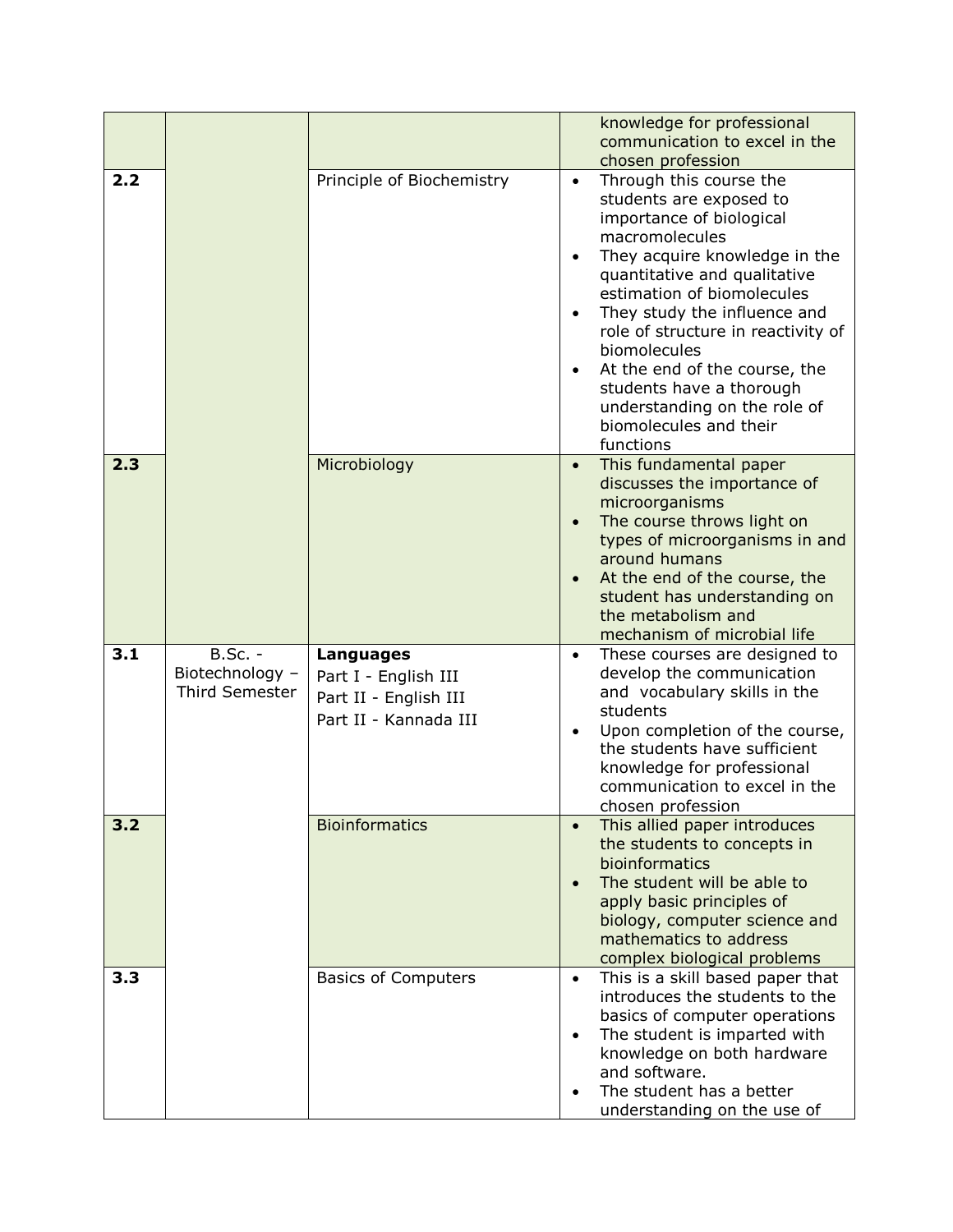|     |                                                         |                                                                     | computers for various<br>applications                                                                                                                                                                                                                                                                                                                                                                                                  |
|-----|---------------------------------------------------------|---------------------------------------------------------------------|----------------------------------------------------------------------------------------------------------------------------------------------------------------------------------------------------------------------------------------------------------------------------------------------------------------------------------------------------------------------------------------------------------------------------------------|
| 3.4 |                                                         | Biochemistry                                                        | Through this course the<br>$\bullet$<br>students are exposed to<br>importance of biological<br>macromolecules<br>They acquire knowledge in the<br>quantitative and qualitative<br>estimation of biomolecules<br>They study the influence and<br>role of structure in reactivity of<br>biomolecules<br>At the end of the course, the<br>students have a thorough<br>understanding on the role of<br>biomolecules and their<br>functions |
| 3.5 |                                                         | <b>Classical Genetics</b>                                           | Students will be taught<br>$\bullet$<br>Mendelian genetics, their<br>principles and gene interaction.<br>They learn about chromosomal<br>aberrations and structure of<br>chromosomes<br>The student will gain a basic<br>understanding on human<br>genetics and hereditary.                                                                                                                                                            |
| 4.1 | <b>B.Sc. -</b><br>Biotechnology -<br>Fourth<br>Semester | Part I - English IV<br>Part II - English IV<br>Part II - Kannada IV | These courses are designed to<br>$\bullet$<br>develop the communication<br>and vocabulary skills in the<br>students<br>Upon completion of the course,<br>the students have sufficient<br>knowledge for professional<br>communication to excel in the<br>chosen profession                                                                                                                                                              |
| 4.2 |                                                         | Fundamentals of<br>Nanotechnology                                   | This is an interdisciplinary and<br>emerging area<br>The students are taught the<br>basics of nanotechnology and<br>their applications<br>The course introduces the<br>$\bullet$<br>students to the new and novel<br>applications to solve<br>biomedical problems through<br>nanotechnology                                                                                                                                            |
| 4.3 |                                                         | <b>Tissue Culture</b>                                               | This skill based course<br>$\bullet$<br>introduces the students to the<br>concepts in tissue culture<br>applicable to plants and<br>animals<br>They are also taught their<br>applications in biotechnology<br>and biochemical research                                                                                                                                                                                                 |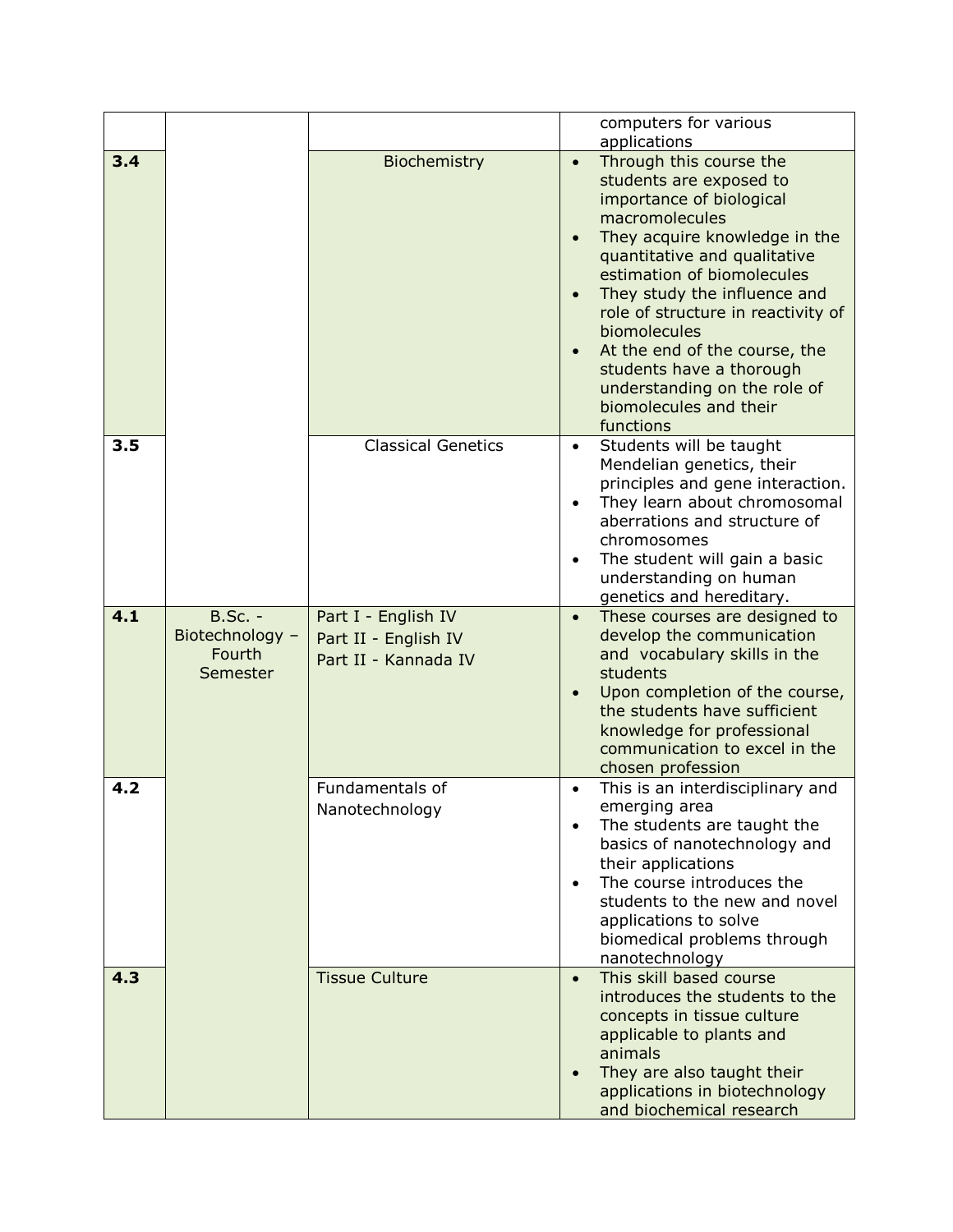|     |                                                            |                                          | This course introduces the<br>students to explore<br>entrepreneurial avenues in this<br>field                                                                                                                                                                                                                                                                                                                                                                |
|-----|------------------------------------------------------------|------------------------------------------|--------------------------------------------------------------------------------------------------------------------------------------------------------------------------------------------------------------------------------------------------------------------------------------------------------------------------------------------------------------------------------------------------------------------------------------------------------------|
| 4.4 |                                                            | <b>Molecular Genetics</b>                | The course teaches the students<br>$\bullet$<br>about genes at molecular level<br>They learn about DNA, RNA and<br>$\bullet$<br>their replication, mutations,<br>DNA repair mechanism.<br>The course outcome is to train<br>the students in understanding<br>genetics and relate modern DNA<br>technology for disease<br>diagnostics and therapy                                                                                                             |
| 5.1 | <b>B.Sc. -</b><br>Biotechnology -<br><b>Fifth Semester</b> | Immunology                               | This course gives an overview<br>on the immune system<br>including organs, cells and<br>receptors<br>The students learns about<br>molecular basis of antigen<br>recognition, hypersensitivity<br>reaction, antigen-antibody<br>reactions<br>The course develops in the<br>student an appreciation for<br>principles of immunology and<br>its applications in treating<br>human diseases                                                                      |
| 5.2 |                                                            | <b>Plant And Animal</b><br>Biotechnology | This course teaches<br>$\bullet$<br>organization and expression of<br>plant and animal genome and<br>plant and animal tissue culture<br>Students learn about<br>transgenic animal, their<br>application in pharmaceutical<br>industry, cloning and its<br>importance.<br>This course prepares the<br>$\bullet$<br>students in appreciating the its<br>benefits and applications in<br>biotechnological,<br>pharmaceutical, medical and<br>agricultural field |
| 5.3 |                                                            | <b>Medical Microbiology</b>              | This interdisciplinary course<br>$\bullet$<br>teaches the students<br>interactions between human<br>and microbes, diseases caused<br>by microbes.<br>They learn about culture,<br>collection, handling and<br>transport of clinical samples<br>They also learn about<br>diagnosis of various microbial                                                                                                                                                       |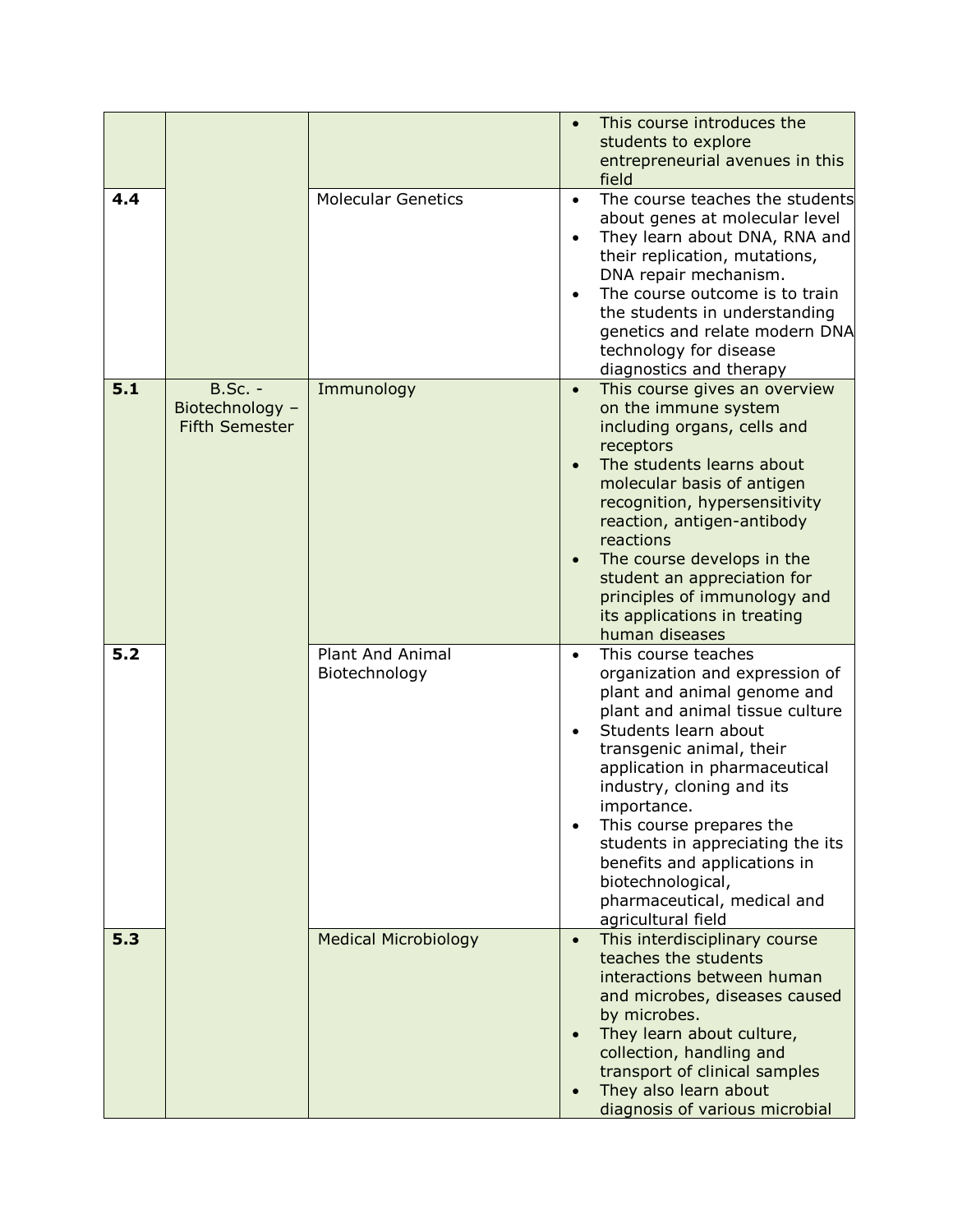|     |                            |                                                                                                                                                                                                                                                                                                                                                                                                                                                                                          | diseases<br>At the end of the course<br>$\bullet$<br>students will be able to identify<br>diseases and understand the<br>treatment plan                                                                                                                                                                                                                                                                                                                                |
|-----|----------------------------|------------------------------------------------------------------------------------------------------------------------------------------------------------------------------------------------------------------------------------------------------------------------------------------------------------------------------------------------------------------------------------------------------------------------------------------------------------------------------------------|------------------------------------------------------------------------------------------------------------------------------------------------------------------------------------------------------------------------------------------------------------------------------------------------------------------------------------------------------------------------------------------------------------------------------------------------------------------------|
| 5.4 | Agricultural Biotechnology | This course teaches the<br>$\bullet$<br>students approaches to<br>manipulate and improve plant<br>yield, throws light on<br>transgenic plants<br>They are introduced to the<br>concept of utilizing plants for<br>production of vaccines and<br>production of biofertilizers<br>This students will be able to<br>understand the relationship<br>between science and society<br>and will be able to give<br>justification for<br>biotechnological manipulation<br>of plants for human use |                                                                                                                                                                                                                                                                                                                                                                                                                                                                        |
| 5.5 |                            | <b>Medical Biotechnology</b>                                                                                                                                                                                                                                                                                                                                                                                                                                                             | The students are introduced to<br>$\bullet$<br>the biological revolutions in<br>this field.<br>They are taught the role of<br>biotechnology in the world<br>wide market<br>They learn about biosensors,<br>vaccine production,<br>monoclonal antibodies,<br>nanotechnology and its<br>applications.<br>The students will be able to<br>demonstrate the use of<br>biotechnology in solving<br>various medical problems                                                  |
| 5.6 |                            | Advanced Instrumentation<br>Techniques                                                                                                                                                                                                                                                                                                                                                                                                                                                   | This skill based course will<br>$\bullet$<br>teach the students the various<br>instrumentations that are used<br>in the analytical laboratories.<br>This course covers both<br>$\bullet$<br>fundamental and applications<br>of the instruments that are<br>routinely used for the<br>characterization of<br>biomolecules<br>At the end of the course, the<br>student has the basic<br>knowledge on the theory,<br>operation and function of<br>analytical instruments. |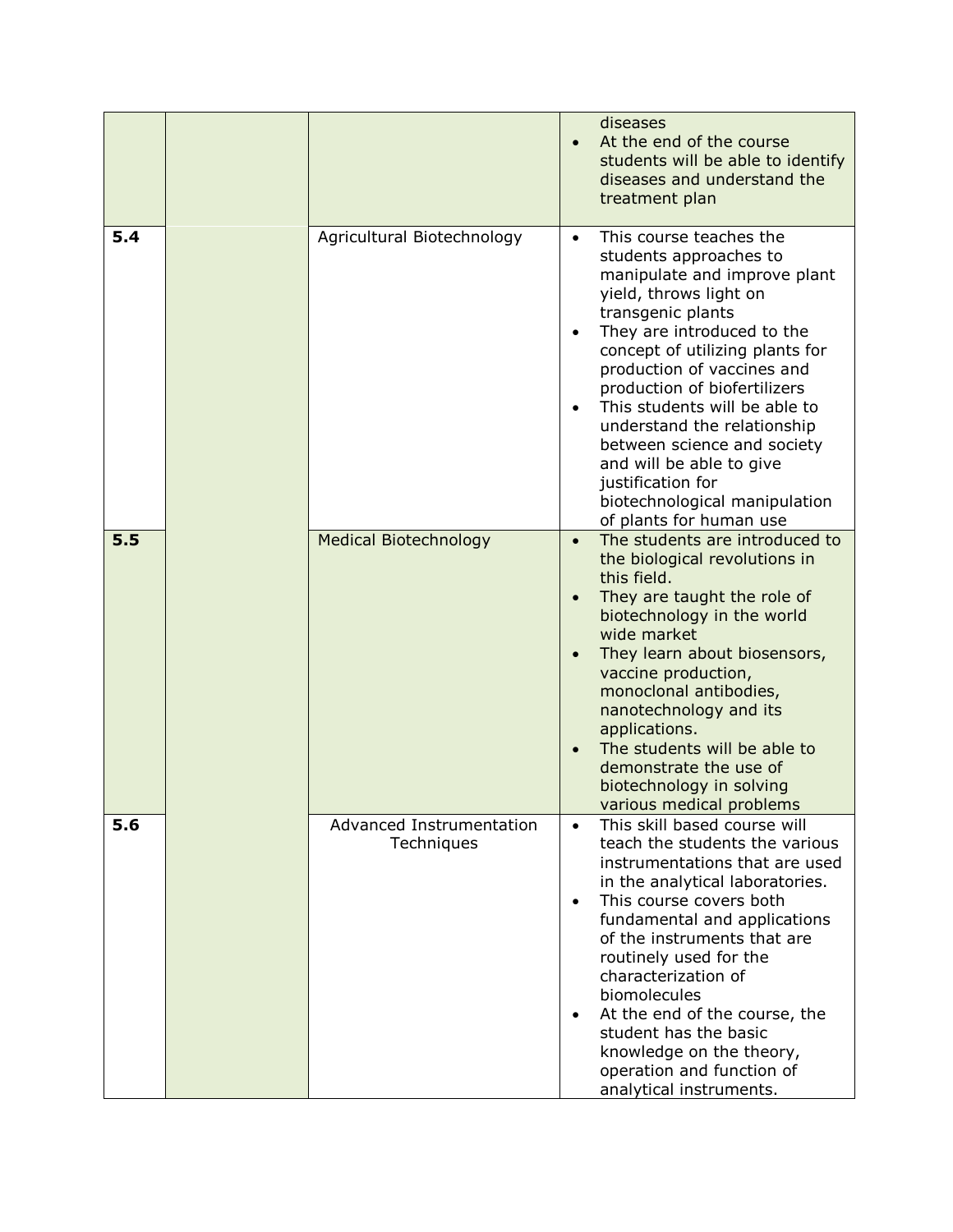| 6.1   | $B.Sc. -$<br>Biotechnology -<br><b>Sixth Semester</b> | <b>Environmental Biotechnology</b>                               | The students in the course are<br>exposed to the diversity,<br>function, ecological adaptation<br>of microorganisms within the<br>environment<br>This course gives the<br>$\bullet$<br>importance of microbial life to<br>key ecosystem process and<br>teaches the role of<br>biotechnology to address<br>environmental issues<br>At the end of the course,<br>$\bullet$<br>students are able to analyze<br>case studies representatives of<br>key areas of environmental<br>biotechnology |
|-------|-------------------------------------------------------|------------------------------------------------------------------|--------------------------------------------------------------------------------------------------------------------------------------------------------------------------------------------------------------------------------------------------------------------------------------------------------------------------------------------------------------------------------------------------------------------------------------------------------------------------------------------|
| $6.2$ |                                                       | <b>Recombinant DNA</b><br>Technology                             | This course teaches RDNA<br>$\bullet$<br>technology techniques and<br>their application in the field of<br>genetic engineering<br>They learn about plasmids,<br>vectors and gain knowledge on<br>the construction of cDNA<br>libraries<br>Student of this course have<br>knowledge on gene<br>manipulation, gene expression,<br>etc which prepares them for<br>further studies in the area of<br>genetic engineering                                                                       |
| 6.3   |                                                       | Bio-Processing and<br>Separation                                 | The course introduces the<br>$\bullet$<br>analytical methods used in<br>separation science<br>They learn about various<br>analytical techniques that are<br>routinely used for separation of<br>biomolecules and their<br>components<br>The course teaches students<br>$\bullet$<br>the advantages of separation<br>science as applied to<br>biotechnology                                                                                                                                 |
| 6.4   |                                                       | <b>Biotechnological Application</b><br>in Waste Water Management | The objective of this course is<br>$\bullet$<br>to introduce the students to<br>the role of biotechnology in<br>waste water management<br>The students learn about role<br>$\bullet$<br>of microbes in biodegradation,<br>bioremediation and composting<br>At the end of the course will be<br>able to understand the<br>treatment processes of waste<br>water and also the knowledge                                                                                                      |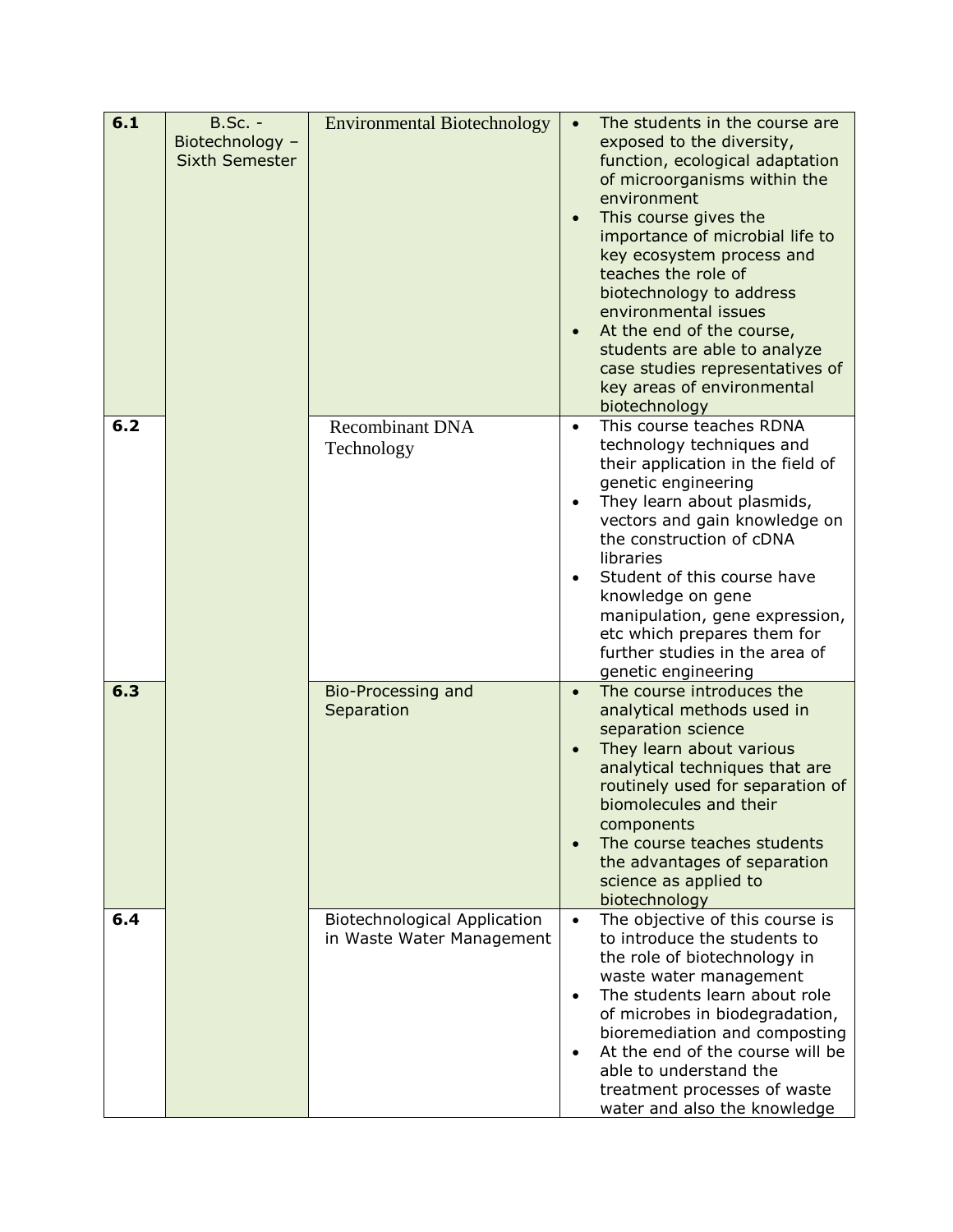|     |                                | of production of biogas.                                                                                                                                                                                                                                                                                                                                                                                                                                                     |
|-----|--------------------------------|------------------------------------------------------------------------------------------------------------------------------------------------------------------------------------------------------------------------------------------------------------------------------------------------------------------------------------------------------------------------------------------------------------------------------------------------------------------------------|
| 6.5 | <b>Genomics and Proteomics</b> | This course aims to provide the<br>$\bullet$<br>knowledge and practical skills<br>of functional genomics and<br>proteomics<br>The course also teaches the<br>techniques used in functional<br>genemics such as microarrays,<br>NGST, mRNA expression and<br>miRNA expression.<br>By the end of the course,<br>students will have the<br>necessary learning to radically<br>advance our understanding of<br>life and transform medicine                                       |
| 6.6 | Industrial Biotechnology       | The course aims to provide<br>$\bullet$<br>fundamental insights to exploit<br>microbes for manufacturing of<br>products which have huge<br>industrial significance.<br>The course blends science and<br>engineering with various<br>biochemical processes to<br>obtain products such as food,<br>chemicals, vaccines, medicine<br>At the end of the course, the<br>student will have a better<br>appreciation for the role of<br>biotechnology in industry using<br>microbes |

| SI.<br>No. | <b>Name of the</b><br><b>Program</b>                 | <b>Name of the Course</b>                                                     | <b>Course Outcome</b>                                                                                                                                                                                                                                        |
|------------|------------------------------------------------------|-------------------------------------------------------------------------------|--------------------------------------------------------------------------------------------------------------------------------------------------------------------------------------------------------------------------------------------------------------|
| 1.1        | $B.SC. -$<br>Microbiology -<br><b>First Semester</b> | Languages<br>Part I - English I<br>Part II - English I<br>Part II - Kannada I | These courses are designed to<br>develop the communication<br>and vocabulary skills in the<br>students<br>Upon completion of the course,<br>the students have sufficient<br>knowledge for professional<br>communication to excel in the<br>chosen profession |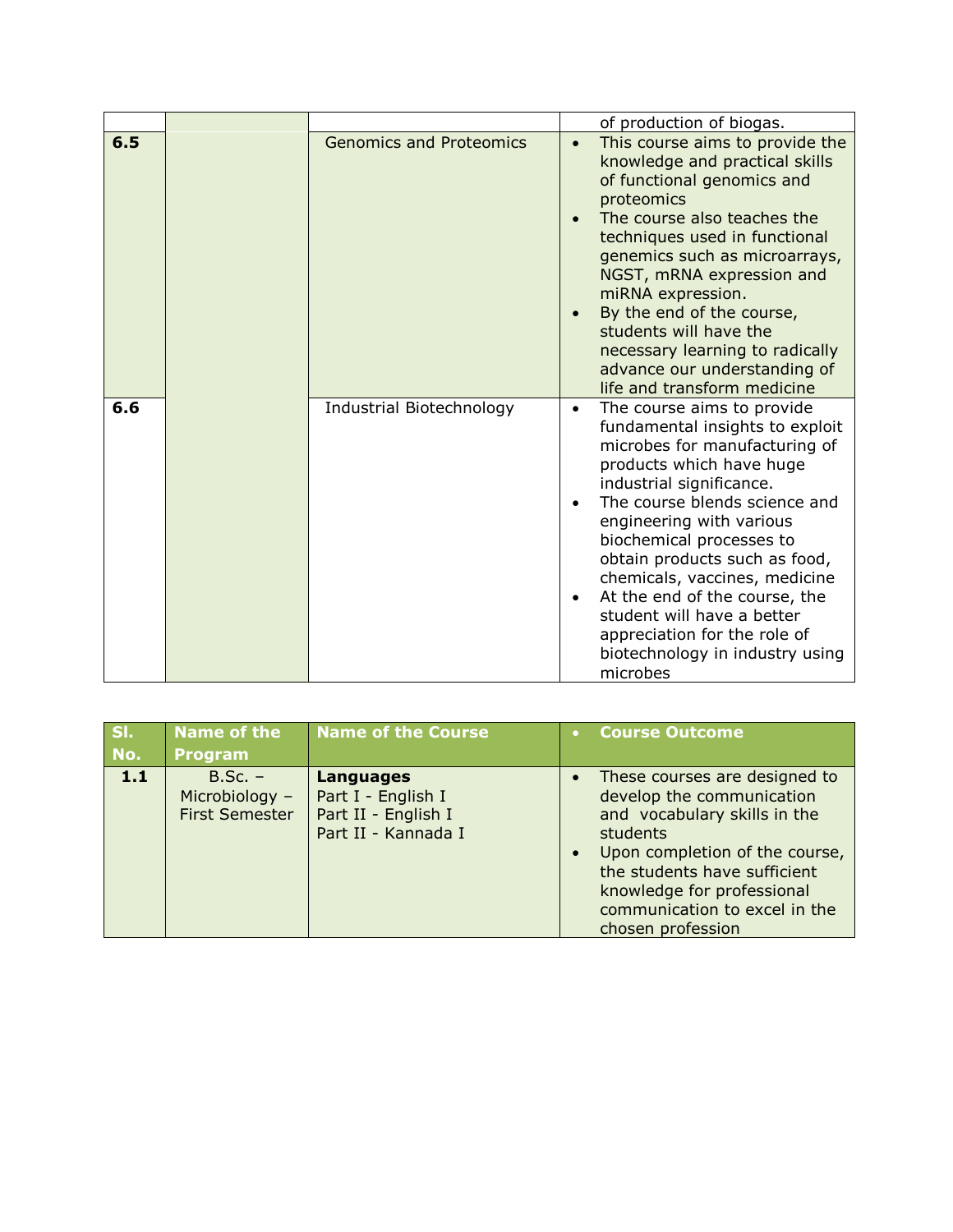| 1.2 |                                                        | <b>Basics of Biostatistics</b>                                                          | This course imparts the<br>$\bullet$<br>knowledge of basic statistical<br>methods to solve problems<br>Students are taught to operate<br>$\bullet$<br>various statistical software<br>packages<br>By the end of the course, the<br>students are able to appreciate<br>the importance of statistics in<br>research and prepares them<br>for a career in research                                     |
|-----|--------------------------------------------------------|-----------------------------------------------------------------------------------------|-----------------------------------------------------------------------------------------------------------------------------------------------------------------------------------------------------------------------------------------------------------------------------------------------------------------------------------------------------------------------------------------------------|
| 1.3 |                                                        | <b>Environmental Studies</b>                                                            | The main objective of this<br>$\bullet$<br>paper is to create an<br>awareness among the students<br>about the environment<br>By the end of the course, the<br>students will have a better<br>appreciation for the<br>environment and become<br>responsible citizens                                                                                                                                 |
| 1.4 |                                                        | Fundamentals of Microbiology                                                            | This fundamental paper<br>$\bullet$<br>discusses the importance of<br>microorganisms<br>The course throws light on<br>$\bullet$<br>types of microorganisms in and<br>around humans<br>At the end of the course, the<br>$\bullet$<br>student has understanding on<br>the concept of culturing<br>microbes, sterilization<br>techniques and estimating the<br>number of microbes in a given<br>sample |
| 2.1 | <b>B.Sc. -</b><br>Microbiology -<br>Second<br>Semester | <b>Languages</b><br>Part I - English II<br>Part II - English II<br>Part II - Kannada II | These courses are designed to<br>develop the communication<br>and vocabulary skills in the<br>students<br>Upon completion of the course,<br>the students have sufficient<br>knowledge for professional<br>communication to excel in the<br>chosen profession                                                                                                                                        |
| 2.2 |                                                        | Principle of Biochemistry                                                               | Through this course the<br>$\bullet$<br>students are exposed to<br>importance of biological<br>macromolecules<br>They acquire knowledge in the<br>$\bullet$<br>quantitative and qualitative<br>estimation of biomolecules<br>They study the influence and<br>$\bullet$<br>role of structure in reactivity of<br>biomolecules                                                                        |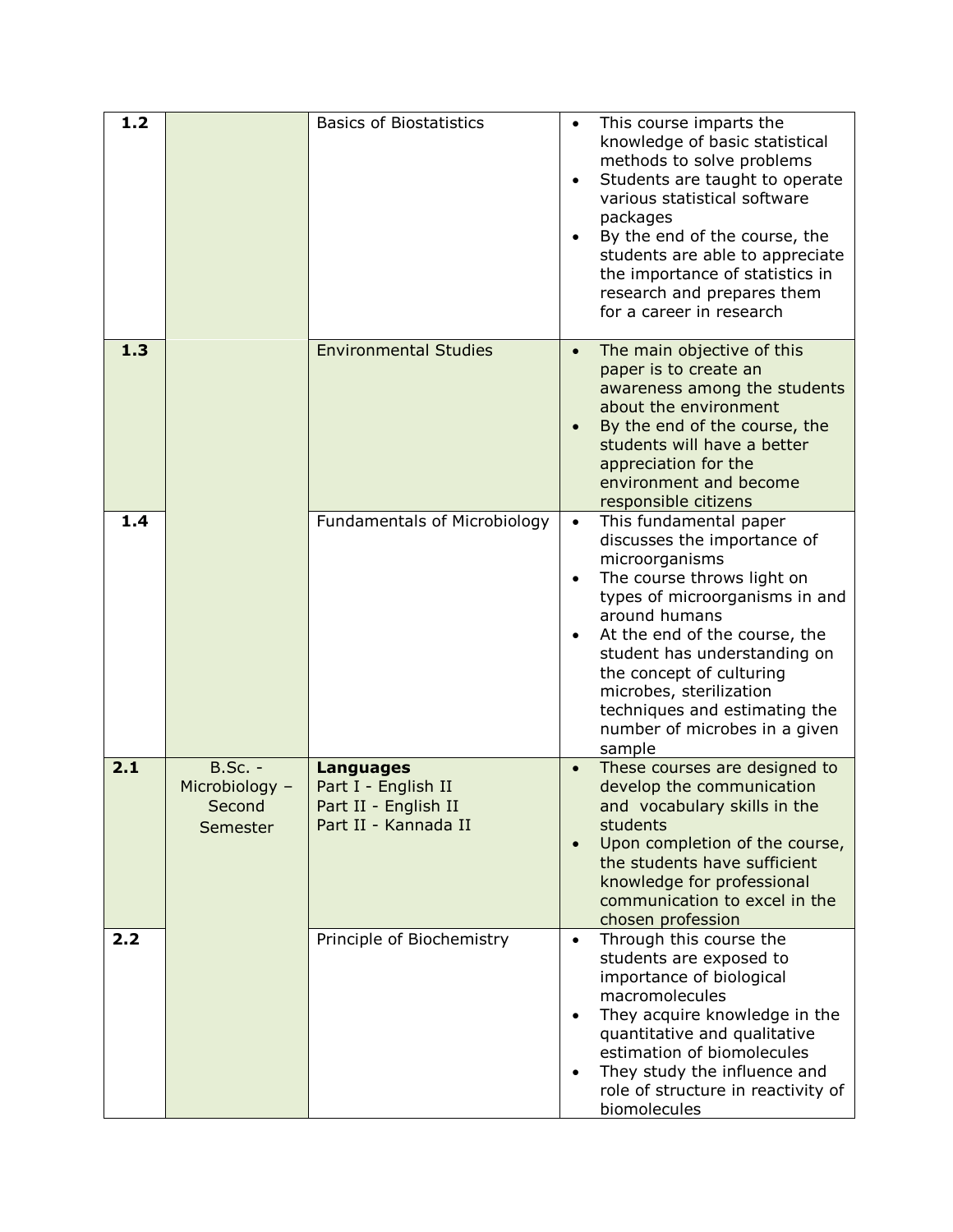|     |                                               |                                                                                     | At the end of the course, the<br>$\bullet$<br>students have a thorough<br>understanding on the role of<br>biomolecules and their<br>functions                                                                                                                                                                                                                                                                                                                 |
|-----|-----------------------------------------------|-------------------------------------------------------------------------------------|---------------------------------------------------------------------------------------------------------------------------------------------------------------------------------------------------------------------------------------------------------------------------------------------------------------------------------------------------------------------------------------------------------------------------------------------------------------|
| 2.3 |                                               | <b>Microbial Diversity</b>                                                          | The students learn the<br>$\bullet$<br>important and diversified<br>groups of microorganism in<br>nature and their classification<br>They learn about the<br>$\bullet$<br>interactions within the<br>microbial communities and<br>between microorganism and<br>plants and animals<br>At the end of the course, the<br>student will be able to describe<br>genomic based methods to<br>study microbial diversity in<br>nature and the mechanisms<br>behind it. |
| 3.1 | $B.SC. -$<br>Microbiology -<br>Third Semester | Languages<br>Part I - English III<br>Part II - English III<br>Part II - Kannada III | These courses are designed to<br>$\bullet$<br>develop the communication<br>and vocabulary skills in the<br>students<br>Upon completion of the course,<br>the students have sufficient<br>knowledge for professional<br>communication to excel in the<br>chosen profession                                                                                                                                                                                     |
| 3.2 |                                               | <b>Bioinformatics</b>                                                               | This allied paper introduces<br>$\bullet$<br>the students to concepts in<br>bioinformatics<br>The student will be able to<br>apply basic principles of<br>biology, computer science and<br>mathematics to address<br>complex biological problems                                                                                                                                                                                                              |
| 3.3 |                                               | <b>Basics of Computers</b>                                                          | This is a skill based paper that<br>$\bullet$<br>introduces the students to the<br>basics of computer operations<br>The student is imparted with<br>knowledge on both hardware<br>and software.<br>The student has a better<br>understanding on the use of<br>computers for various<br>applications                                                                                                                                                           |
| 3.4 |                                               | Microbial Physiology                                                                | This course teaches the<br>$\bullet$<br>students about microbial<br>nutrition, microbial growth,<br>enzymes involved in microbial<br>metabolism<br>The course also covers                                                                                                                                                                                                                                                                                     |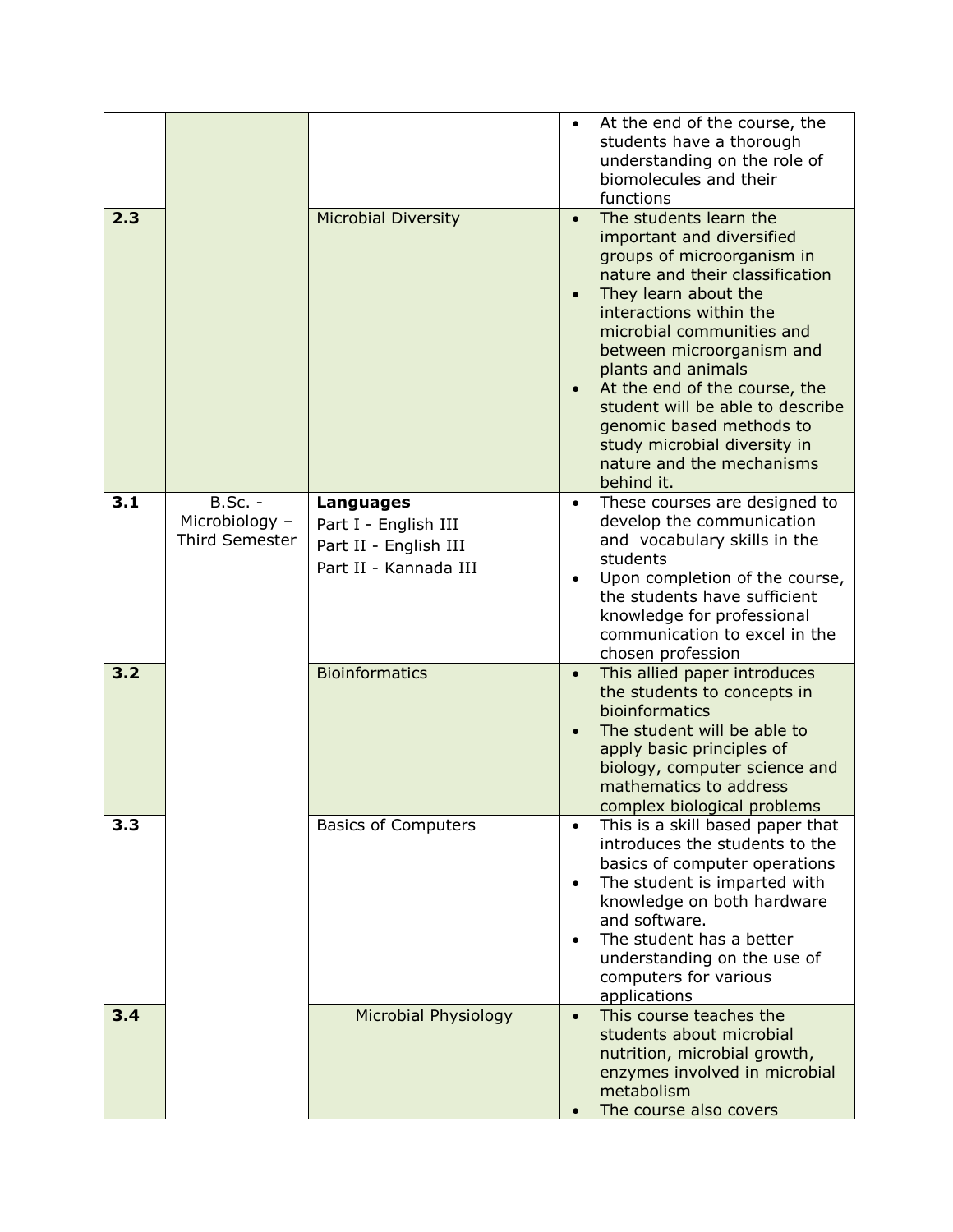|     |                                                   |                                                                     | bacterial photosynthesis,<br>aerobic and anaerobic<br>respiration and net energy<br>gain in these processes.<br>The student through this<br>course will be able to explain<br>the principle of energy yielding<br>and consuming reactions,<br>various anabolic and catabolic<br>pathways, transport systems<br>and the mechanisms of energy<br>conservation in microbial<br>metabolism                                                            |
|-----|---------------------------------------------------|---------------------------------------------------------------------|---------------------------------------------------------------------------------------------------------------------------------------------------------------------------------------------------------------------------------------------------------------------------------------------------------------------------------------------------------------------------------------------------------------------------------------------------|
| 3.5 |                                                   | <b>Microbial Genetics</b>                                           | Students will be taught cell<br>$\bullet$<br>division, genetic materials,<br>their structure and types,<br>mechanism of replication of<br>DNA.<br>Students gain knowledge in<br>gene concepts and genetic<br>code, gene expression, gene<br>regulation and also learn about<br>mutation.<br>By the end of study in this<br>course, the student will be able<br>to identify and distinguish<br>genetic regulatory mechanism<br>at different levels |
| 4.1 | $B.Sc. -$<br>Microbiology -<br>Fourth<br>Semester | Part I - English IV<br>Part II - English IV<br>Part II - Kannada IV | These courses are designed to<br>$\bullet$<br>develop the communication<br>and vocabulary skills in the<br>students<br>Upon completion of the course,<br>the students have sufficient<br>knowledge for professional<br>communication to excel in the<br>chosen profession                                                                                                                                                                         |
| 4.2 |                                                   | Fundamentals of<br>Nanotechnology                                   | This is an interdisciplinary and<br>$\bullet$<br>emerging area<br>The students are taught the<br>$\bullet$<br>basics of nanotechnology and<br>their applications<br>The course introduces the<br>$\bullet$<br>students to the new and novel<br>applications to solve<br>biomedical problems through<br>nanotechnology                                                                                                                             |
| 4.3 |                                                   | <b>Tissue Culture</b>                                               | This skill based course<br>$\bullet$<br>introduces the students to the<br>concepts in tissue culture<br>applicable to plants and<br>animals<br>They are also taught their                                                                                                                                                                                                                                                                         |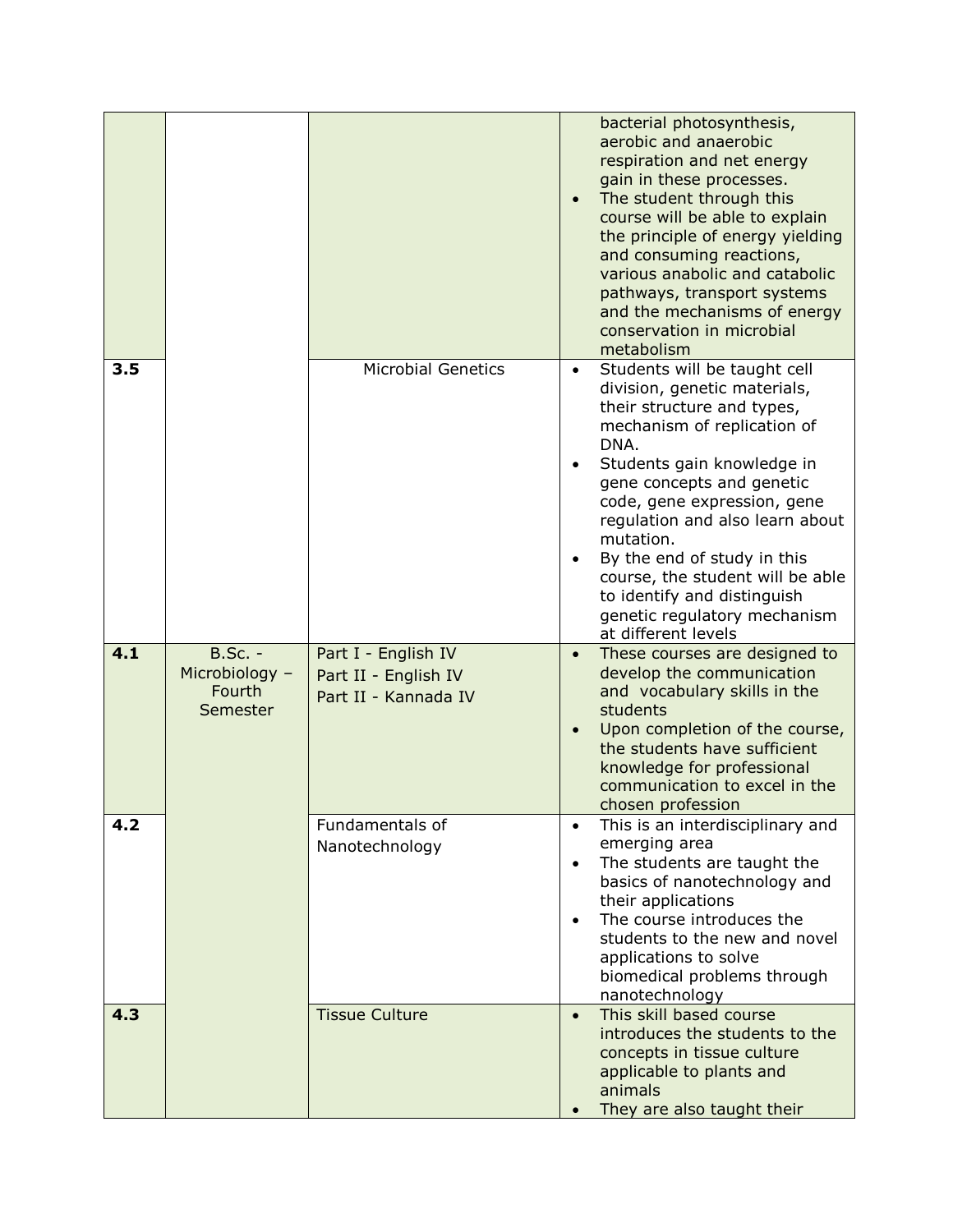|     |                                                      |                                        | applications in biotechnology<br>and biochemical research<br>This course introduces the<br>$\bullet$<br>students to explore<br>entrepreneurial avenues in this<br>field                                                                                                                                                                                                                                                           |
|-----|------------------------------------------------------|----------------------------------------|-----------------------------------------------------------------------------------------------------------------------------------------------------------------------------------------------------------------------------------------------------------------------------------------------------------------------------------------------------------------------------------------------------------------------------------|
| 4.4 |                                                      | Microbial Metabolism and<br>Technology | The student in the course learn<br>$\bullet$<br>the biochemical aspects of<br>metabolic pathways of<br>microorganisms<br>They also learn the application<br>of microbial cells in<br>bioremediation and mineral<br>recovery<br>At the end of the course, the<br>students will be able to<br>appreciate the aspects of<br>microbial metabolism and their<br>application in industries                                              |
| 5.1 | $B.SC. -$<br>Microbiology -<br><b>Fifth Semester</b> | Immunology                             | This course gives an overview<br>$\bullet$<br>on the immune system<br>including organs, cells and<br>receptors<br>The students learns about<br>molecular basis of antigen<br>recognition, hypersensitivity<br>reaction, antigen-antibody<br>reactions<br>The course develops in the<br>$\bullet$<br>student an appreciation for<br>principles of immunology and<br>its applications in treating<br>human diseases                 |
| 5.2 |                                                      | <b>Recombinant DNA</b><br>Technology   | This course teaches RDNA<br>$\bullet$<br>technology techniques and<br>their application in the field of<br>genetic engineering<br>They learn about plasmids,<br>vectors and gain knowledge on<br>the construction of cDNA<br>libraries<br>Student of this course have<br>$\bullet$<br>knowledge on gene<br>manipulation, gene expression,<br>etc which prepares them for<br>further studies in the area of<br>genetic engineering |
| 5.3 |                                                      | <b>Medical Microbiology</b>            | This interdisciplinary course<br>$\bullet$<br>teaches the students<br>interactions between human<br>and microbes, diseases caused<br>by microbes.<br>They learn about culture,                                                                                                                                                                                                                                                    |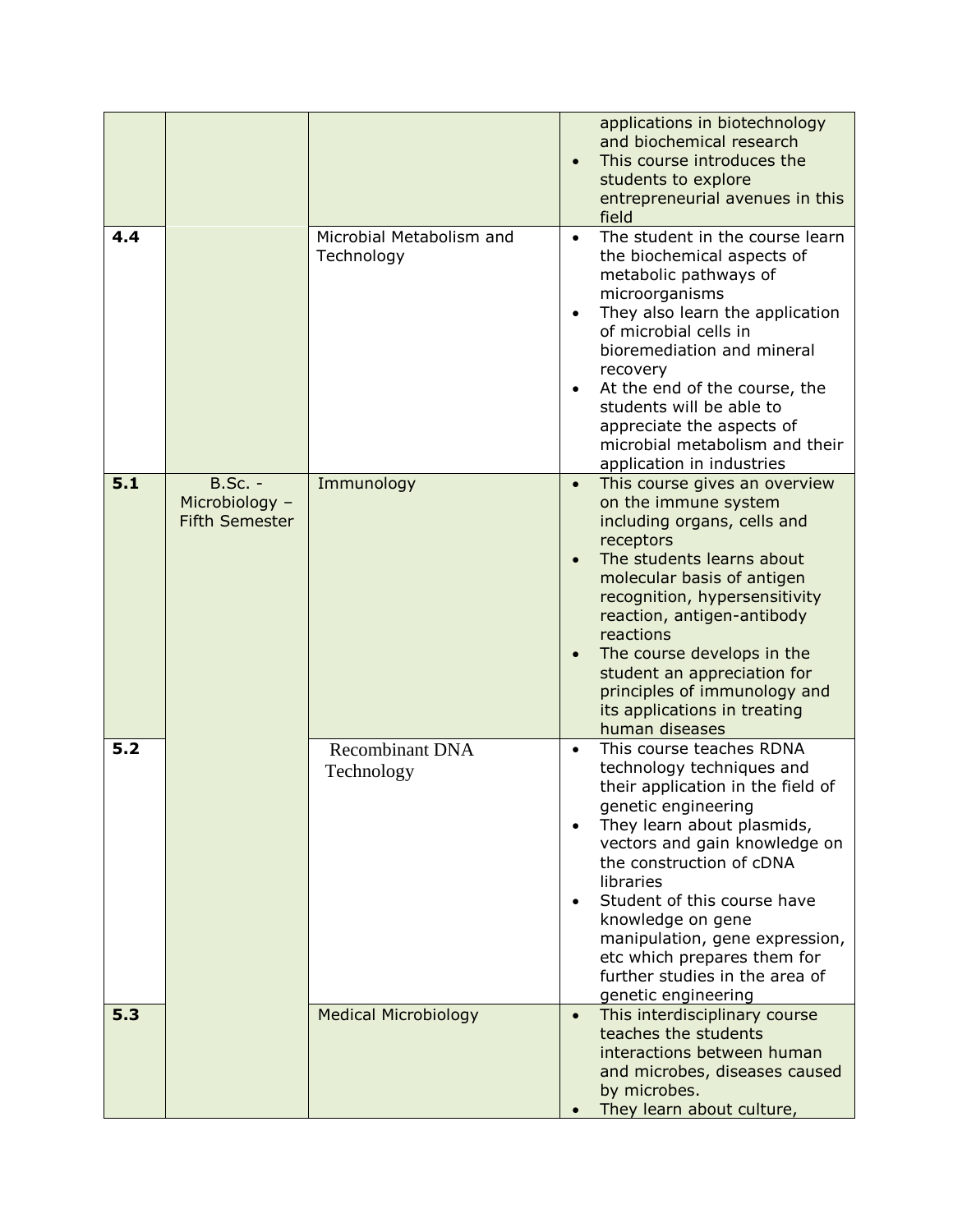|     |                                        | collection, handling and<br>transport of clinical samples<br>They also learn about<br>diagnosis of various microbial<br>diseases<br>At the end of the course<br>students will be able to identify<br>diseases and understand the<br>treatment plan                                                                                                                                                                                                                                     |
|-----|----------------------------------------|----------------------------------------------------------------------------------------------------------------------------------------------------------------------------------------------------------------------------------------------------------------------------------------------------------------------------------------------------------------------------------------------------------------------------------------------------------------------------------------|
| 5.4 | Fermentation Technology                | The course aims to provide<br>$\bullet$<br>fundamental insights to exploit<br>microbes for manufacturing of<br>products which have huge<br>industrial significance.<br>The course blends science and<br>engineering with various<br>biochemical processes to<br>obtain products such as food,<br>chemicals, vaccines, medicine<br>At the end of the course, the<br>$\bullet$<br>student will have a better<br>appreciation for the role of<br>microbes in industry using<br>technology |
| 5.5 | Microbial Culture Techniques           | The students in this course<br>$\bullet$<br>learn different types of pure<br>culture techniques,<br>preservation of pure culture<br>and culture collection centers.<br>This course also introduces the<br>students to the different types<br>of media and teaches about<br>isolation of strain and<br>improvement.<br>By the end of the course, the<br>students will be able to isolate<br>cultures in pure form and<br>preserve cultures for further<br>use in research studies       |
| 5.6 | Advanced Instrumentation<br>Techniques | This skill based course will<br>$\bullet$<br>teach the students the various<br>instrumentations that are used<br>in the analytical laboratories.<br>This course covers both<br>$\bullet$<br>fundamental and applications<br>of the instruments that are<br>routinely used for the<br>characterization of<br>biomolecules<br>At the end of the course, the<br>student has the basic<br>knowledge on the theory,<br>operation and function of                                            |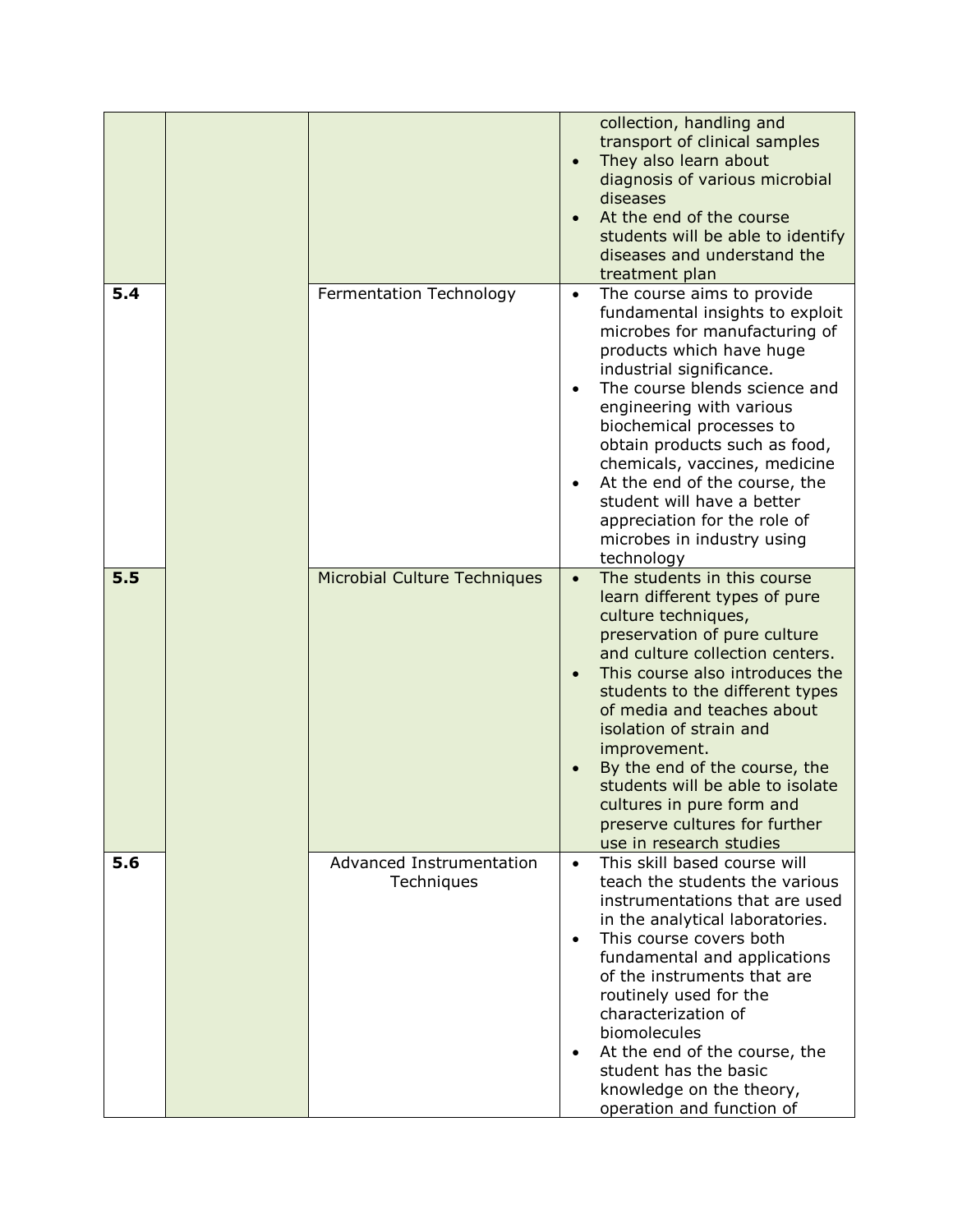|     |                                                      |                                                       | analytical instruments.                                                                                                                                                                                                                                                                                                                                                                                                                                                                                                                                               |
|-----|------------------------------------------------------|-------------------------------------------------------|-----------------------------------------------------------------------------------------------------------------------------------------------------------------------------------------------------------------------------------------------------------------------------------------------------------------------------------------------------------------------------------------------------------------------------------------------------------------------------------------------------------------------------------------------------------------------|
| 6.1 | $B.Sc. -$<br>Microbiology -<br><b>Sixth Semester</b> | Environmental and<br><b>Agricultural Microbiology</b> | The aim of this course is to<br>$\bullet$<br>impart knowledge in soil<br>microflora, plant pathology and<br>post harvest pathology.<br>The students learn about water<br>and waste water microbiology,<br>air microbiology and their<br>treatment processes.<br>The student at the end of the<br>course would have gained<br>knowledge about microbial<br>associations with soil and<br>plants, plant diseases and their<br>management, water treatment<br>techniques and solid waste<br>recycling                                                                    |
| 6.2 |                                                      | Food Dairy and Industrial<br>Microbiology             | Students in this course will<br>$\bullet$<br>learn about microbes in food,<br>spoilage of food and<br>preservation techniques of<br>food.<br>Through this course, they also<br>learn about microbiology of<br>milk, fermented diary<br>products, industrially<br>important microorganisms and<br>process of industrial production<br>of alcohol, beer, wine, SEP and<br>mushrooms.<br>At the end of the course, the<br>student will be able to use the<br>preservation techniques for<br>food and use this experience to<br>be employed as quality control<br>experts |
| 6.3 |                                                      | <b>Bioethics and Biosafety</b>                        | This course is an introduction<br>to the students on the ethical<br>aspects of conducting research<br>and safety aspects to be<br>adhered in a research setting.<br>This course also introduces the<br>students to effective<br>management of available<br>resources and footprint of<br>research activities.<br>At the end of the course, the<br>student would have gained<br>sufficient knowledge to act as<br>a responsible scientist and<br>environmentally conscious.                                                                                            |
| 6.4 |                                                      | Microbial Disease Control                             | This course is designed to<br>$\bullet$<br>impart knowledge on infectious                                                                                                                                                                                                                                                                                                                                                                                                                                                                                             |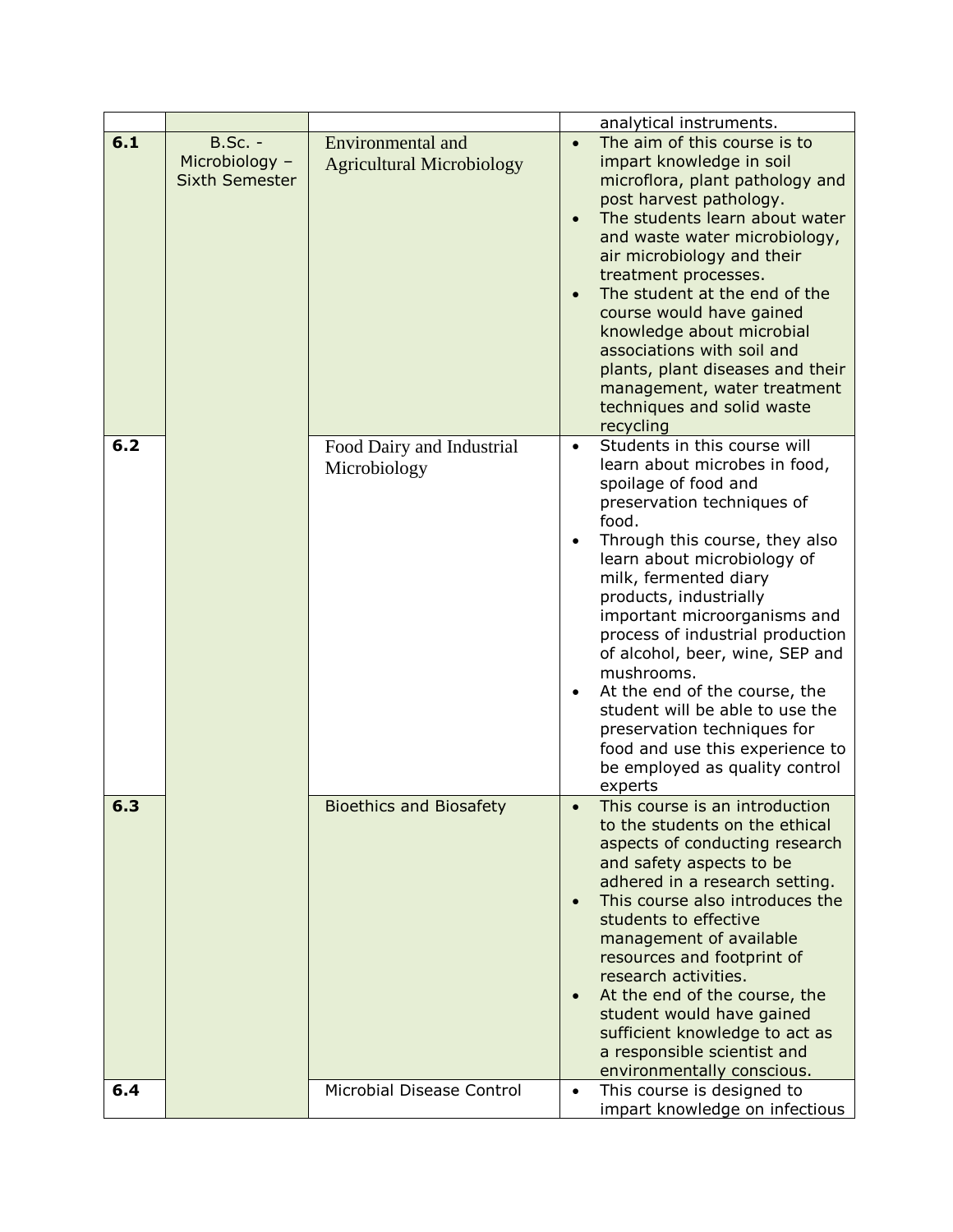|     |                                       | disease epidemiology,<br>investigating the outbreak and<br>the role of public health<br>laboratories in disease<br>surveillance.<br>The students are taught on the<br>various infectious diseases,<br>mode of transmission and<br>different evaluation and control<br>strategies. The students would<br>also be able to appreciate<br>behavioral changes in HIV<br>patients, blood safety and<br>immigrant health.<br>The student at the end of the<br>course will be able to gain<br>knowledge about vaccination,<br>screening of various diseases<br>and modeling infectious<br>disease data. |
|-----|---------------------------------------|-------------------------------------------------------------------------------------------------------------------------------------------------------------------------------------------------------------------------------------------------------------------------------------------------------------------------------------------------------------------------------------------------------------------------------------------------------------------------------------------------------------------------------------------------------------------------------------------------|
| 6.5 | Vermiculture Technology               | This course teaches about<br>$\bullet$<br>earthworm biology and role of<br>earthworm in soil in<br>association with<br>microorganism.<br>They also study the different<br>earthworm species used in<br>vermicompost production and<br>importance of vermicompost in<br>organic farming.<br>At the end of the course, the<br>students will be able to use<br>vermicomposting as a tool for<br>solid waste management,<br>organic farming and be able to<br>set up small-scale industry.                                                                                                          |
| 6.6 | <b>Biopesticide and Biofertilizer</b> | The aim of this course is to<br>introduce the students to the<br>role of biopesticides and<br>biofertilizers in enhancing the<br>fertility of soil<br>The students also learn about<br>the large scale production of<br>biofertilizers and biopesticides<br>and their mechanism of action<br>and application.<br>By the end of the course, the<br>student will be able to gain<br>knowledge about their<br>commercialization.                                                                                                                                                                   |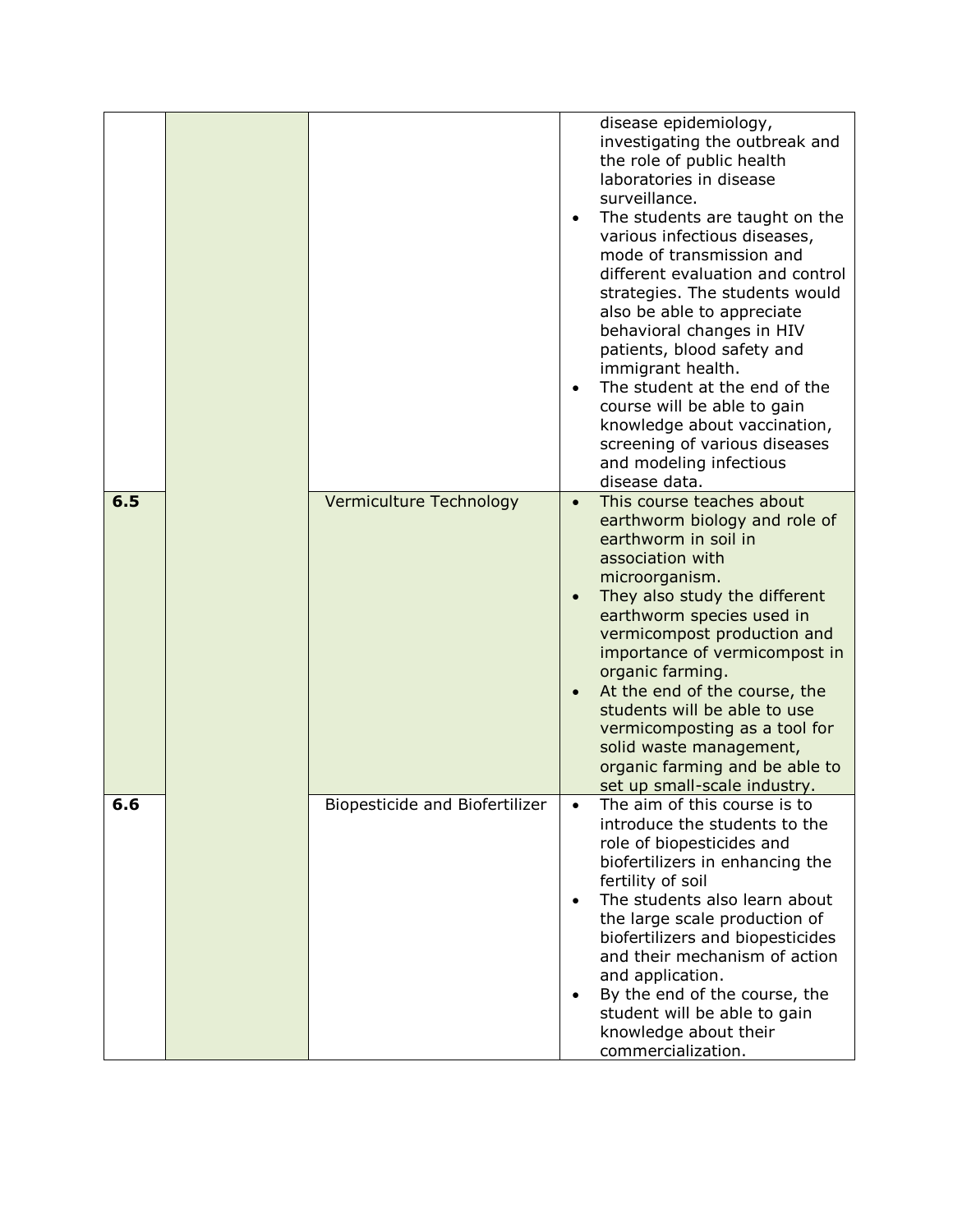| SI. | <b>Name of the</b>                                                | <b>Name of the Course</b>                                                               | <b>Course Outcome</b>                                                                                                                                                                                                                                                                                                                                                                    |
|-----|-------------------------------------------------------------------|-----------------------------------------------------------------------------------------|------------------------------------------------------------------------------------------------------------------------------------------------------------------------------------------------------------------------------------------------------------------------------------------------------------------------------------------------------------------------------------------|
| No. | <b>Program</b>                                                    |                                                                                         |                                                                                                                                                                                                                                                                                                                                                                                          |
| 1.1 | $B.Sc. -$<br>Environmental<br>Sciences -<br><b>First Semester</b> | <b>Languages</b><br>Part I - English I<br>Part II - English I<br>Part II - Kannada I    | These courses are designed to<br>$\bullet$<br>develop the communication<br>and vocabulary skills in the<br>students<br>Upon completion of the course,<br>the students have sufficient<br>knowledge for professional<br>communication to excel in the<br>chosen profession                                                                                                                |
| 1.2 |                                                                   | <b>Basics of Biostatistics</b>                                                          | This course imparts the<br>$\bullet$<br>knowledge of basic statistical<br>methods to solve problems<br>Students are taught to operate<br>$\bullet$<br>various statistical software<br>packages<br>By the end of the course, the<br>students are able to appreciate<br>the importance of statistics in<br>research and prepares them<br>for a career in research                          |
| 1.3 |                                                                   | <b>Environmental Studies</b>                                                            | The main objective of this<br>$\bullet$<br>paper is to create an<br>awareness among the students<br>about the environment<br>By the end of the course, the<br>students will have a better<br>appreciation for the<br>environment and become<br>responsible citizens                                                                                                                      |
| 1.4 |                                                                   | Introduction to<br><b>Environmental Studies</b>                                         | This course introduces the<br>students to the<br>interdisciplinary nature of<br>environmental studies<br>The students learn about rock<br>types, basic concepts of<br>community, pollution and<br>biodiversity.<br>At the end of the course, the<br>$\bullet$<br>students are able to appreciate<br>the intricate nature of<br>ecosystem and its role in<br>maintenance of health earth. |
| 2.1 | $B.SC. -$<br>Environmental<br>Sciences -<br>Second<br>Semester    | <b>Languages</b><br>Part I - English II<br>Part II - English II<br>Part II - Kannada II | These courses are designed to<br>$\bullet$<br>develop the communication<br>and vocabulary skills in the<br>students<br>Upon completion of the course,<br>$\bullet$<br>the students have sufficient<br>knowledge for professional                                                                                                                                                         |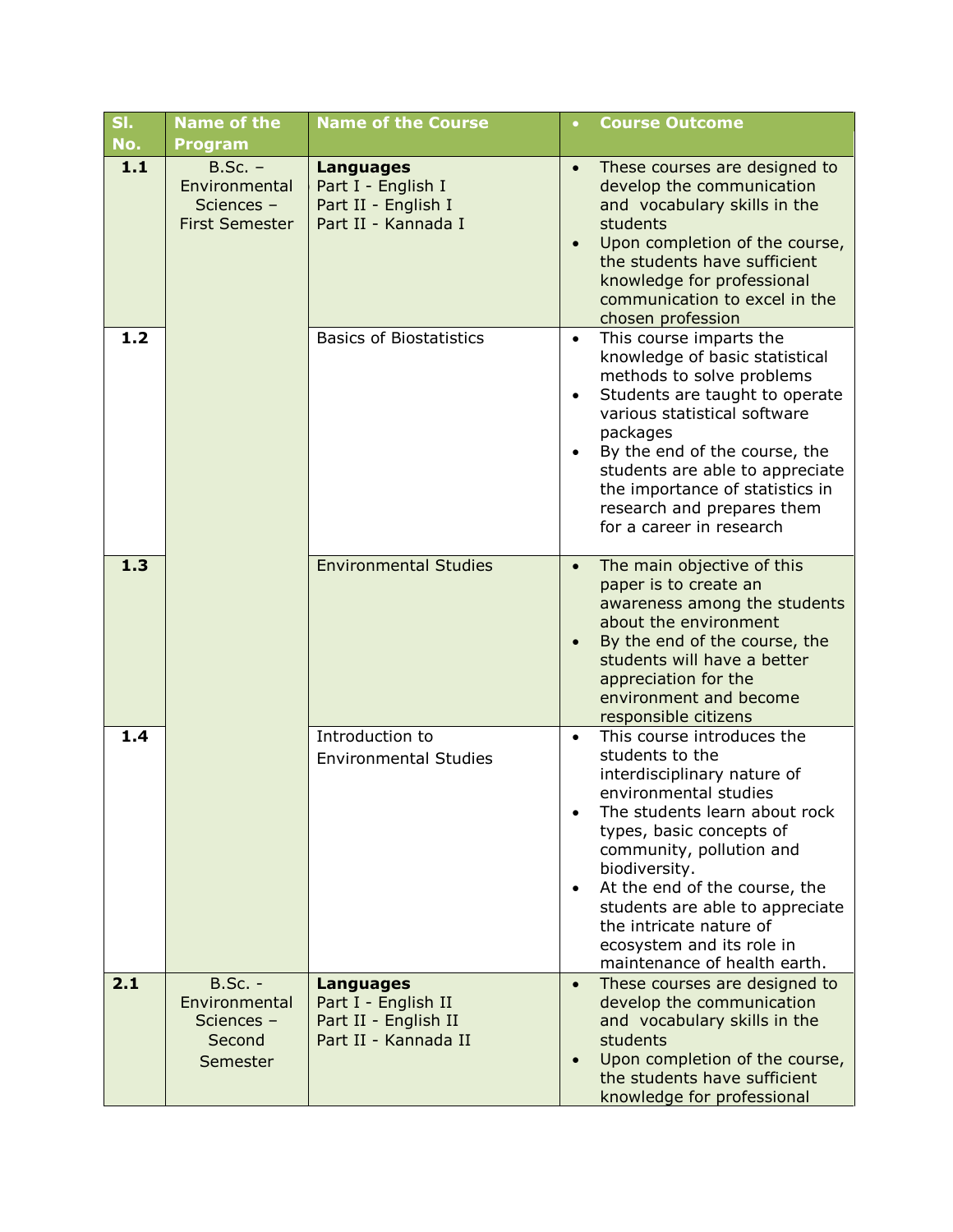|     |                                                                   |                                                                                     | communication to excel in the<br>chosen profession                                                                                                                                                                                                                                                                                                                                                                                     |
|-----|-------------------------------------------------------------------|-------------------------------------------------------------------------------------|----------------------------------------------------------------------------------------------------------------------------------------------------------------------------------------------------------------------------------------------------------------------------------------------------------------------------------------------------------------------------------------------------------------------------------------|
| 2.2 |                                                                   | Principle of Biochemistry                                                           | Through this course the<br>$\bullet$<br>students are exposed to<br>importance of biological<br>macromolecules<br>They acquire knowledge in the<br>quantitative and qualitative<br>estimation of biomolecules<br>They study the influence and<br>role of structure in reactivity of<br>biomolecules<br>At the end of the course, the<br>students have a thorough<br>understanding on the role of<br>biomolecules and their<br>functions |
| 2.3 |                                                                   | <b>Ecosystem Dynamics</b>                                                           | This introductory course<br>$\bullet$<br>introduces the students to the<br>basic concepts in ecosystem<br>dynamics<br>The students learn about<br>ecology, biogeochemical<br>cycles, evolution and biomes.<br>At the end of the course, the<br>students have a clear<br>understanding on the<br>importance of ecosystem                                                                                                                |
| 3.1 | $B.Sc. -$<br>Environmental<br>Sciences -<br><b>Third Semester</b> | Languages<br>Part I - English III<br>Part II - English III<br>Part II - Kannada III | These courses are designed to<br>$\bullet$<br>develop the communication<br>and vocabulary skills in the<br>students<br>Upon completion of the course,<br>$\bullet$<br>the students have sufficient<br>knowledge for professional<br>communication to excel in the<br>chosen profession                                                                                                                                                 |
| 3.2 |                                                                   | <b>Bioinformatics</b>                                                               | This allied paper introduces<br>$\bullet$<br>the students to concepts in<br>bioinformatics<br>The student will be able to<br>apply basic principles of<br>biology, computer science and<br>mathematics to address<br>complex biological problems                                                                                                                                                                                       |
| 3.3 |                                                                   | <b>Basics of Computers</b>                                                          | This is a skill based paper that<br>$\bullet$<br>introduces the students to the<br>basics of computer operations<br>The student is imparted with<br>knowledge on both hardware<br>and software.<br>The student has a better<br>understanding on the use of                                                                                                                                                                             |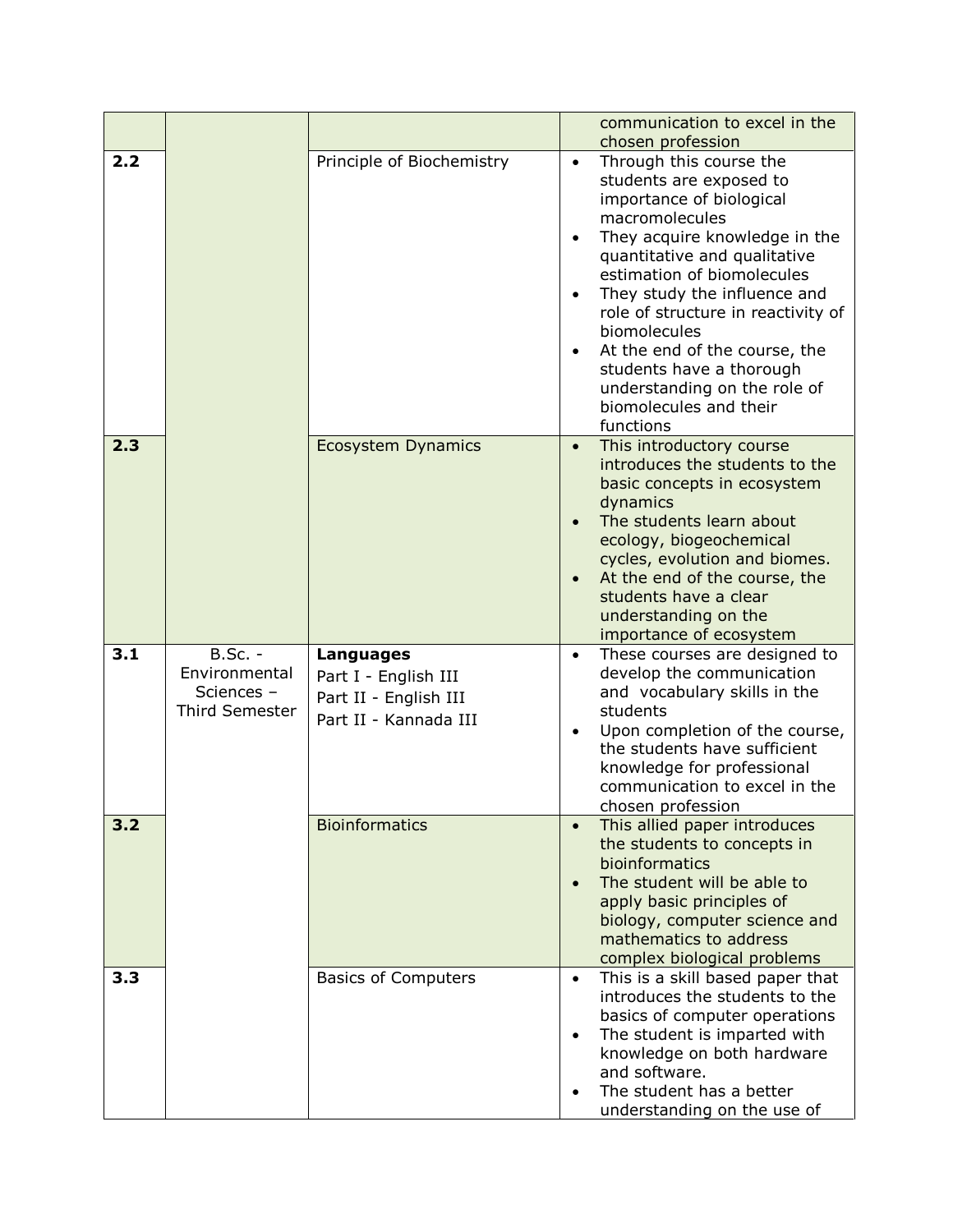|     |                                                                |                                                                     | computers for various<br>applications                                                                                                                                                                                                                                                                                                                                                                                                |
|-----|----------------------------------------------------------------|---------------------------------------------------------------------|--------------------------------------------------------------------------------------------------------------------------------------------------------------------------------------------------------------------------------------------------------------------------------------------------------------------------------------------------------------------------------------------------------------------------------------|
| 3.4 |                                                                | <b>Components of Biodiversity</b><br>and Conservation               | The aim of this course is to<br>impart the knowledge of<br>biodiversity and conservation<br>of environmental resources<br>The students study the<br>taxonomic nomenclature,<br>global biodiversity,<br>endangered species and<br>approaches in their<br>conservation.<br>At the end of the course, the<br>students have a thorough<br>understanding on the<br>components in biodiversity and<br>the methodology in<br>conservations. |
| 3.5 |                                                                | <b>Natural Resources</b>                                            | In this course, the students<br>study about the various types<br>of natural resources<br>The course also covers aspects<br>of renewable energy<br>resources, biological resources,<br>water resources and<br>sustainable development.<br>At the end of the course, the<br>students have a clear<br>understanding on the various<br>natural resources and<br>methodology in the effective<br>management.                              |
| 4.1 | $B.Sc. -$<br>Environmental<br>Sciences -<br>Fourth<br>Semester | Part I - English IV<br>Part II - English IV<br>Part II - Kannada IV | These courses are designed to<br>$\bullet$<br>develop the communication<br>and vocabulary skills in the<br>students<br>Upon completion of the course,<br>the students have sufficient<br>knowledge for professional<br>communication to excel in the<br>chosen profession                                                                                                                                                            |
| 4.2 |                                                                | Fundamentals of<br>Nanotechnology                                   | This is an interdisciplinary and<br>$\bullet$<br>emerging area<br>The students are taught the<br>$\bullet$<br>basics of nanotechnology and<br>their applications<br>The course introduces the<br>students to the new and novel<br>applications to solve<br>biomedical problems through<br>nanotechnology                                                                                                                             |
| 4.3 |                                                                | <b>Tissue Culture</b>                                               | This skill based course<br>$\bullet$<br>introduces the students to the                                                                                                                                                                                                                                                                                                                                                               |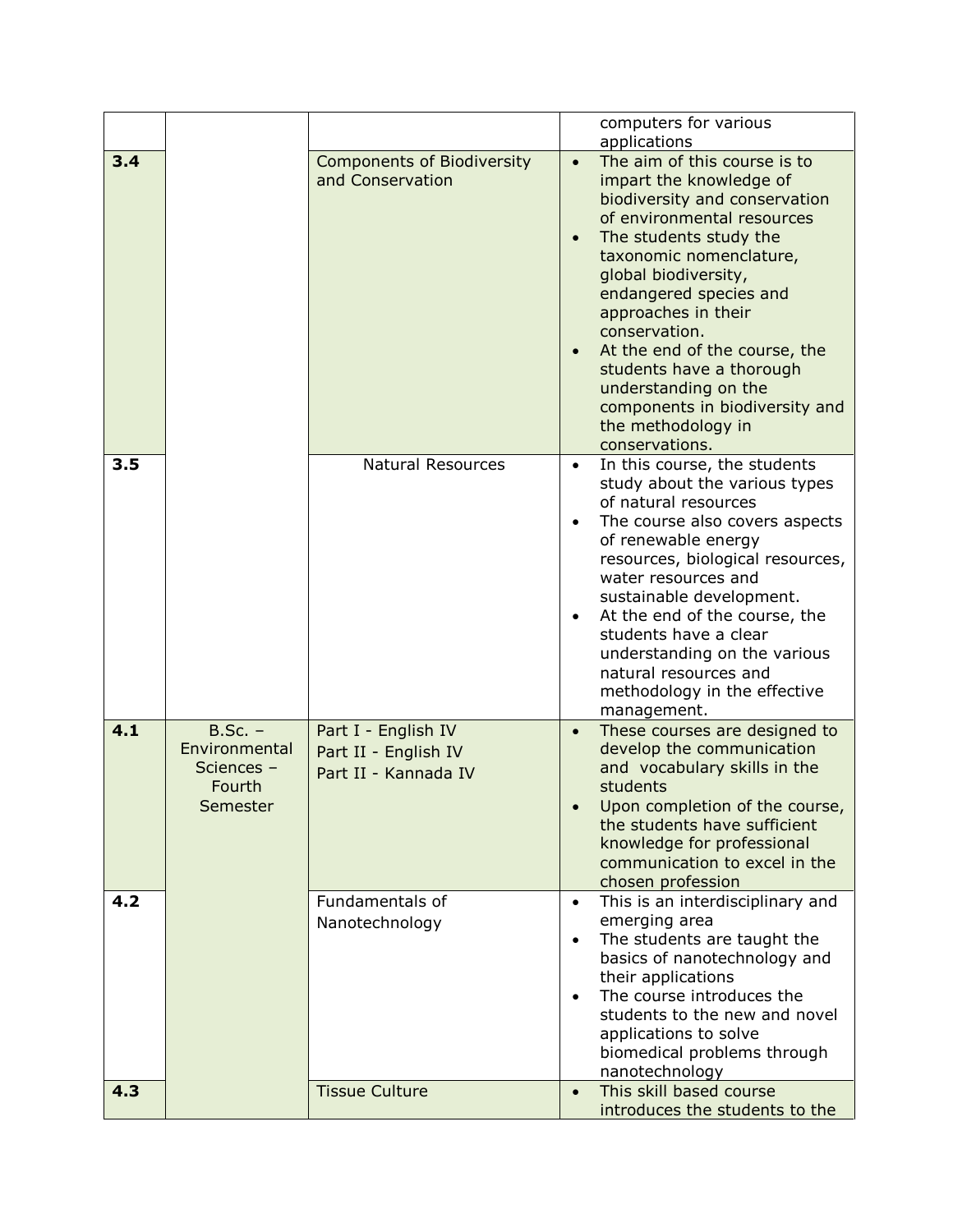|     |                                                                   |                            | concepts in tissue culture<br>applicable to plants and<br>animals<br>They are also taught their<br>applications in biotechnology<br>and biochemical research<br>This course introduces the<br>students to explore<br>entrepreneurial avenues in this<br>field                                                                                                                                                                                               |
|-----|-------------------------------------------------------------------|----------------------------|-------------------------------------------------------------------------------------------------------------------------------------------------------------------------------------------------------------------------------------------------------------------------------------------------------------------------------------------------------------------------------------------------------------------------------------------------------------|
| 4.4 |                                                                   | Environmental Microbiology | This is an interdisciplinary<br>$\bullet$<br>course that focuses on the<br>application of microbiology in<br>environmental remediation.<br>The student in the course study<br>microorganisms, their<br>classification, metabolism, their<br>role in biogeochemical cycles<br>and waste water treatment<br>Through this course, the<br>students will have the basic<br>knowledge in understanding the<br>role of microbes in waste water<br>treatment        |
| 5.1 | $B.Sc. -$<br>Environmental<br>Sciences -<br><b>Fifth Semester</b> | Environmental Chemistry    | This course describes the<br>$\bullet$<br>chemistry of atmosphere,<br>water bodies, soil, oxidation<br>and reduction, fates of organic<br>compounds in the<br>environment.<br>The student learn about the<br>role of chemistry in<br>understanding the<br>atmosphere, water bodies and<br>soil.<br>At the end of the course, the<br>students will have an<br>understanding on the<br>chemistry of water bodies,<br>greenhouse effects and soil<br>chemistry |
| 5.2 |                                                                   | Environmental Pollution    | The students in this course<br>$\bullet$<br>learn about the various kinds<br>of pollution that occur in the<br>environment.<br>They learn about air, water<br>and soil pollution, climate<br>change and health and<br>environment.<br>Through this course, the<br>$\bullet$<br>students learn the importance<br>of environment and methods<br>to minimize the pollution. This                                                                               |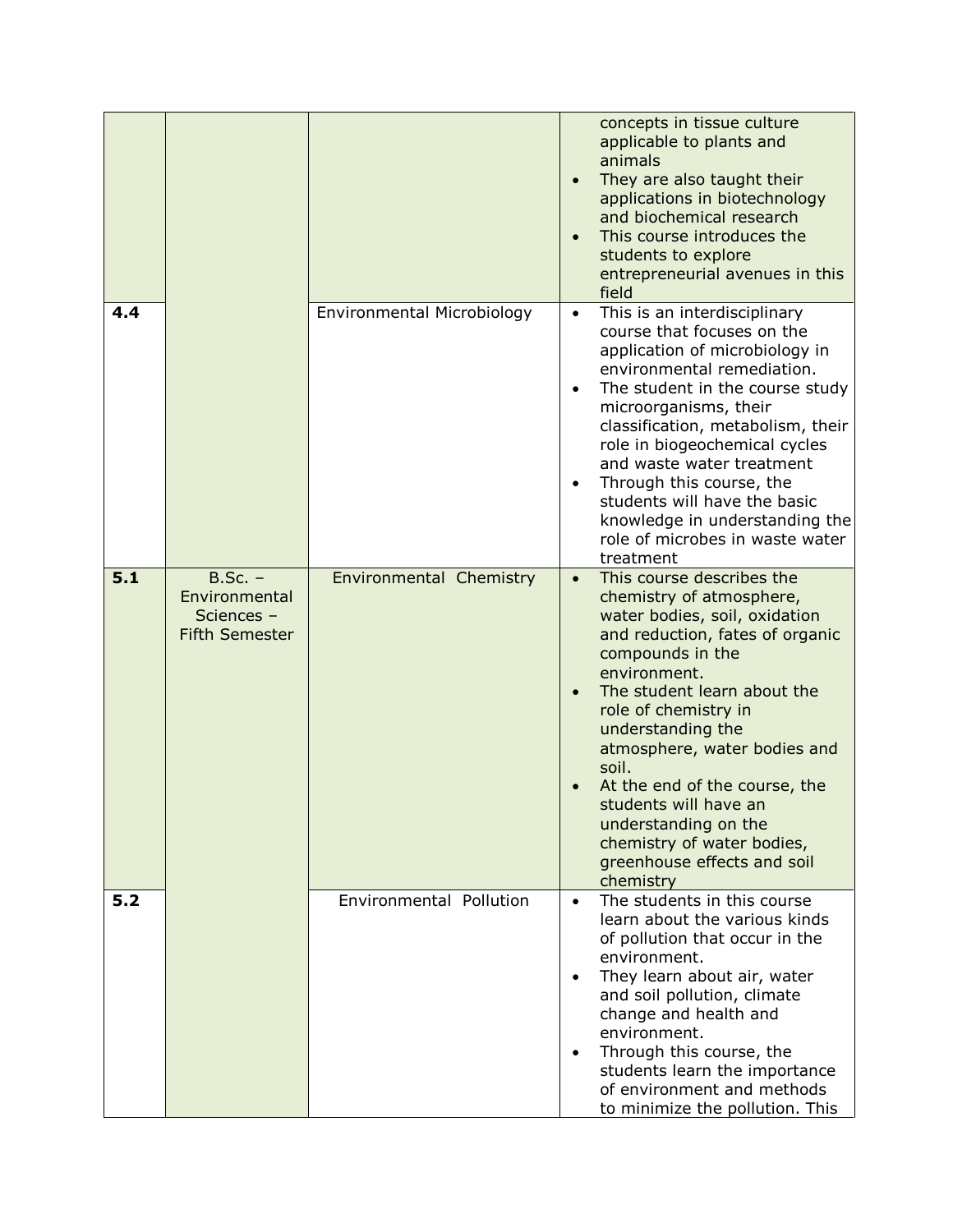|     |                                            |                        | course prepares the students<br>to be responsible citizens                                                                                                                                                                                                                                                                                                                                                                                                                                                                |
|-----|--------------------------------------------|------------------------|---------------------------------------------------------------------------------------------------------------------------------------------------------------------------------------------------------------------------------------------------------------------------------------------------------------------------------------------------------------------------------------------------------------------------------------------------------------------------------------------------------------------------|
| 5.3 | Environmental Monitoring and<br>Techniques | $\bullet$              | The aim of this course is to<br>impart the knowledge of the<br>various methodologies that are<br>adapted for effective<br>monitoring of environmental<br>parameters.<br>The students learn about data<br>collection, water quality<br>parameters, sampling<br>methods, modeling in<br>environmental sciences and<br>application of computer<br>technology in monitoring.<br>At the end of the course, the<br>students are well versed in the<br>various monitoring<br>technologies for sampling<br>environmental samples. |
| 5.4 | Water and Waste Water<br>Treatment         | $\bullet$<br>$\bullet$ | The purpose of this course is<br>to introduce the concept of<br>water and waste water<br>treatment techniques<br>The students learn about water<br>resources, water treatment<br>methods, waste water<br>treatment and techniques for<br>water treatment.<br>At the end of the course, the<br>student is well aware on the<br>principles involved in proper<br>treatment of both water and<br>waste water.                                                                                                                |
| 5.5 | Environmental Biotechnology                | $\bullet$<br>$\bullet$ | The students are introduced to<br>the biological revolutions in<br>this field.<br>They are taught about the<br>microbial populations,<br>biogeomagnification. They<br>learn about biosensors,<br>vaccine production,<br>monoclonal antibodies,<br>nanotechnology and its<br>applications.<br>The students will be able to<br>demonstrate the use of<br>environmental science<br>principle in solving various<br>environmental problems                                                                                    |
| 5.6 | Advanced Instrumentation<br>Techniques     | $\bullet$              | This skill based course will<br>teach the students the various                                                                                                                                                                                                                                                                                                                                                                                                                                                            |
|     |                                            |                        | instrumentations that are used                                                                                                                                                                                                                                                                                                                                                                                                                                                                                            |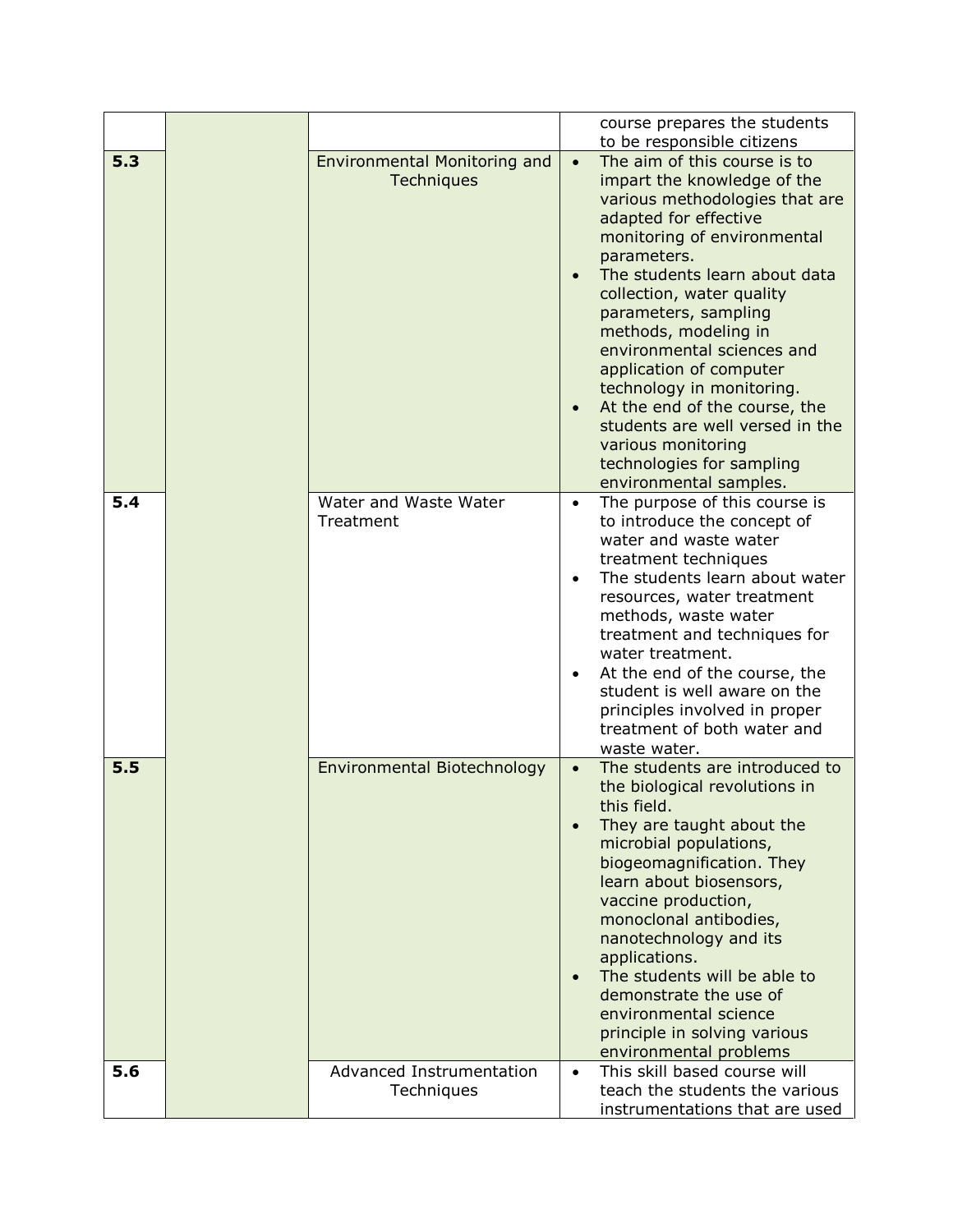|       |                                                                   |                                    | in the analytical laboratories.<br>This course covers both<br>$\bullet$<br>fundamental and applications<br>of the instruments that are<br>routinely used for the<br>characterization of<br>biomolecules<br>At the end of the course, the<br>$\bullet$<br>student has the basic<br>knowledge on the theory,<br>operation and function of<br>analytical instruments.                                                                 |
|-------|-------------------------------------------------------------------|------------------------------------|------------------------------------------------------------------------------------------------------------------------------------------------------------------------------------------------------------------------------------------------------------------------------------------------------------------------------------------------------------------------------------------------------------------------------------|
| 6.1   | $B.Sc. -$<br>Environmental<br>Sciences -<br><b>Sixth Semester</b> | <b>Environmental Management</b>    | This course introduces the<br>$\bullet$<br>students to the principles of<br>environmental management<br>In the course, the students are<br>taught environmental audits,<br>environmental economics and<br>environmental ethics.<br>By the end of the course, the<br>students have a better<br>understanding on how to be<br>responsible citizens by<br>managing the environment<br>around us.                                      |
| $6.2$ |                                                                   | Eco-restoration and<br>Development | Eco-restoration course teaches<br>the students the methodology<br>to reclaim waste land, soil<br>conservation, green<br>technology, environmental<br>policy and sustainability.<br>The students in this course<br>$\bullet$<br>understand the role of<br>restoration processes to<br>reclaim degraded land, help<br>soil conservation, familiarity<br>with environmental policies at<br>state, national and<br>international level |
| 6.3   |                                                                   | Ecotourism                         | This course introduces the<br>students to the basics of<br>healthy promotion of tourism<br>with environmental<br>perspective.<br>At the end of the course, the<br>$\bullet$<br>student will be able to apply<br>these learning to practical use.                                                                                                                                                                                   |
| 6.4   |                                                                   | <b>Environmental Toxicology</b>    | This course is designed to<br>$\bullet$<br>impart the basics in<br>toxicological aspects that<br>effect the environment.<br>The students learn about<br>toxicology, chemical                                                                                                                                                                                                                                                       |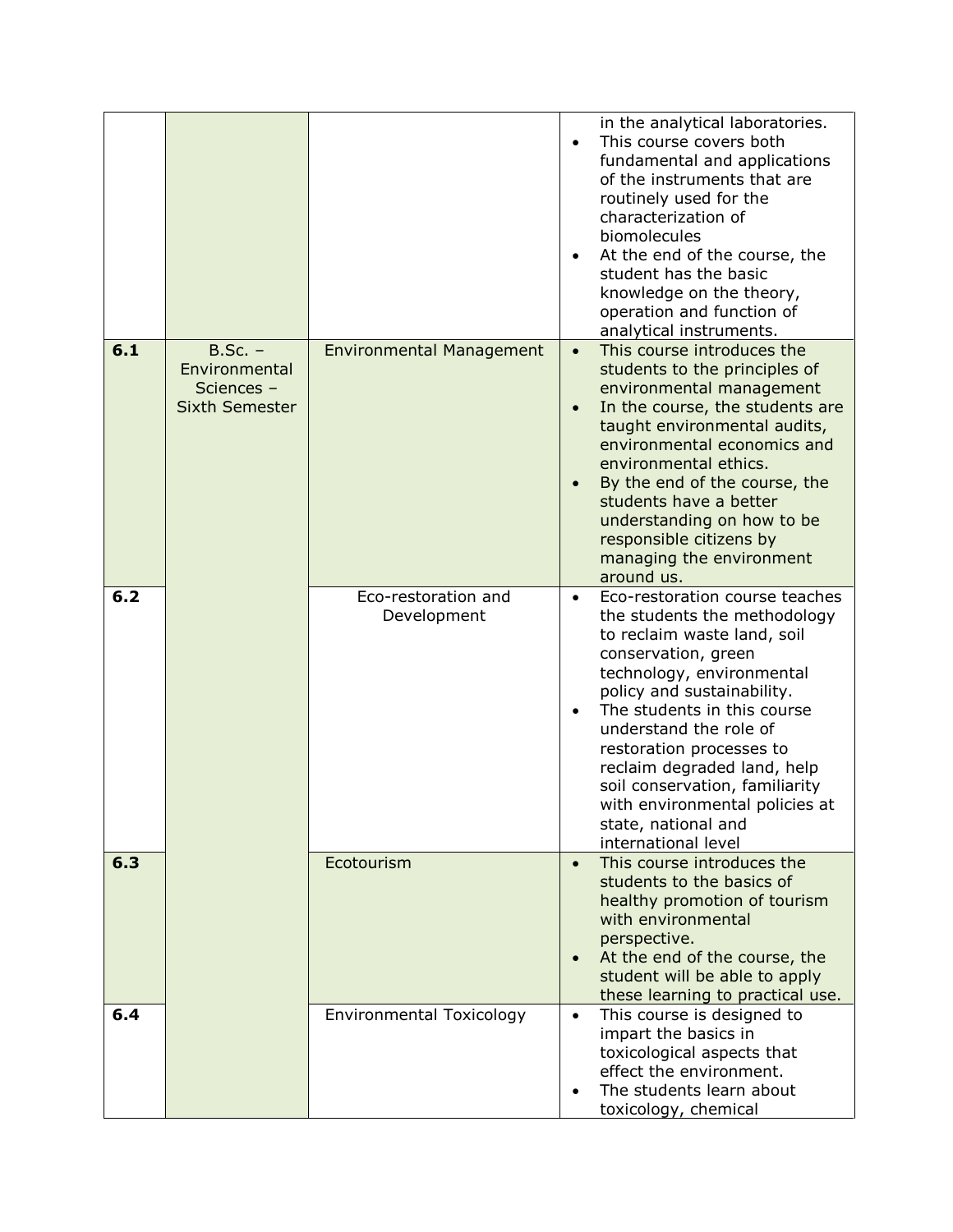|     |  |                        | carcinogenesis, epidemiology<br>and environmental health.<br>The outcome of this course is<br>to provide the necessary<br>knowledge to the students to<br>understand the basic<br>toxicological aspects                                                                                                                                                                                                                                                                         |
|-----|--|------------------------|---------------------------------------------------------------------------------------------------------------------------------------------------------------------------------------------------------------------------------------------------------------------------------------------------------------------------------------------------------------------------------------------------------------------------------------------------------------------------------|
| 6.5 |  | Solid Waste Management | This course introduces the<br>$\bullet$<br>students on the various<br>methods available for solid<br>waste management.<br>The course covers topics on<br>composition, properties,<br>transportation, separation,<br>transfer and recycling of solid<br>waste.<br>At the end of the course, the<br>students will be able to<br>appreciate all the aspects<br>involved in solid waste<br>creation, minimization and<br>complete environmentally safe<br>method of their disposal. |
| 6.6 |  | Hydrology              | The objective of the course is<br>$\bullet$<br>to introduce the concept of<br>hydrology and its role in<br>environment.<br>The students learn about<br>$\bullet$<br>precipitation, ground water<br>hydrology, water resource<br>management and rain<br>harvesting techniques.                                                                                                                                                                                                   |

| ISI. . | Name of the                                                              | <b>Name of the Course</b>                                                            | <b>• Course Outcome</b>                                                                                                                                                                                                                                      |
|--------|--------------------------------------------------------------------------|--------------------------------------------------------------------------------------|--------------------------------------------------------------------------------------------------------------------------------------------------------------------------------------------------------------------------------------------------------------|
| No.    | <b>Program</b>                                                           |                                                                                      |                                                                                                                                                                                                                                                              |
| 1.1    | $B.Sc. - Food,$<br>Nutrition and<br>Dietetics -<br><b>First Semester</b> | <b>Languages</b><br>Part I - English I<br>Part II - English I<br>Part II - Kannada I | These courses are designed to<br>develop the communication<br>and vocabulary skills in the<br>students<br>Upon completion of the course,<br>the students have sufficient<br>knowledge for professional<br>communication to excel in the<br>chosen profession |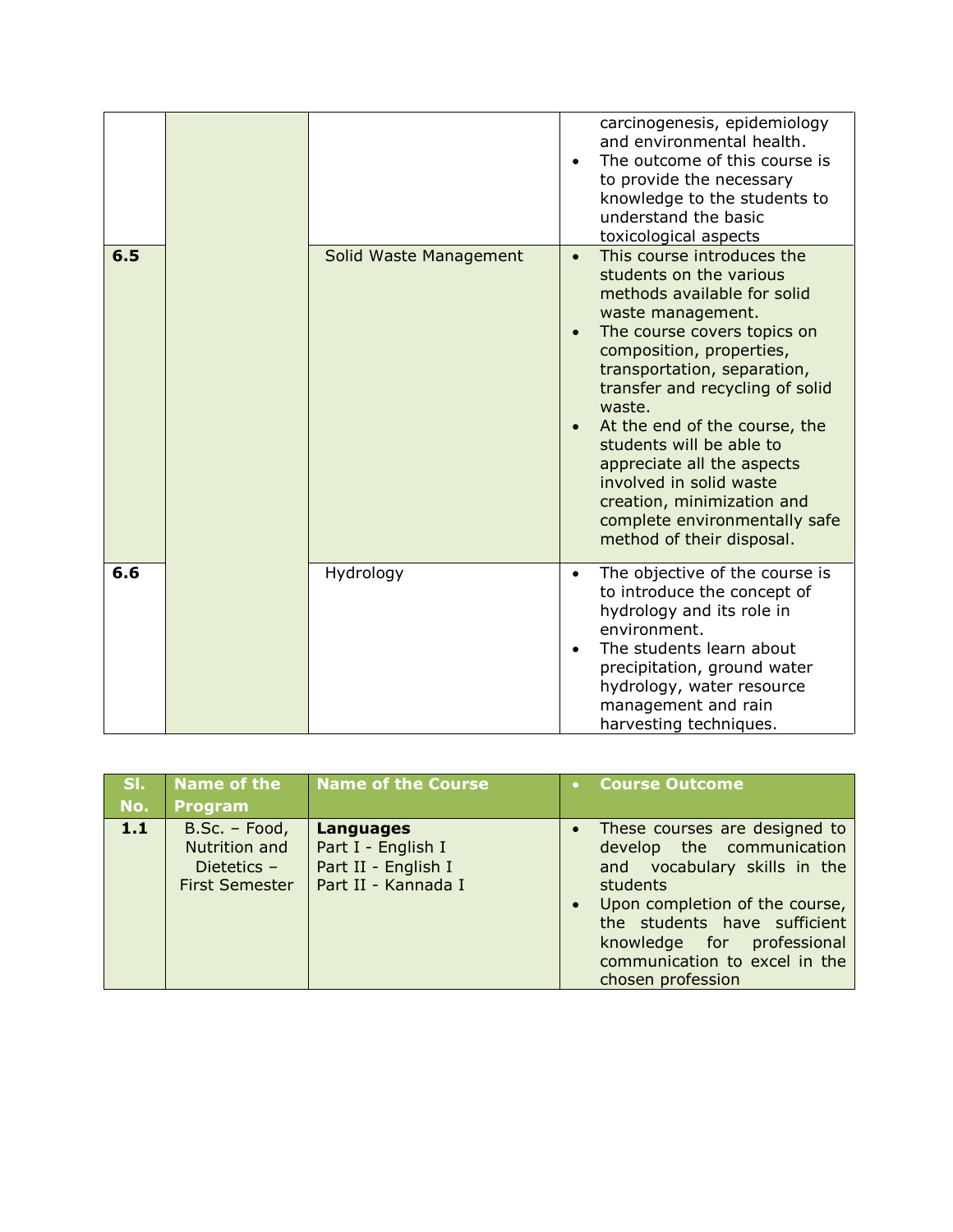| 1.2 |                                                                     | <b>Basics of Biostatistics</b>                                                          | This<br>the<br>course<br>imparts<br>$\bullet$<br>knowledge of basic statistical<br>methods to solve problems<br>Students are taught to operate<br>$\bullet$<br>statistical<br>software<br>various<br>packages<br>By the end of the course, the<br>students are able to appreciate<br>the importance of statistics in<br>research and prepares them<br>for a career in research                                                                                                                                                         |
|-----|---------------------------------------------------------------------|-----------------------------------------------------------------------------------------|----------------------------------------------------------------------------------------------------------------------------------------------------------------------------------------------------------------------------------------------------------------------------------------------------------------------------------------------------------------------------------------------------------------------------------------------------------------------------------------------------------------------------------------|
| 1.3 |                                                                     | <b>Environmental Studies</b>                                                            | The main objective of this<br>$\bullet$<br>is<br>to<br>create<br>paper<br>an<br>awareness among the students<br>about the environment<br>By the end of the course, the<br>students will have a better<br>for<br>the<br>appreciation<br>environment<br>and<br>become<br>responsible citizens                                                                                                                                                                                                                                            |
| 1.4 |                                                                     | Introduction to Food and<br>Nutrition                                                   | The<br>imbibes<br>course<br>an<br>$\bullet$<br>understanding of the changes<br>that occur in the components<br>during<br>food<br>preparation<br>whether natural or induced by<br>handling procedures.<br>The students are made to<br>understand<br>the<br>various<br>Physical<br>chemical<br>and<br>reactions occur during food<br>preparation with the medium<br>of cooking.<br>3. At the end, the students<br>$\bullet$<br>understand the nutritive value<br>of different foods and methods<br>of preserving them during<br>cooking. |
| 2.1 | B.Sc. - Food,<br>Nutrition and<br>Dietetics -<br>Second<br>Semester | <b>Languages</b><br>Part I - English II<br>Part II - English II<br>Part II - Kannada II | These courses are designed to<br>$\bullet$<br>develop the communication<br>and vocabulary skills in the<br>students<br>Upon completion of the course,<br>the students have sufficient<br>knowledge for professional<br>communication to excel in the<br>chosen profession                                                                                                                                                                                                                                                              |
| 2.2 |                                                                     | Principle of Biochemistry                                                               | Through<br>the<br>this<br>course<br>$\bullet$<br>students<br>are<br>to<br>exposed<br>importance<br>of<br>biological<br>macromolecules<br>They acquire knowledge in the<br>quantitative<br>and<br>qualitative                                                                                                                                                                                                                                                                                                                           |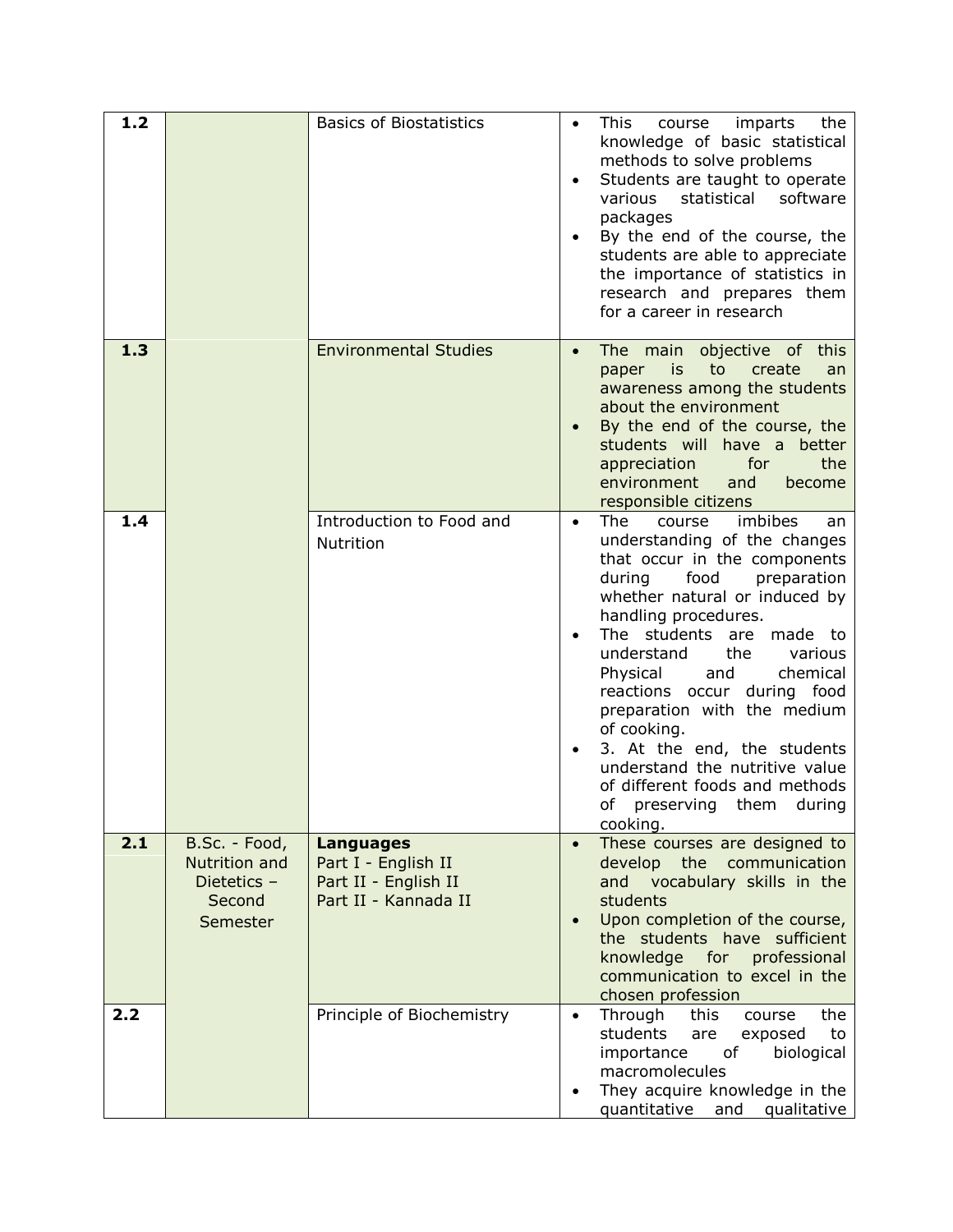|     |                           | estimation of biomolecules<br>They study the influence and<br>role of structure in reactivity of<br>biomolecules<br>At the end of the course, the<br>students have a thorough<br>understanding on the role of<br>biomolecules and<br>their<br>functions  |
|-----|---------------------------|----------------------------------------------------------------------------------------------------------------------------------------------------------------------------------------------------------------------------------------------------------|
| 2.3 | <b>Applied Physiology</b> | The paper covers the working<br>$\bullet$<br>of internal organ and system.<br>The students will be exposed<br>to anatomy of different organs<br>Paper helps the students to<br>understand the physiological<br>functions of the<br>biological<br>systems |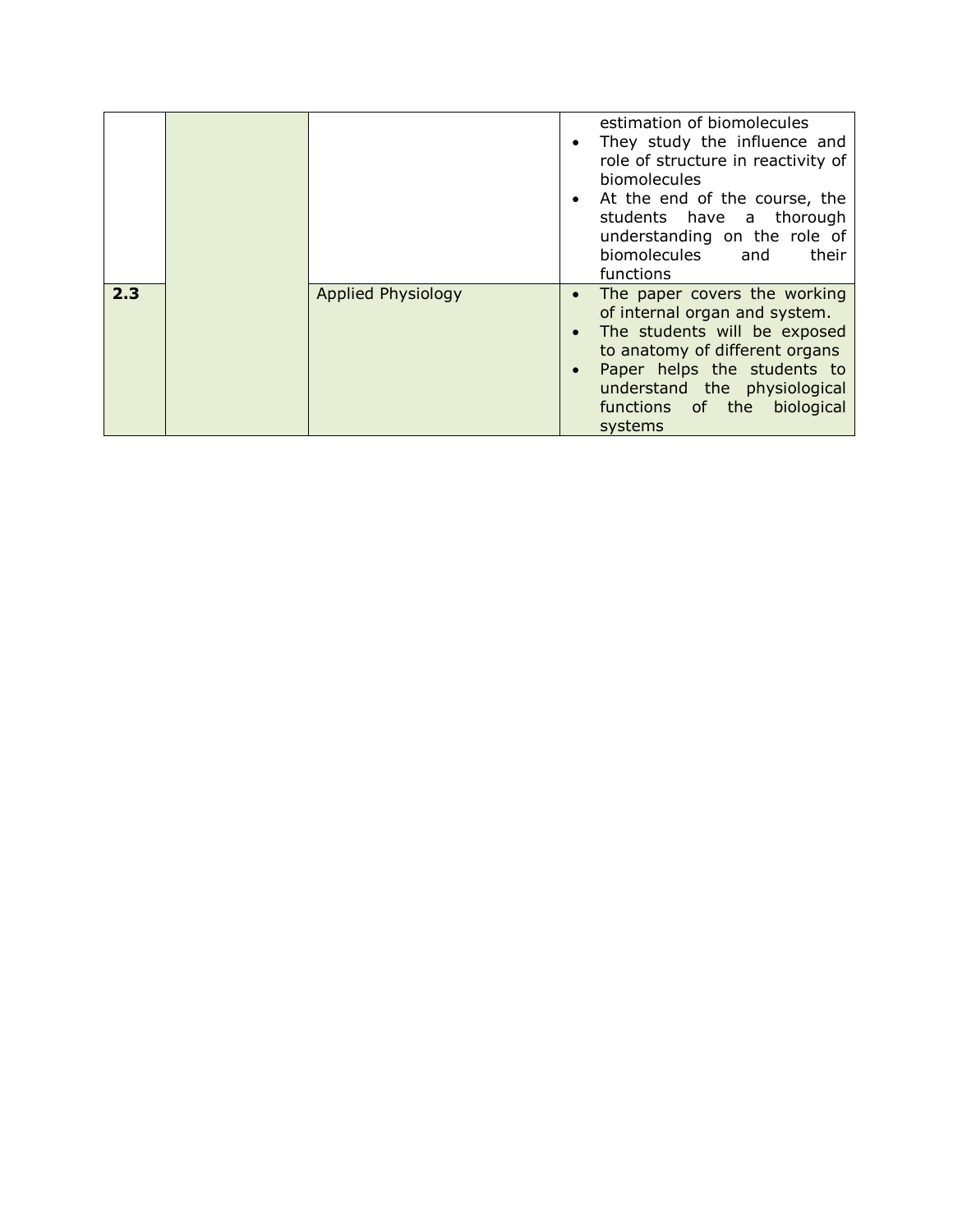## **PG Programmes in the Department of Water and Health- Faculty of Life Sciences**

| SI.<br>No. | <b>Name of the</b><br><b>Program</b>   | <b>Name of the Subject</b>                                        | <b>Course Outcome</b>                                                                                                                                                                                                                                                                                                                                      |
|------------|----------------------------------------|-------------------------------------------------------------------|------------------------------------------------------------------------------------------------------------------------------------------------------------------------------------------------------------------------------------------------------------------------------------------------------------------------------------------------------------|
| $1.1$      | <b>MSc Biochemistry-</b><br>I semester | <b>Fundamentals of Molecular</b><br><b>Biology</b>                | It deals with<br>$\bullet$<br>understanding the<br>molecular aspects of the<br>biology.<br>It majorly emphasizes the<br>concepts of central<br>dogma of molecular<br>biology spanning from<br><b>DNA Replication till</b><br>Protein Synthesis and<br>Reverse transcription.<br>It also helps in<br>understanding the<br>concepts of cellular<br>function. |
| 1.2        |                                        | Fundamentals of<br>Nanotechnology                                 | This is an interdisciplinary<br>$\bullet$<br>and emerging area<br>The students are taught<br>the basics of<br>nanotechnology and their<br>applications<br>3.<br>The course<br>introduces the students to<br>the new and novel<br>applications to solve<br>biomedical problems<br>through nanotechnology                                                    |
| 1.3        |                                        | Fundamentals of<br><b>Biochemistry and</b><br><b>Biomolecules</b> | This paper trains students<br>to appreciate the salient<br>features of biomolecules<br>in the organization of life.<br>It spans over the<br>significance and<br>methodology involved in<br>characterizing major<br>biomolecules.<br>It helps the students in<br>understanding the<br>classification, functions<br>and application aspects of               |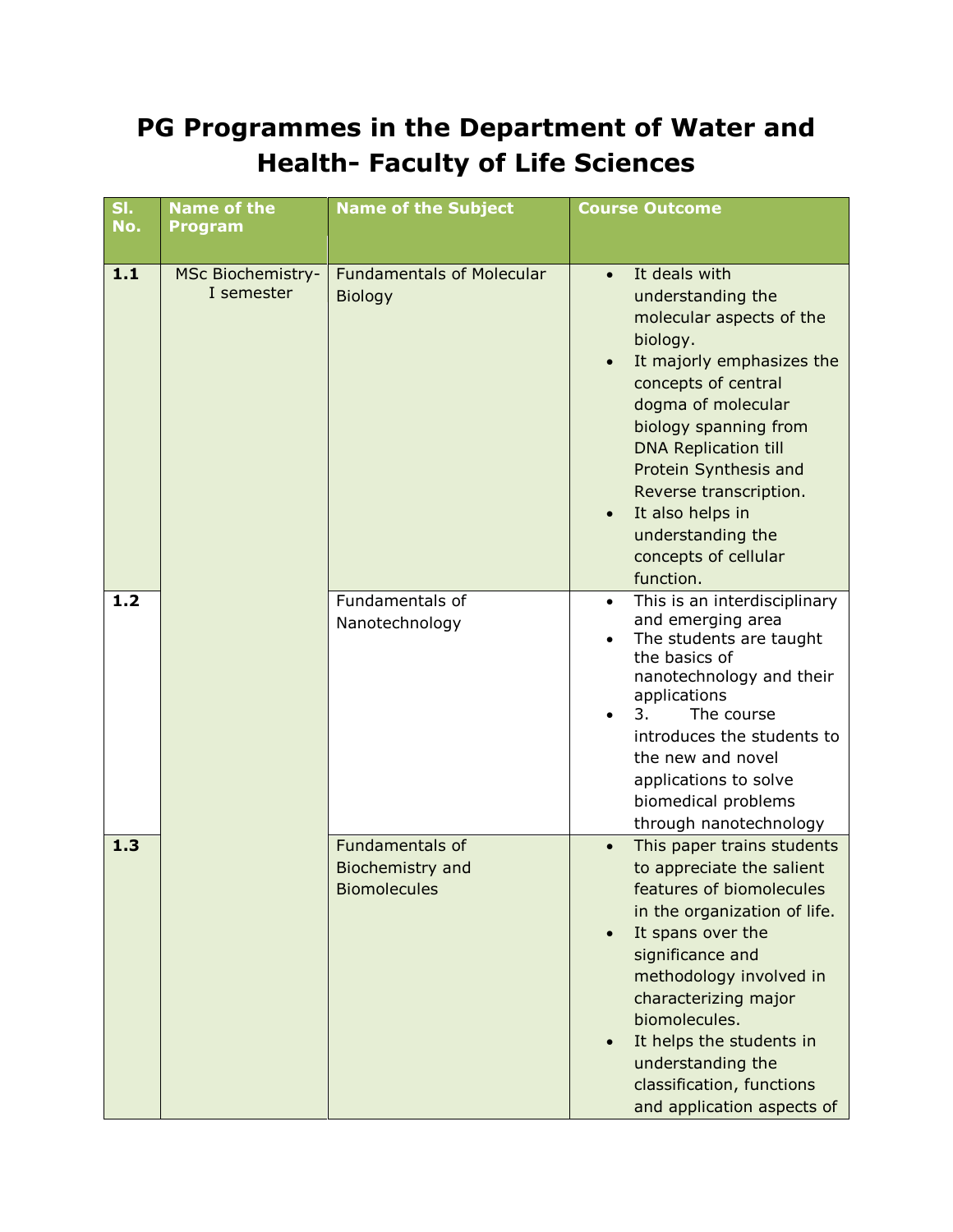|     |                                  |                                                  |                        | biomolecules.                                                                                                                                                                                                                                                                                                                                                                                                                                                                                                                                                                                                                |
|-----|----------------------------------|--------------------------------------------------|------------------------|------------------------------------------------------------------------------------------------------------------------------------------------------------------------------------------------------------------------------------------------------------------------------------------------------------------------------------------------------------------------------------------------------------------------------------------------------------------------------------------------------------------------------------------------------------------------------------------------------------------------------|
| 1.4 |                                  | <b>Biochemical Techniques</b>                    | $\bullet$<br>$\bullet$ | The units of this paper<br>are crucial for<br>implementation of<br>research ideas at<br>molecular level.<br>It trains the students in<br>adopting various<br>techniques in biological<br>research.<br>This significantly<br>enhances the<br>employability of the<br>candidates in<br>Biotechnological,<br><b>Pharmaceutical Industries</b><br>and Analytical<br>Laboratories and research<br>institutes.                                                                                                                                                                                                                     |
| 1.5 |                                  | <b>Statistical Methods for</b><br><b>Biology</b> | $\bullet$<br>$\bullet$ | It provides an<br>introduction to selected<br>important topics in<br>biostatistical concepts and<br>reasoning.<br>This course represents an<br>introduction to the field of<br>data and data types.<br>The students learn<br>specific topics including<br>tools for describing<br>central tendency and<br>variability in data;<br>methods for performing<br>inference on population<br>means and proportions<br>via sample data;<br>statistical hypothesis<br>testing and its application<br>to group comparisons;<br>issues of power and<br>sample size in study<br>designs; and random<br>sample and other study<br>types. |
| 2.1 | MSc Biochemistry-<br>II semester | Human Physiology and<br>Anatomy                  | $\bullet$              | This course teaches the<br>basic anatomy and                                                                                                                                                                                                                                                                                                                                                                                                                                                                                                                                                                                 |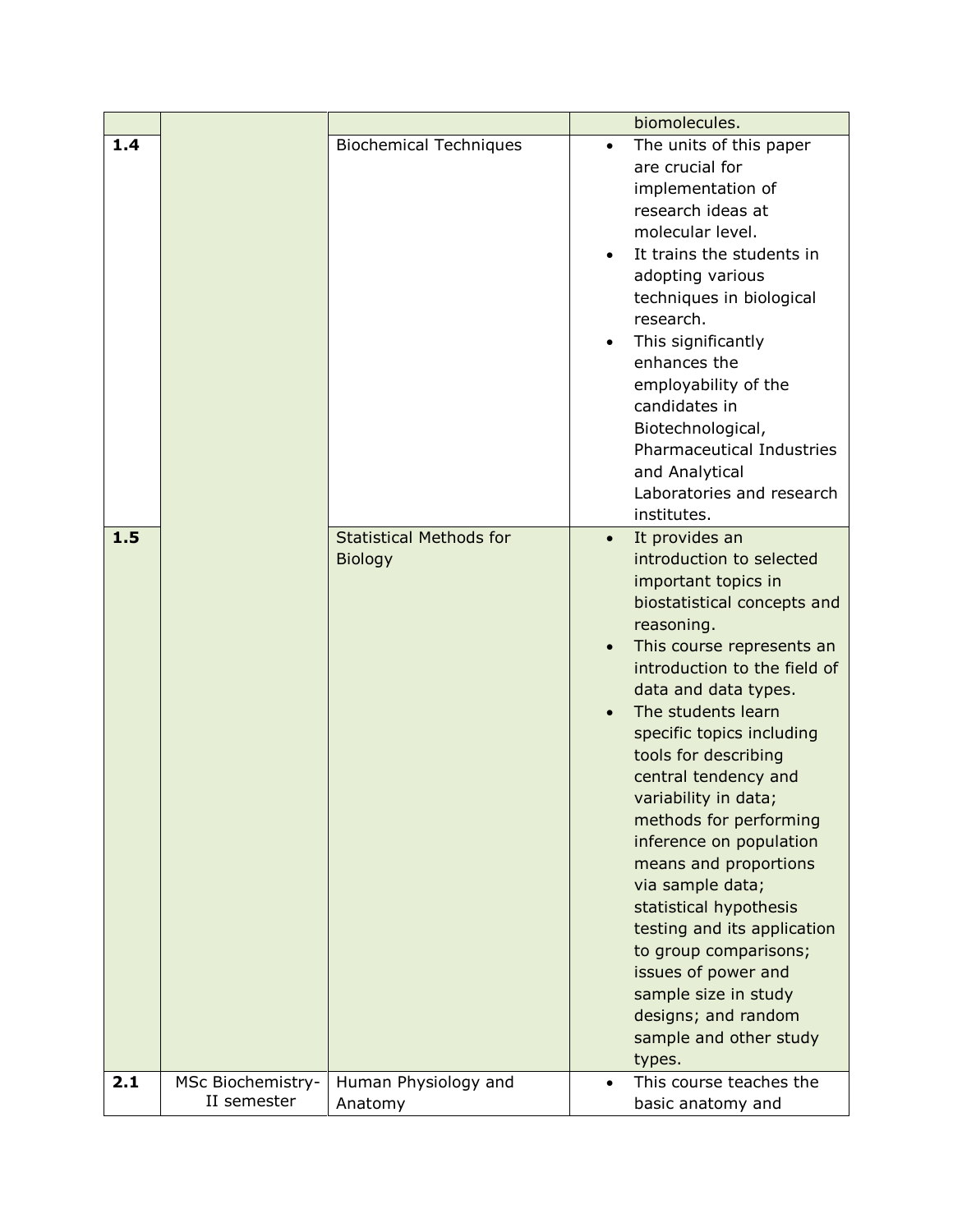|            |                                 | physiology of human<br>body.<br>The students are taught<br>the functioning aspects of<br>the human body at<br>molecular level.<br>At the end of this course<br>the students will be able<br>to appreciate the<br>anatomical and<br>physiological aspects of<br>the human body.                                                                                                                                                                                                                                                                        |
|------------|---------------------------------|-------------------------------------------------------------------------------------------------------------------------------------------------------------------------------------------------------------------------------------------------------------------------------------------------------------------------------------------------------------------------------------------------------------------------------------------------------------------------------------------------------------------------------------------------------|
| 2.2        | <b>Nutritional Biochemistry</b> | The paper provides the<br>$\bullet$<br>structural and functional<br>role of cell organelles and<br>cell membrane at the<br>biological level.<br>Students will be exposed<br>classification, biochemical<br>and required quantities of<br>nutrients in diet.<br>It helps students to<br>understand the nutritive<br>roles of macro and micro<br>nutrients.                                                                                                                                                                                             |
| 2.3<br>2.4 | Immunology<br>Genetics          | This course provides you<br>$\bullet$<br>with knowledge and<br>understanding of<br>immunology and the way<br>it is applied in diagnostic<br>and therapeutic<br>techniques and research.<br>It trains the students with<br>essentiality of molecules,<br>cells, tissues, and organs<br>involved in the defense<br>mechanism.<br>It's a paper which<br>$\bullet$<br>accomplishes the learning<br>of techniques involved in<br>understanding the<br>immunological aspects of<br>physiology and biological<br>samples.<br>The paper helps in<br>$\bullet$ |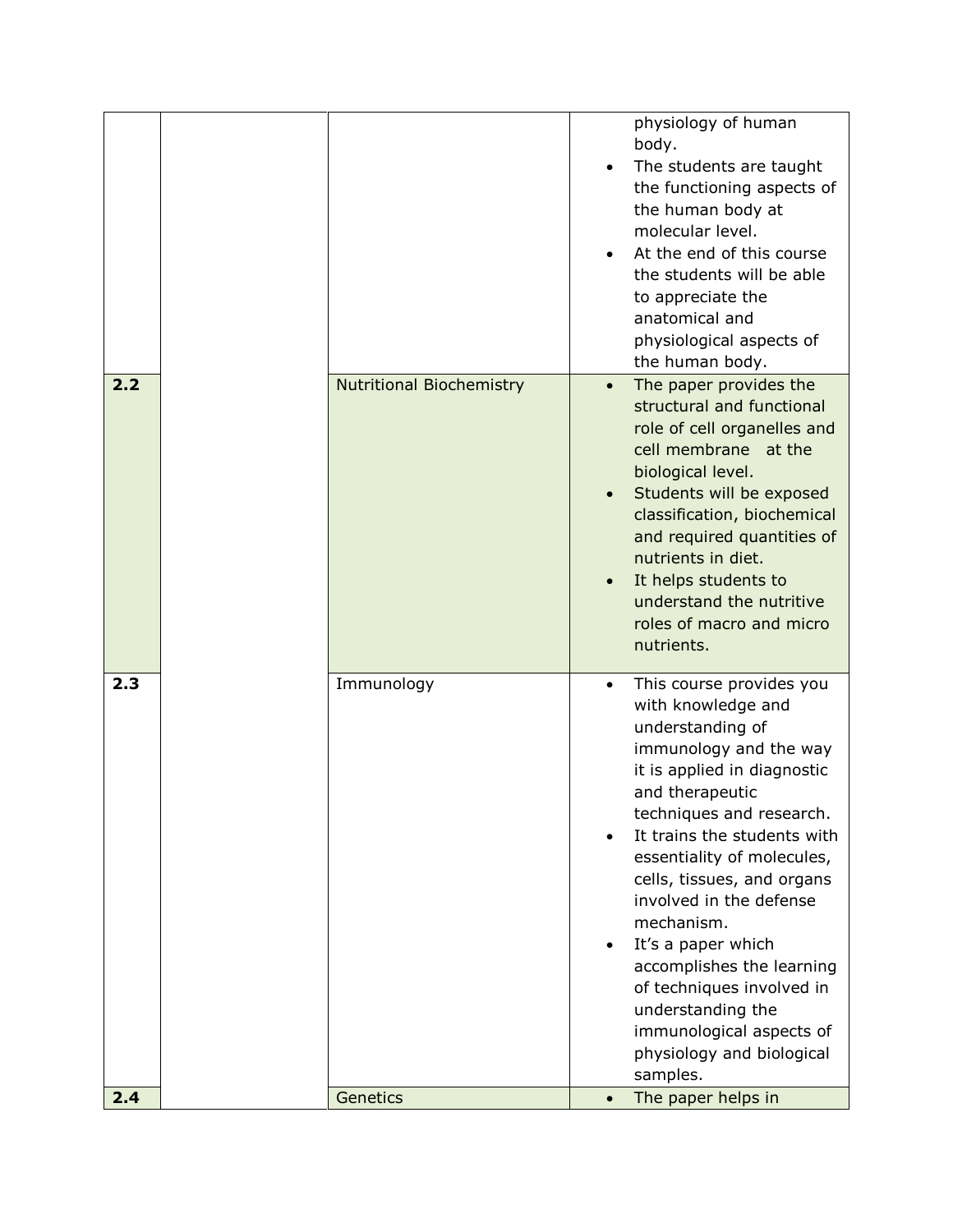|     |                                          |                                                      |                        | highlighting the scope<br>and significance of<br>genetics by imbibing the<br>principles of hereditary<br>genetic transmission and<br>interactions of gene with<br>environment.<br>It also helps students to<br>learn the molecular<br>aspects of genetics<br>disorders and mutations.<br>It helps the students to<br>appreciate the concepts<br>of gene and relationship<br>between genotype and<br>phenotype. |
|-----|------------------------------------------|------------------------------------------------------|------------------------|----------------------------------------------------------------------------------------------------------------------------------------------------------------------------------------------------------------------------------------------------------------------------------------------------------------------------------------------------------------------------------------------------------------|
| 2.5 |                                          | Cancer Biology                                       |                        | It is an elective paper<br>which deals with<br>fundamentals required for<br>understanding the cancer<br>at molecular level.<br>It helps the students to<br>appreciate the phases of<br>cell cycle and<br>mechanisms involved in<br>apoptosis.<br>It helps students to learn<br>the updated therapeutics<br>of cancer as well.                                                                                  |
| 3.1 | <b>MSc Biochemistry-</b><br>III semester | Plant Biochemistry and<br><b>Genetic Engineering</b> | $\bullet$<br>$\bullet$ | The paper conglomerates<br>the physiological<br>processes of plant at<br>molecular level.<br>It explains the<br>biochemical and cellular<br>aspects of photosynthesis<br>and respiration of plants.<br>It enables the students to<br>appreciate the functioning<br>of plants by specialized<br>molecular processes.                                                                                            |
| 3.2 |                                          | Enzymology                                           | $\bullet$              | It helps the students to<br>learn the significant<br>features of the<br>biochemical catalysts.<br>It helps the students to                                                                                                                                                                                                                                                                                     |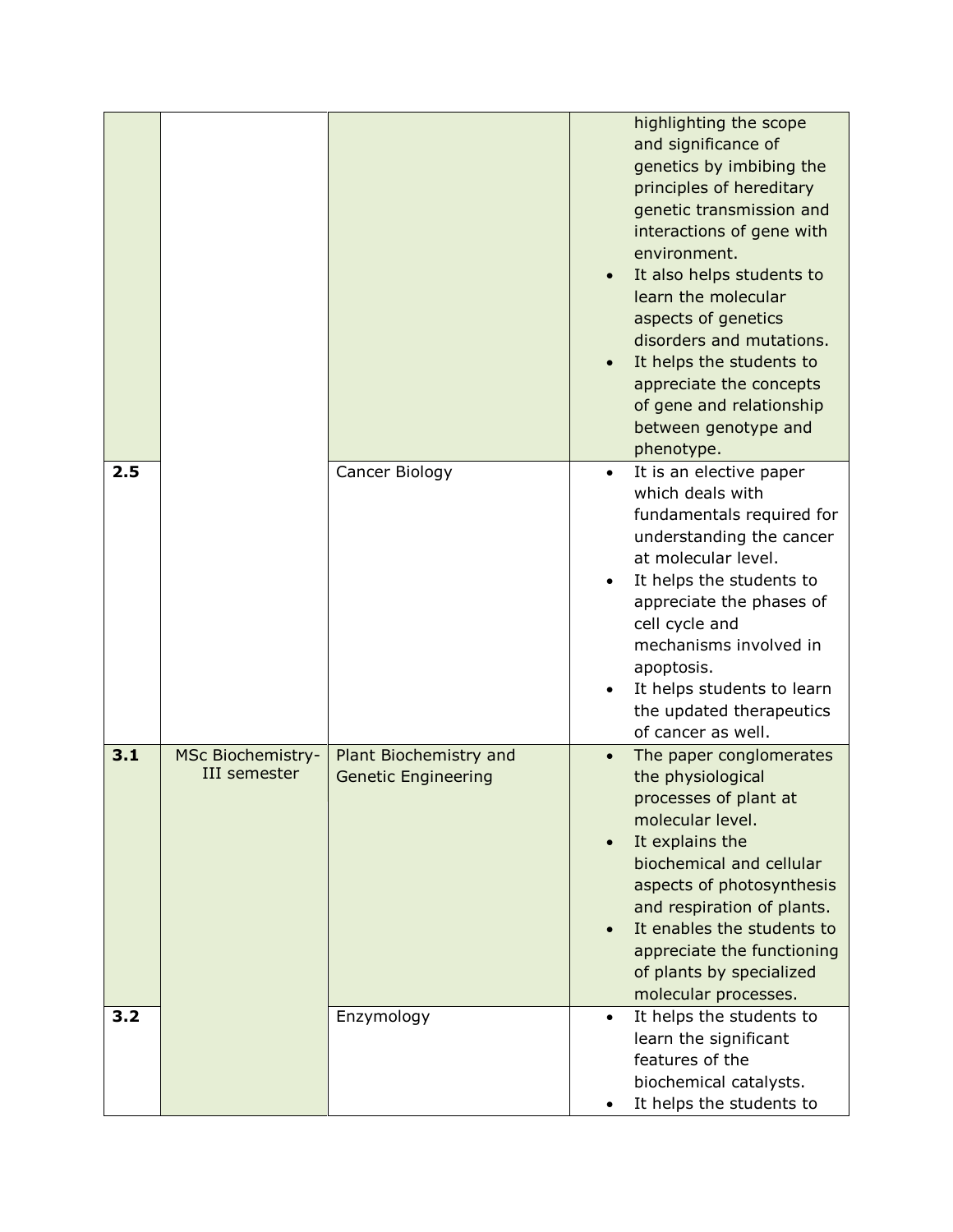|     |                                                 |                       |           | learn the methodology<br>involved in assessing the<br>enzyme activity and<br>mechanism of enzyme<br>action.<br>It illustrates the enzyme<br>catalysis, kinetics and<br>regulatory aspects.                                                                                                                                                     |
|-----|-------------------------------------------------|-----------------------|-----------|------------------------------------------------------------------------------------------------------------------------------------------------------------------------------------------------------------------------------------------------------------------------------------------------------------------------------------------------|
| 3.3 | <b>MSc Biochemistry-</b><br><b>III</b> semester | Metabolism            |           | It helps the students in<br>appreciating the<br>integrated approach of<br>interrelated pathways of<br>catabolism and<br>anabolism.<br>It also emphasizes on<br>metabolic disorders at<br>molecular level.<br>It features the regulatory<br>aspects of metabolism for<br>better understanding of<br>physiology and<br>therapeutic applications. |
| 3.4 |                                                 | Clinical Biochemistry | $\bullet$ | It trains the students to<br>gain concepts of<br>assessing the human<br>physiology using<br>biological fluid.<br>It illustrates the<br>mechanism of metabolic<br>disorders at molecular<br>level.<br>It facilitates in<br>employability in<br>diagnostic and research<br>institutes.                                                           |
| 3.5 |                                                 | Proteomics            | $\bullet$ | This paper introduces to<br>the basic biology of<br>proteins and the new<br>advanced science called<br>as proteomics which aims<br>to look into entire set of<br>proteins in the milieu.<br>The paper will cover<br>details of the two major<br>aspects of proteomics<br>i.e., Gel-based                                                       |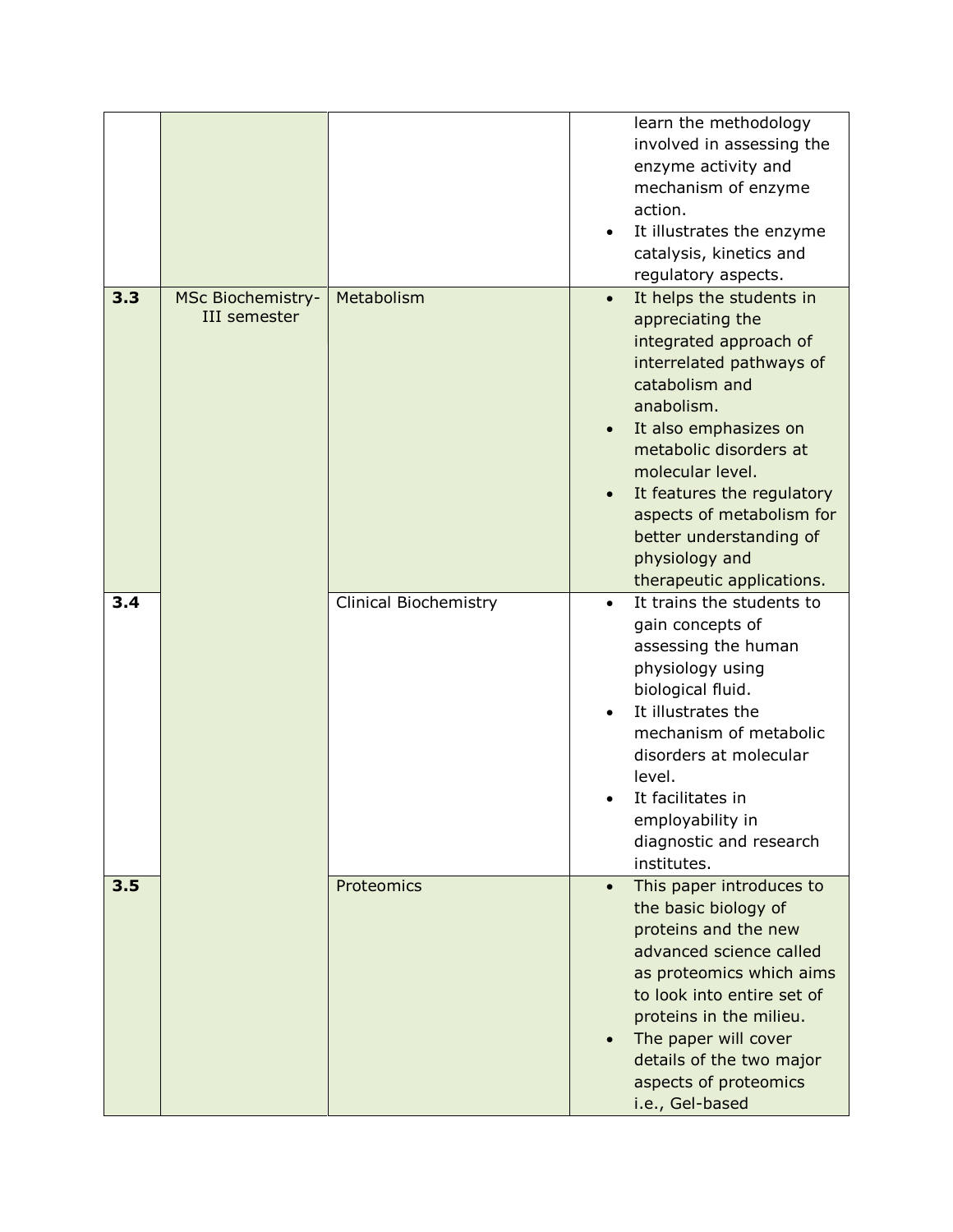|       |                                   |                                             | proteomics and Mass<br>spectrometry-based<br>proteomics.<br>The techniques involved<br>$\bullet$<br>at large in major<br>contribution in transition<br>from protein chemistry to<br>proteomics are learnt.                                                                                                                                                                                                                                                                                                                              |
|-------|-----------------------------------|---------------------------------------------|-----------------------------------------------------------------------------------------------------------------------------------------------------------------------------------------------------------------------------------------------------------------------------------------------------------------------------------------------------------------------------------------------------------------------------------------------------------------------------------------------------------------------------------------|
| $1.1$ | MSc Bioinformatics-<br>I semester | <b>Fundamentals of Statistics</b>           | It provides an<br>$\bullet$<br>introduction to selected<br>important topics in<br>biostatistical concepts and<br>reasoning.<br>This course represents an<br>introduction to the field of<br>data and data types.<br>The students learn<br>specific topics including<br>tools for describing<br>central tendency and<br>variability in data;<br>statistical hypothesis<br>testing and its application<br>to group comparisons;<br>issues of power and<br>sample size in study<br>designs; and random<br>sample and other study<br>types. |
| 1.2   |                                   | <b>Fundamentals of Computer</b><br>Science  | It deals with<br>$\bullet$<br>understanding the<br>molecular aspects of the<br>biology.<br>It majorly emphasizes the<br>$\bullet$<br>concepts of central<br>dogma of molecular<br>biology spanning from<br><b>DNA Replication till</b><br>Protein Synthesis and<br>Reverse transcription.<br>It also helps in<br>understanding the<br>concepts of cellular<br>function.                                                                                                                                                                 |
| 1.3   |                                   | <b>Fundamentals of Molecular</b><br>Biology | It deals with<br>$\bullet$<br>understanding the                                                                                                                                                                                                                                                                                                                                                                                                                                                                                         |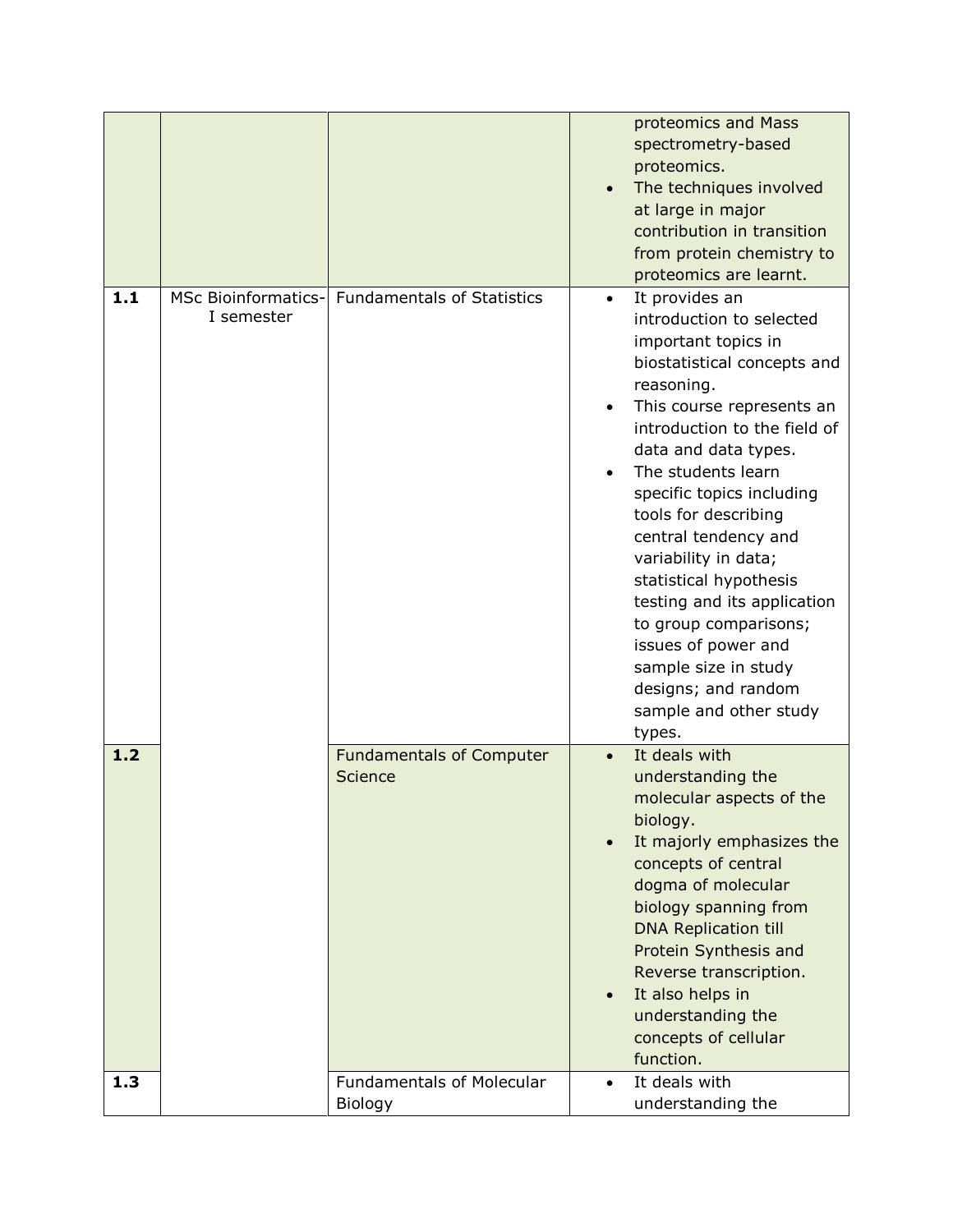|     |                                               | molecular aspects of the<br>biology.<br>It majorly emphasizes the<br>concepts of central<br>dogma of molecular<br>biology spanning from<br><b>DNA Replication till</b><br>Protein Synthesis and<br>Reverse transcription.<br>It also helps in<br>understanding the<br>concepts of cellular<br>function.                                                                                                                                                                              |
|-----|-----------------------------------------------|--------------------------------------------------------------------------------------------------------------------------------------------------------------------------------------------------------------------------------------------------------------------------------------------------------------------------------------------------------------------------------------------------------------------------------------------------------------------------------------|
| 1.4 | <b>Recombinant DNA</b><br>technology          | The course leads to the<br>understanding of<br>procedures that have<br>been developed to exploit<br>our knowledge of the<br>replication and expression<br>of genetic information.<br>The paper helps the<br>students to understand<br>the processes involved to<br>identify, isolate, amplify,<br>analyze and express<br>virtually any genetic<br>material, whether it is<br>DNA or RNA.<br>It enables the detailed<br>understanding of<br>databases used in<br>biological research. |
| 1.5 | Statistical computing using<br>Excel and SPSS | Students in this course<br>study a wide variety of<br>statistical and graphical<br>techniques, including<br>linear and nonlinear<br>modeling, classical<br>statistical tests, time-<br>series analysis, and<br>classification and<br>clustering.<br>The course will impart<br>training to students who<br>seek to acquire and refine<br>their skills relating to data                                                                                                                |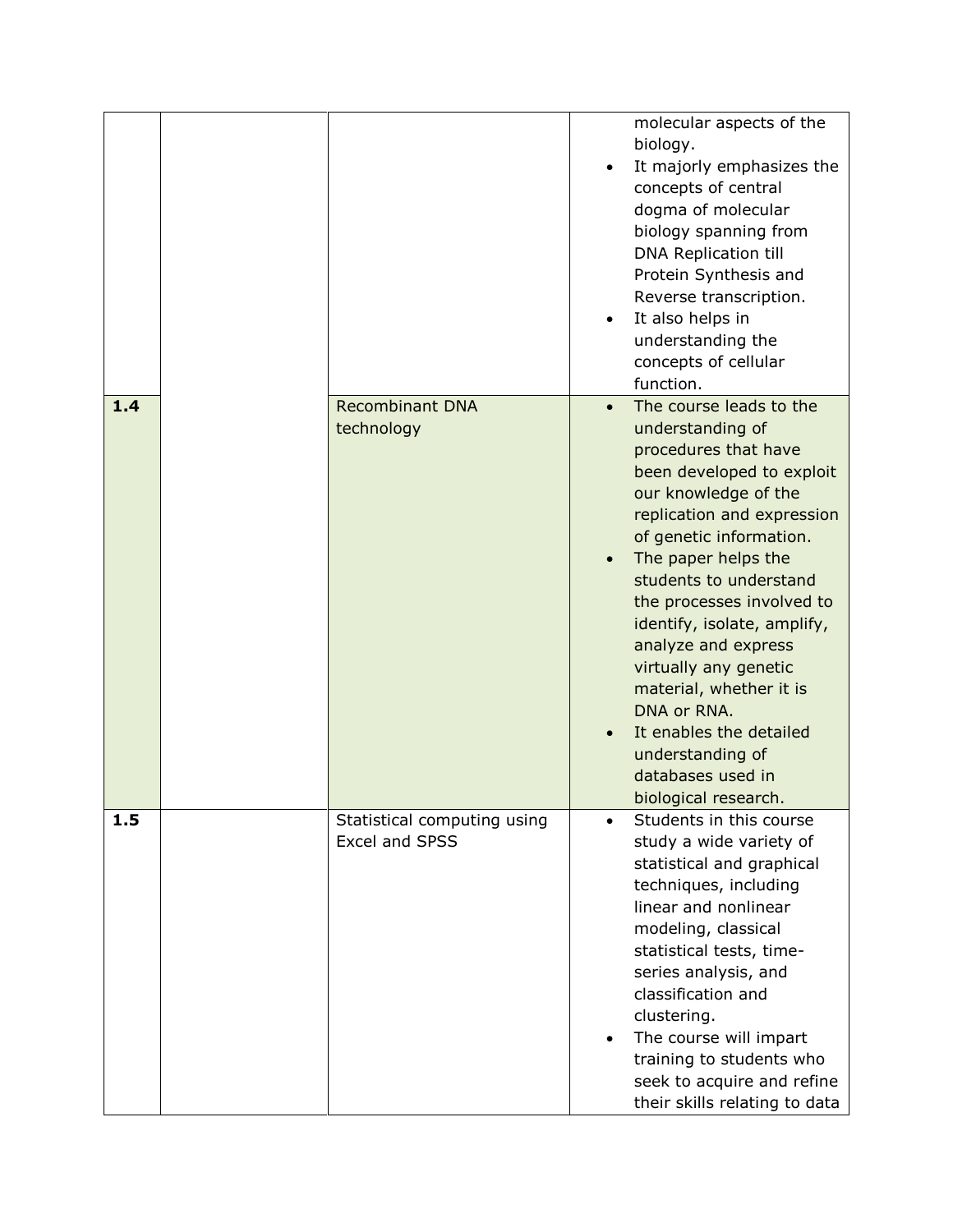|     |             |                                              | analysis and                                                                                                                                                                                                                                                                                                                                         |
|-----|-------------|----------------------------------------------|------------------------------------------------------------------------------------------------------------------------------------------------------------------------------------------------------------------------------------------------------------------------------------------------------------------------------------------------------|
|     |             |                                              | manipulation.                                                                                                                                                                                                                                                                                                                                        |
| 2.1 | II semester | MSc Bioinformatics- Visual basics with RDBMS | This course uses<br>$\bullet$<br>computer based database<br>management for<br>bioinformatics.<br>Outcome of the course is<br>to train the students in<br>the use of RDBMS as a<br>tool for retrieve data from<br>databases.                                                                                                                          |
| 2.2 |             | Multivariate analysis                        | Students in this course<br>$\bullet$<br>learn principle component<br>analysis, clustering,<br>applications in test on<br>mean vectors and<br>MANOVA.<br>Outcome of this course is<br>that it prepares the<br>students to apply these<br>methodologies to actual<br>real world data.                                                                  |
| 2.3 |             | <b>PERL for Bioinformatics</b>               | The course provides the<br>$\bullet$<br>introduction to PERL<br>scripting language and its<br>use in bioinformatics.<br>At the end of the course,<br>the students are able to<br>utilize the power of PERL<br>for disease diagnostics<br>and therapy.                                                                                                |
| 2.4 |             | System Biology                               | The paper enables the<br>$\bullet$<br>students to learn the<br>basic concepts, models,<br>and measures to<br>characterize the<br>properties of analyzing<br>metabolic networks.<br>It helps the students to<br>$\bullet$<br>understand the<br>integrating aspects of<br>multi-omics datasets and<br>thereby understanding<br>the biological systems. |
| 2.5 |             | Molecular statistical model<br>using 'R'     | Students in this course<br>$\bullet$<br>study a wide variety of<br>Molecular statistical and                                                                                                                                                                                                                                                         |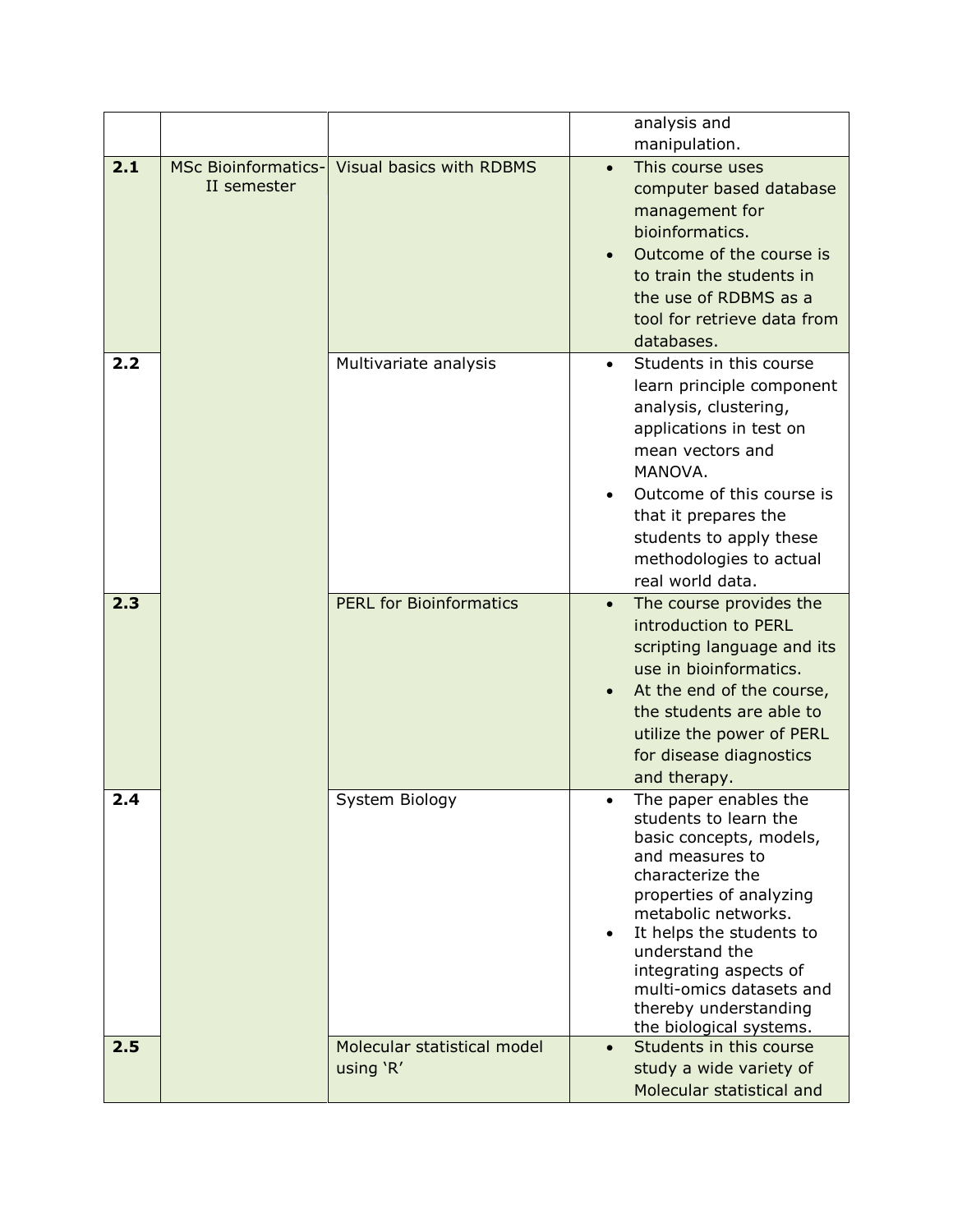|     |                                            |                                                 |           | graphical techniques,<br>including linear and<br>nonlinear modeling,<br>classical statistical tests,<br>time-series analysis, and<br>classification and<br>clustering.<br>The course will impart<br>training to students who<br>seek to acquire and refine<br>their skills relating to data<br>analysis and<br>manipulation.                                                      |
|-----|--------------------------------------------|-------------------------------------------------|-----------|-----------------------------------------------------------------------------------------------------------------------------------------------------------------------------------------------------------------------------------------------------------------------------------------------------------------------------------------------------------------------------------|
| 3.1 | <b>MSc Bioinformatics-</b><br>III semester | Protein structure and<br>function               | $\bullet$ | It enables the students to<br>appreciate structural and<br>functional aspects of<br>proteins.<br>It also elaborates on the<br>protein characterization<br>methodology and studies<br>of protein-drug and<br>protein protein<br>interaction.<br>At the end the student<br>will gain thorough<br>knowledge of<br>fundamentals and<br>applications involved in<br>protein chemistry. |
| 3.2 |                                            | Advances in structural<br><b>Bioinformatics</b> |           | This course talks about<br>databases used in<br>bioinformatics.<br>This includes NDB, MMDB,<br>PROSEARCH, and<br>Molecular mechanics.<br>The outcome of the<br>course is to train the<br>students in the use of<br>databases for structure<br>determination for<br>diagnostic therapeutic<br>application.                                                                         |
| 3.3 |                                            | CADD (Drug Designing)                           | $\bullet$ | This interdisciplinary<br>course introduces the<br>students with molecular<br>dynamics, simulation, and                                                                                                                                                                                                                                                                           |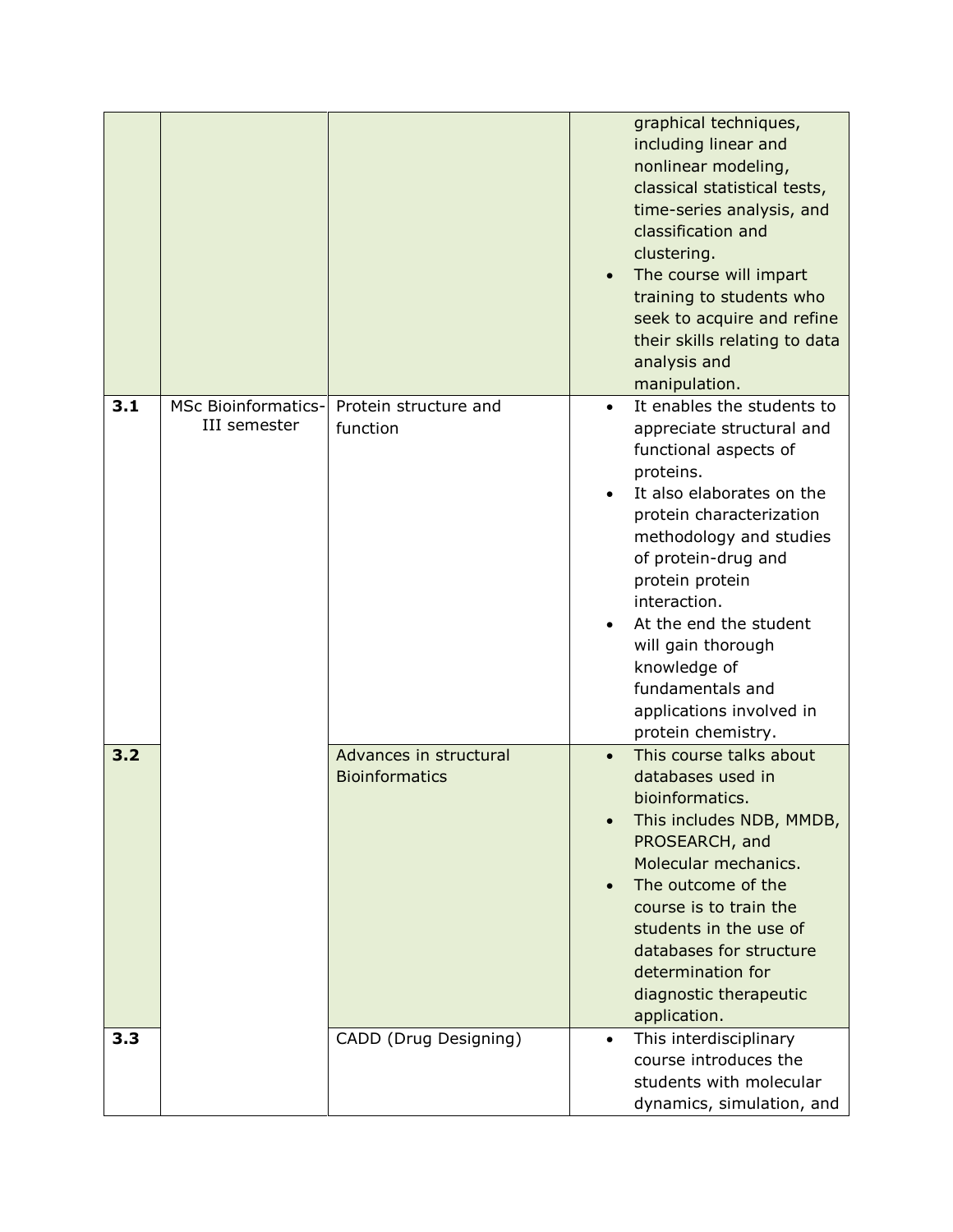|     |                                                    |                                    |           | modeling for drug<br>discovery.<br>The outcome of the<br>course is to train the<br>students in use of<br>computer aided<br>technology to fasten the<br>drug discovery through<br>simulation and modeling.                                                                                                                                     |
|-----|----------------------------------------------------|------------------------------------|-----------|-----------------------------------------------------------------------------------------------------------------------------------------------------------------------------------------------------------------------------------------------------------------------------------------------------------------------------------------------|
| 3.4 |                                                    | <b>Molecular Interactions</b>      |           | This course describes the<br>various interactions<br>between biomolecules,<br>bonds, biophysics, and<br>catalysis.<br>By the end of the course,<br>the student would have<br>gained sufficient<br>knowledge in molecular<br>interactions for the better<br>understanding of<br>structural biology.                                            |
| 3.5 |                                                    | Bioinformatics tools in<br>MatLab  | $\bullet$ | The computer based<br>course introduces the<br>students to the use of<br>MatLab as a tool for<br>bioinformatics.<br>Outcome of the course is<br>to provide knowledge to<br>student through<br>additional toolbox of<br>bioinformatics in MatLab<br>for image processing,<br>simulation,<br>pharmacokinetics, and<br>biological data analysis. |
| 1.1 | <b>MSc Cogntive</b><br>Neurosceince-<br>I semester | Developmental Cognitive<br>Science | $\bullet$ | The course helps the<br>students to understand<br>the principles of cognitive<br>neuroscience.<br>It enables them to learn<br>the development of<br>perception, spatial<br>recognition, memory,<br>speech, decision making<br>and reasoning.<br>The student builds up                                                                         |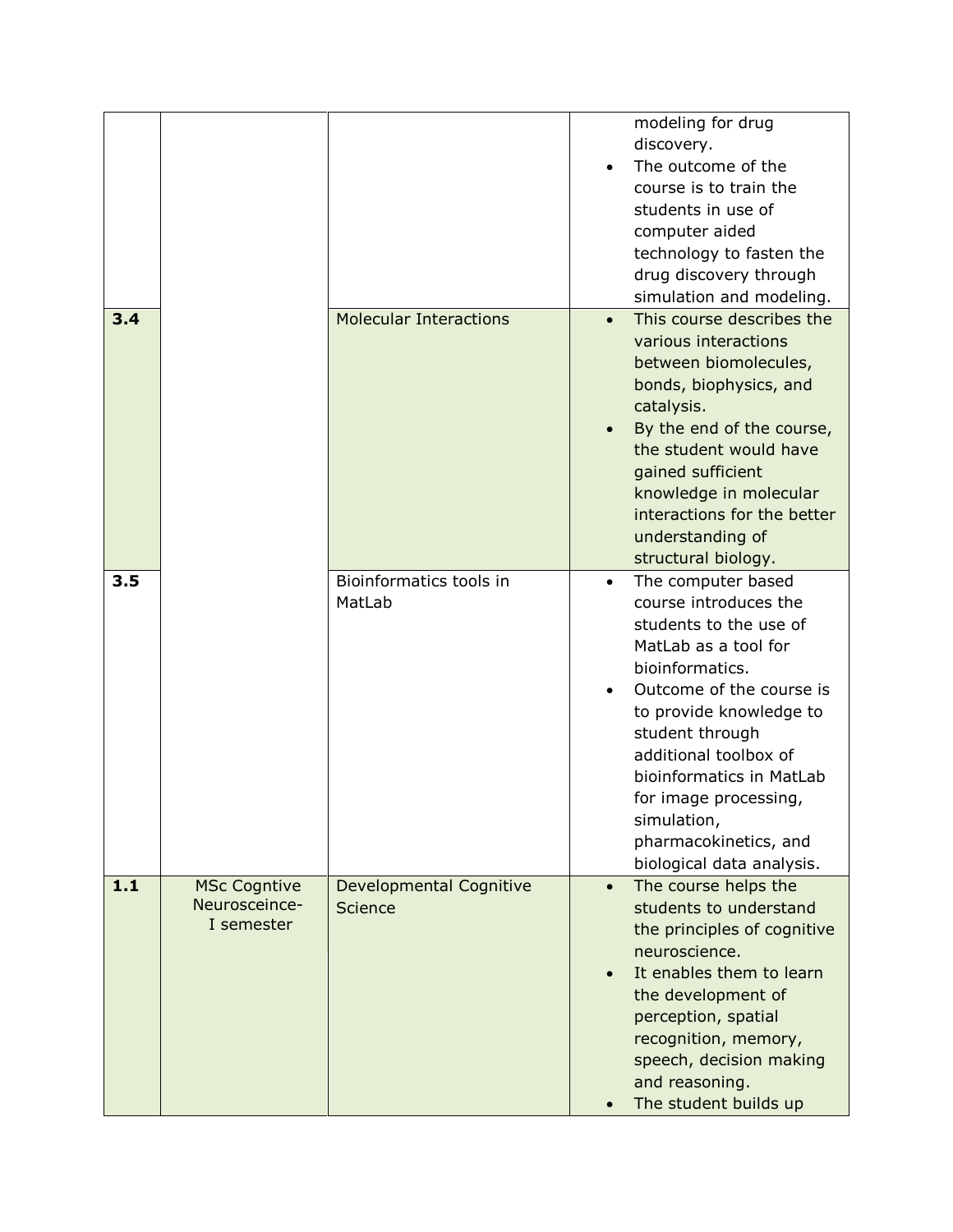|     |                                                           |                        | practical knowledge on<br>applications of cognitive<br>psychology in improving<br>memory processes.                                                                                                                                                                                                                                                                                                                                                                                                        |
|-----|-----------------------------------------------------------|------------------------|------------------------------------------------------------------------------------------------------------------------------------------------------------------------------------------------------------------------------------------------------------------------------------------------------------------------------------------------------------------------------------------------------------------------------------------------------------------------------------------------------------|
| 1.2 | Principles of Neuro Science                               | $\bullet$              | This paper enables the<br>students to learn<br>anatomical and<br>physiological aspects of<br>brain.<br>The students will also<br>appreciate the<br>biochemical aspects of<br>the nervous system and<br>learn to identify the<br>metabolic defects.<br>At the end the students<br>will learn to correlate all<br>the neurological functions<br>at molecular level.                                                                                                                                          |
| 1.3 | <b>Mathematical Models of</b><br><b>Cognitive Science</b> | $\bullet$<br>$\bullet$ | The paper enables the<br>students to get trained in<br>understanding the<br>philosophy.<br>The student gets trained<br>in Analogy and conceptual<br>systems.                                                                                                                                                                                                                                                                                                                                               |
| 1.4 | <b>Research Methods</b>                                   | $\bullet$              | This paper trains the<br>students in designing and<br>analyzing the<br>experiments pertaining to<br>human cognition with<br>special emphasis on<br>neuripsychological<br>assessment.<br>The students also learn<br>the Brain imaging<br>techniques, methods of<br>recording and analyzing<br>human movements. They<br>are also trained in<br>computational models of<br>cognitive processes.<br>At the end of the course<br>the students develop<br>skills in designing their<br>experiments for assessing |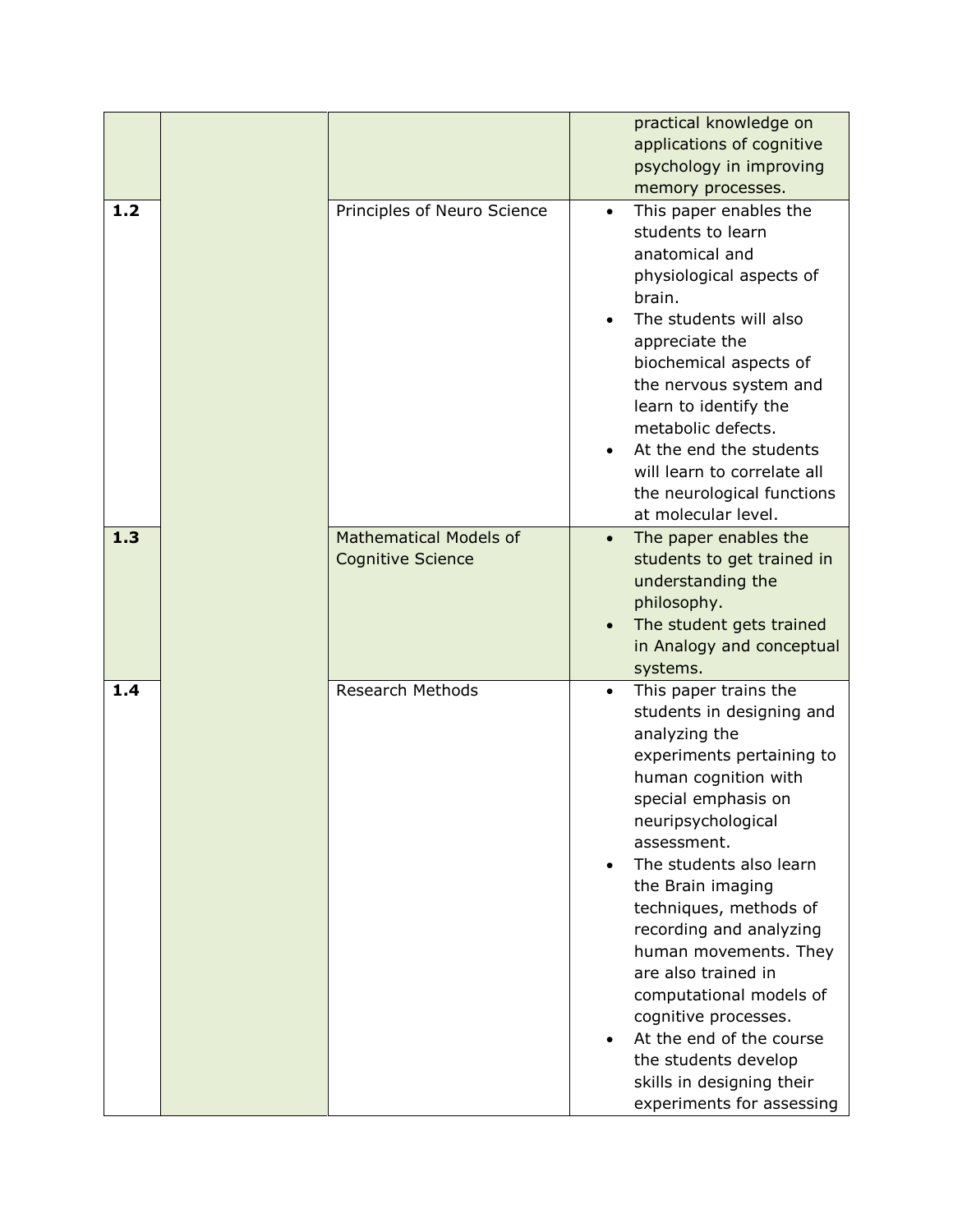|     |                                                     |                                                  |                        | the cognitive parameters                                                                                                                                                                                                                                                                                                                                                                                                                                                                                                                                                                                                     |
|-----|-----------------------------------------------------|--------------------------------------------------|------------------------|------------------------------------------------------------------------------------------------------------------------------------------------------------------------------------------------------------------------------------------------------------------------------------------------------------------------------------------------------------------------------------------------------------------------------------------------------------------------------------------------------------------------------------------------------------------------------------------------------------------------------|
|     |                                                     |                                                  |                        | for their area of research.                                                                                                                                                                                                                                                                                                                                                                                                                                                                                                                                                                                                  |
| 1.5 |                                                     | <b>Statistical Methods for</b><br><b>Biology</b> | $\bullet$<br>$\bullet$ | It provides an<br>introduction to selected<br>important topics in<br>biostatistical concepts and<br>reasoning.<br>This course represents an<br>introduction to the field of<br>data and data types.<br>The students learn<br>specific topics including<br>tools for describing<br>central tendency and<br>variability in data;<br>methods for performing<br>inference on population<br>means and proportions<br>via sample data;<br>statistical hypothesis<br>testing and its application<br>to group comparisons;<br>issues of power and<br>sample size in study<br>designs; and random<br>sample and other study<br>types. |
| 2.1 | <b>MSc Cogntive</b><br>Neurosceince-<br>II semester | Social Cognition and Culture                     | $\bullet$<br>$\bullet$ | The students in this<br>course understand the<br>concepts of social reality<br>and social cognition<br>across the cultures.<br>The students are trained<br>to design experiments in<br>attitude research, models<br>of social cognition,<br>judgment, and decision<br>making.<br>At the end, the student<br>will appreciate the science<br>and research<br>methodology behind<br>studying the importance<br>of social cognition and the<br>factors influencing it.                                                                                                                                                           |
| 2.2 |                                                     | Neuro Basis of Cognitive                         | $\bullet$              | This paper enables the                                                                                                                                                                                                                                                                                                                                                                                                                                                                                                                                                                                                       |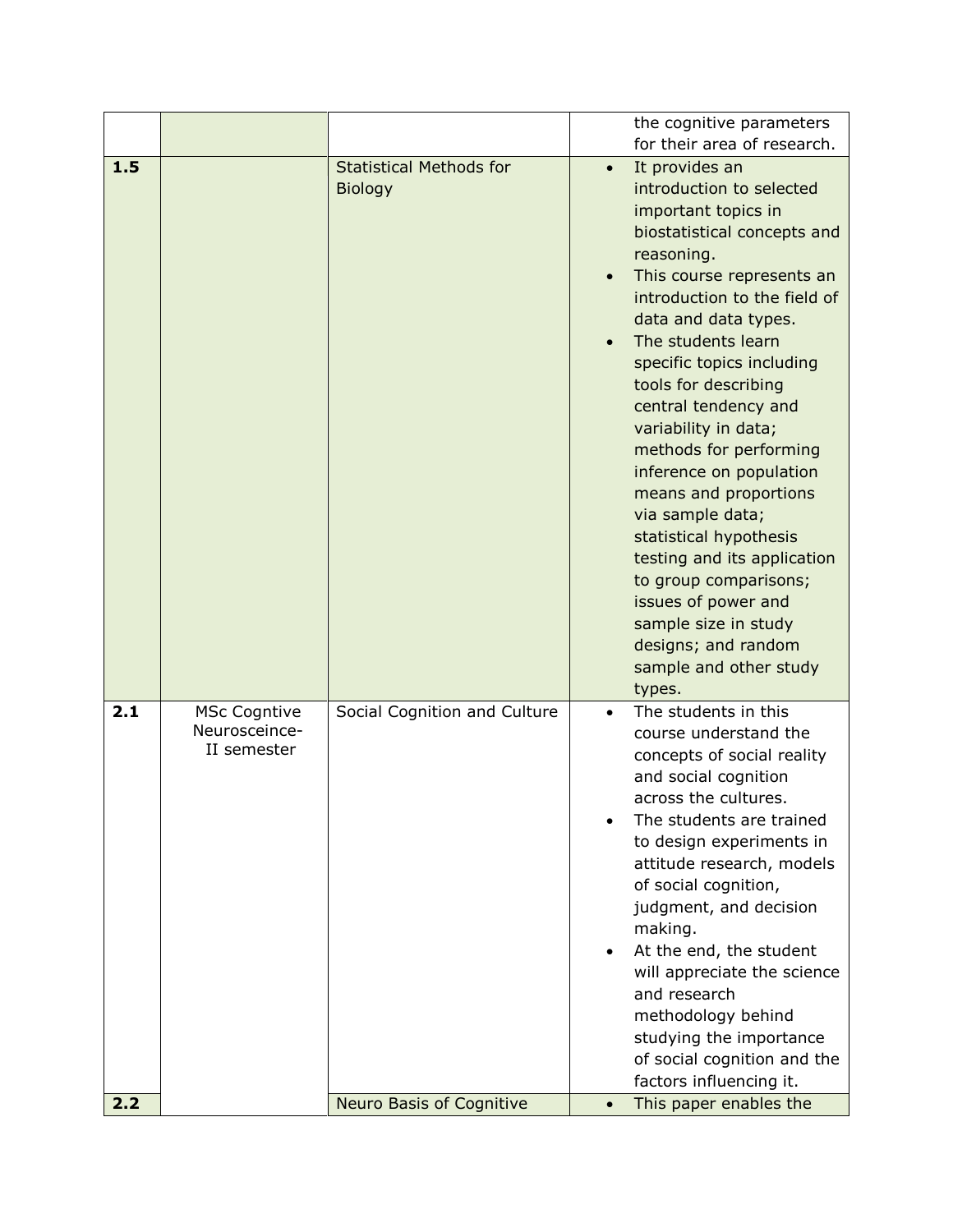|     | Science                    | students to learn the<br>syndromes, disorders,<br>and diseases of nervous<br>system.<br>The students will learn to<br>appreciate the importance<br>of normal neuronal<br>physiology while<br>understanding the<br>abnormal physiology.                                                                                                                                                                                                                                                                          |
|-----|----------------------------|-----------------------------------------------------------------------------------------------------------------------------------------------------------------------------------------------------------------------------------------------------------------------------------------------------------------------------------------------------------------------------------------------------------------------------------------------------------------------------------------------------------------|
| 2.3 | Computational Intelligence | This course will enable<br>$\bullet$<br>the students with the<br>most upcoming field of<br>science i.e., artificial<br>intelligence.<br>It makes the students to<br>have a computational<br>approach with<br>multidisciplinary view in<br>linking neuroscience with<br>artificial intelligence.<br>After completion, the<br>students will learn the<br>design and role of<br>cognition and<br>computation in<br>development of<br>technologies in aviation,<br>air traffic control,<br>diagnostic and robotics. |
| 2.4 | Philosophy of Mind         | This course enables the<br>students to understand<br>the theories proposed by<br><b>Indian and Western</b><br>philosophers.<br>It provides an<br>understanding of moral<br>problems and psychology<br>by spanning over the<br>concepts of ethics,<br>sympathy, empathy, will,<br>weakness, guilt, shame,<br>and regret to enable good<br>life.<br>At the end, the students<br>will appreciate the                                                                                                               |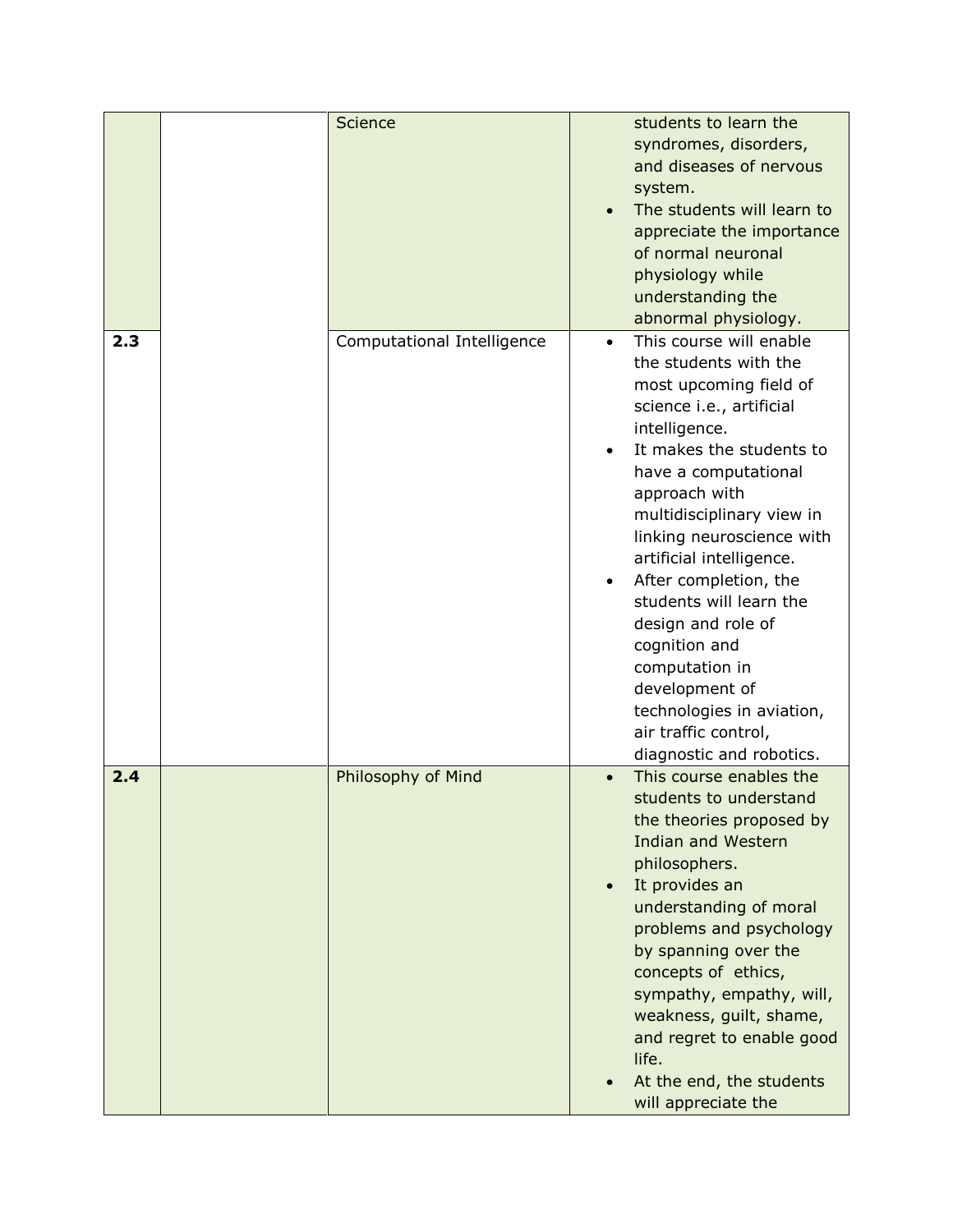|     |                                                      |                                                        | genesis and<br>implementation of various<br>philosophies in real life.                                                                                                                                                                                                                                                                                                                                                                                                                                         |
|-----|------------------------------------------------------|--------------------------------------------------------|----------------------------------------------------------------------------------------------------------------------------------------------------------------------------------------------------------------------------------------------------------------------------------------------------------------------------------------------------------------------------------------------------------------------------------------------------------------------------------------------------------------|
| 3.1 | <b>MSc Cogntive</b><br>Neurosceince-<br>III semester | <b>Consciousness Studies</b>                           | This paper provides a<br>$\bullet$<br>detailed view on history,<br>evolution, and evaluation<br>of consciousness by<br>making the students to<br>have assertive approach<br>in the philosophies of<br>consciousness.<br>The students will learn<br>the concepts of quantum<br>mechanics at<br>philosophical level.<br>On completion, the<br>$\bullet$<br>students will be able to<br>appreciate the concept of<br>consciousness, status and<br>traits of consciousness<br>and spiritual basis of<br>cognition. |
| 3.2 |                                                      | <b>Cognitive Neuro</b><br>psychological Rehabilitation | It enables the students to<br>$\bullet$<br>learn the processes<br>involved in cognitive<br>rehabilitation and<br>remediation.<br>It provides the students<br>with concepts of, and<br>protocols in assessment<br>of injury to brain.<br>At the end, the student<br>learns to diagnose, treat<br>neuropsychological<br>conditions by<br>standardizing the<br>methodology involved in<br>cognitive<br>neuropsychological<br>rehabilitation.                                                                      |
| 3.3 |                                                      | <b>Research Methods</b>                                | This course provides<br>$\bullet$<br>students with modeling of<br>memory, concepts of<br>intelligence and memory<br>retrieval of memory.<br>It also helps the students                                                                                                                                                                                                                                                                                                                                         |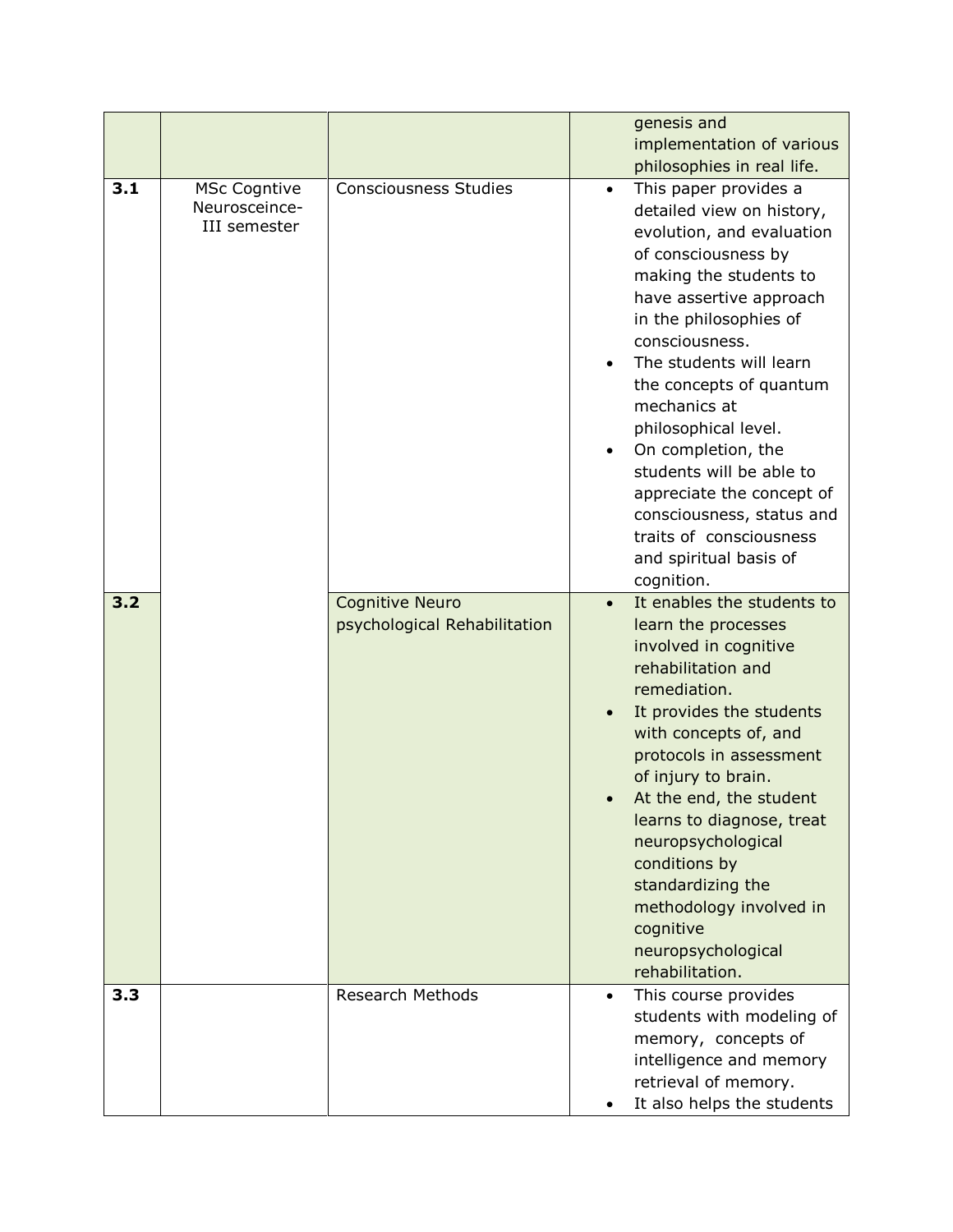|     |                                              |                                       | to represent knowledge<br>using imaging and<br>mapping techniques.<br>On completion, the<br>$\bullet$<br>students will learn the<br>principles involved in<br>evaluating and<br>manipulating the mental<br>representation of<br>knowledge.                                                                                                                                                                |                            |
|-----|----------------------------------------------|---------------------------------------|-----------------------------------------------------------------------------------------------------------------------------------------------------------------------------------------------------------------------------------------------------------------------------------------------------------------------------------------------------------------------------------------------------------|----------------------------|
| 3.4 |                                              | Psychometrics                         | This paper enables the<br>$\bullet$<br>students to learn the<br>generation of<br>construction, uses,<br>limitations of<br>psychological testing and<br>scaling methods.<br>It trains the students for<br>classifying, analyzing,<br>and testing the items.<br>At the end, students will<br>learn to check the<br>reliability, validity and<br>normality for assessment<br>in their cognitive<br>research. |                            |
| 1.1 | <b>MSc Cosmetic</b><br>Science<br>I semester | Basic human Anatomy and<br>Physiology | This course teaches the<br>$\bullet$<br>basic anatomy and<br>physiology of human<br>body.<br>The students are taught<br>the human body at<br>molecular level.<br>At the end of this course<br>the students will be able<br>to appreciate the<br>anatomical and<br>physiological aspects of<br>the human body.                                                                                             | the functioning aspects of |
| 1.2 |                                              | <b>Cosmetics Principles</b>           | This paper facilitates the<br>$\bullet$<br>students in learning the<br>technical aspects of<br>cosmetic formula<br>preparation upto a<br>product level.                                                                                                                                                                                                                                                   |                            |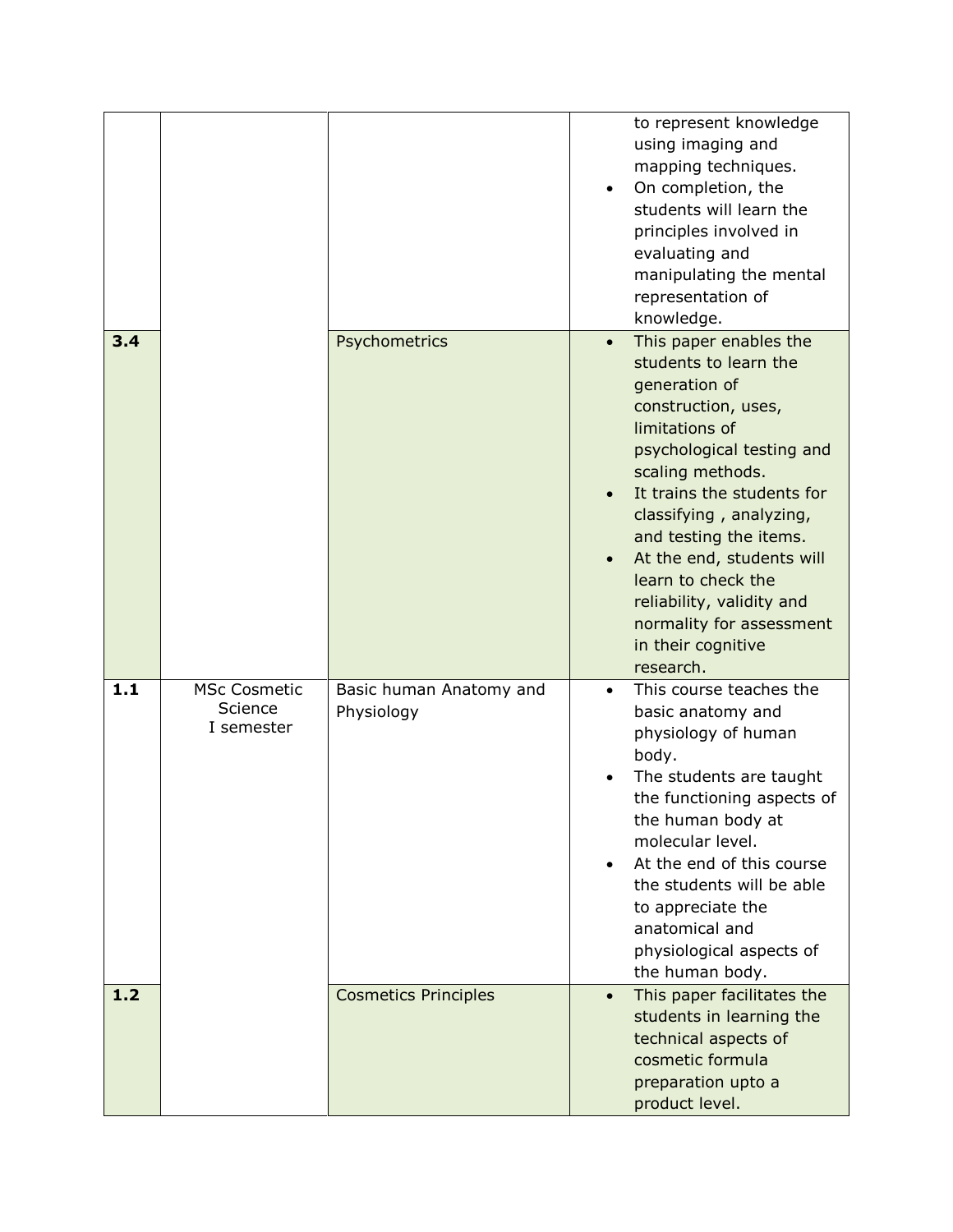|     |                                                                   |                        | It trains the students with<br>the use of ingredients in<br>cosmetics and methods of<br>preparation of<br>suspensions, emulsions<br>and techniques involved<br>in characterizing the<br>preparation.<br>The student overall learns<br>the vital concepts<br>implemented in cosmetic<br>development enabling<br>them to have greater<br>chances of employability. |
|-----|-------------------------------------------------------------------|------------------------|------------------------------------------------------------------------------------------------------------------------------------------------------------------------------------------------------------------------------------------------------------------------------------------------------------------------------------------------------------------|
| 1.3 | Fundamentals of<br>Nanotechnology                                 | $\bullet$              | This is an interdisciplinary<br>and emerging area<br>The students are taught<br>the basics of<br>nanotechnology and their<br>applications<br>3.<br>The course<br>introduces the students to<br>the new and novel<br>applications to solve<br>biomedical problems<br>through nanotechnology                                                                       |
| 1.4 | Fundamentals of<br><b>Biochemistry and</b><br><b>Biomolecules</b> | $\bullet$<br>$\bullet$ | This paper trains students<br>to appreciate the salient<br>features of biomolecules<br>in the organization of life.<br>It spans over the<br>significance and<br>methodology involved in<br>characterizing major<br>biomolecules.<br>It helps the students in<br>understanding the<br>classification, functions<br>and application aspects of<br>biomolecules.    |
| 1.5 | <b>Biochemical Techniques</b>                                     | $\bullet$              | The units of this paper<br>are crucial for<br>implementation of<br>research ideas at<br>molecular level.<br>It trains the students in                                                                                                                                                                                                                            |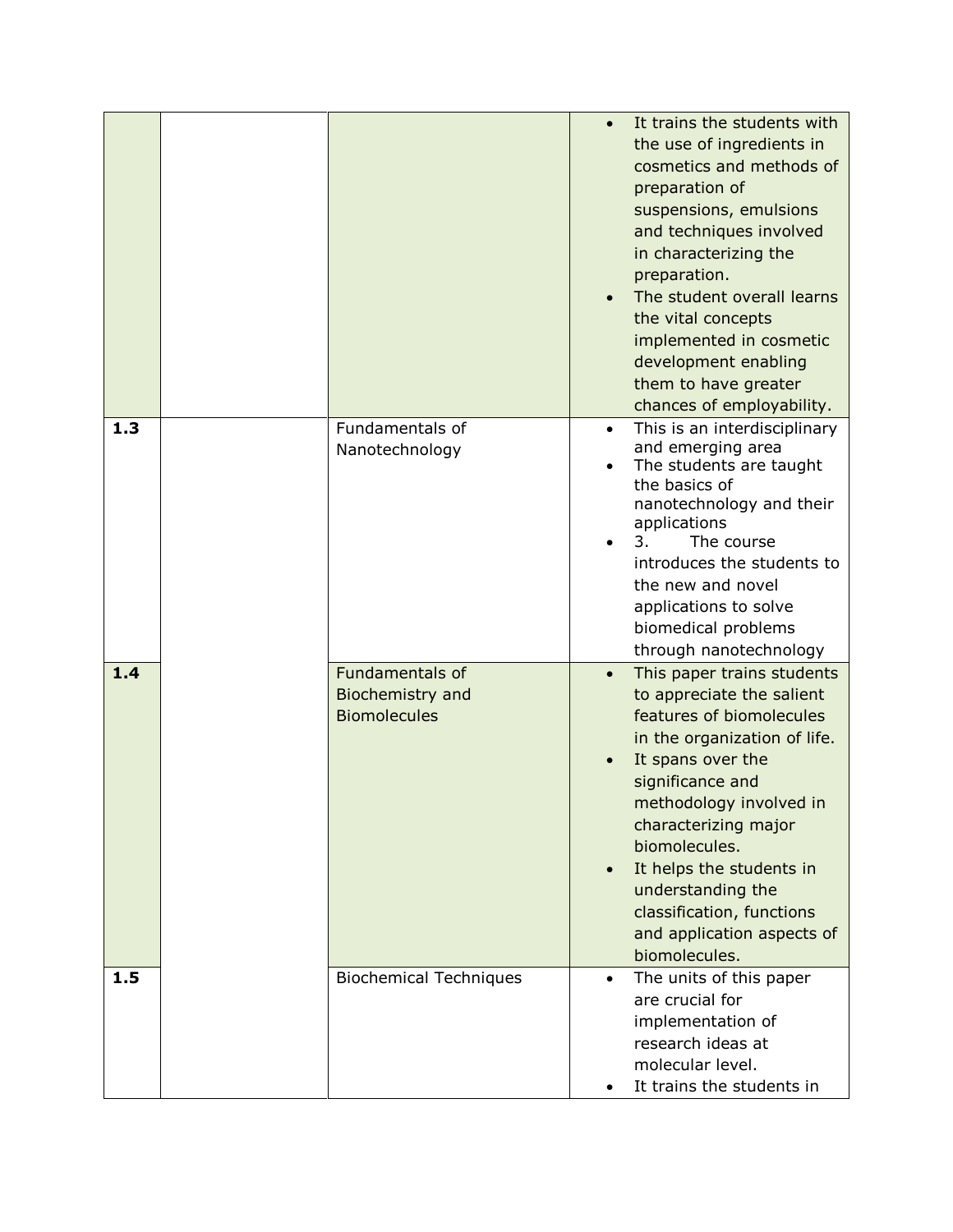|     |                                               |                                         | $\bullet$              | adopting various<br>techniques in biological<br>research.<br>This significantly<br>enhances the<br>employability of the<br>candidates in<br>Biotechnological,<br>Pharmaceutical Industries<br>and Analytical<br>Laboratories and research<br>institutes.                                                                                                                                                |
|-----|-----------------------------------------------|-----------------------------------------|------------------------|---------------------------------------------------------------------------------------------------------------------------------------------------------------------------------------------------------------------------------------------------------------------------------------------------------------------------------------------------------------------------------------------------------|
| 2.1 | <b>MSc Cosmetic</b><br>Science<br>II semester | <b>Cosmetics Biology</b>                | $\bullet$<br>$\bullet$ | The students will learn<br>the structural and<br>functional aspects of skin.<br>The paper teaches the<br>students to understand<br>the various mechanisms<br>of skin physiology at<br>various levels of human<br>growth.<br>The students at the end<br>will learn the biology<br>behind the use of cream<br>and cosmetics which<br>enables higher chances of<br>employability in cosmetic<br>companies. |
| 2.2 |                                               | <b>Cosmetics Formulation</b><br>Science | $\bullet$<br>$\bullet$ | The students learn<br>various mechanism of<br>delivery of active<br>component to skin, hair,<br>and toothpaste.<br>The students learn the<br>important components of<br>skin creams, baby<br>powders, shampoos, and<br>toothpastes.<br>The students at the end<br>learn to appreciate the<br>protocol followed in<br>formulation and<br>development of<br>cosmetics.                                    |
| 2.3 |                                               | Cosmeceuticals                          | $\bullet$              | This course enables the<br>students to know the                                                                                                                                                                                                                                                                                                                                                         |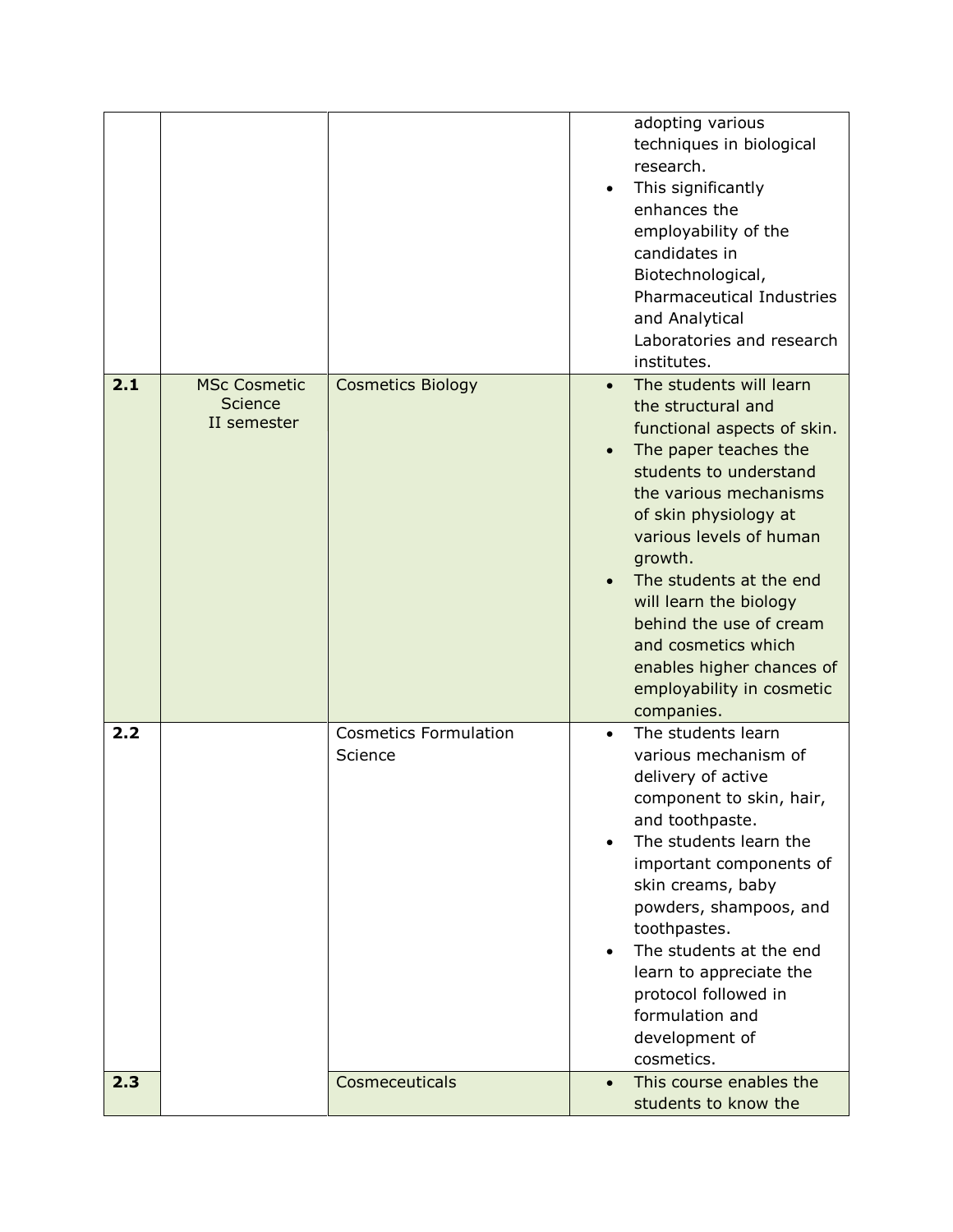|     |                                |                                      | dandruff.               | evolution process of<br>cosmetics into<br>cosmeceuticals.<br>It explains the<br>mechanism of ailments<br>like skin pigmentation,<br>wrinkles, acne, sun<br>burns, prickly heat, and<br>The students will learn<br>the research aspects in<br>developing a cosmetic<br>into a cosmeceutical by<br>studying the basis of<br>treatment on par.                                                                            |
|-----|--------------------------------|--------------------------------------|-------------------------|------------------------------------------------------------------------------------------------------------------------------------------------------------------------------------------------------------------------------------------------------------------------------------------------------------------------------------------------------------------------------------------------------------------------|
| 2.4 |                                | <b>Herbal Science</b>                | $\bullet$<br>medicine.  | In this paper, the student<br>learns the basic principles<br>in use of alternative<br>It helps the students to<br>span over the<br>phytochemical importance<br>of various herbs proposed<br>by various medicine<br>systems like Ayurveda,<br>Unani, Siddha and<br>Homeopathy.                                                                                                                                          |
| 2.5 |                                | Genetics                             | $\bullet$<br>phenotype. | The paper helps in<br>highlighting the scope<br>and significance of<br>genetics by imbibing the<br>principles of hereditary<br>genetic transmission and<br>interactions of gene with<br>environment.<br>It also helps students to<br>learn the molecular<br>aspects of genetics<br>disorders and mutations.<br>It helps the students to<br>appreciate the concepts<br>of gene and relationship<br>between genotype and |
| 3.1 | <b>MSc Cosmetic</b><br>Science | Cosmetics Analysis and<br>Evaluation |                         | This trains the students to<br>know the experimental                                                                                                                                                                                                                                                                                                                                                                   |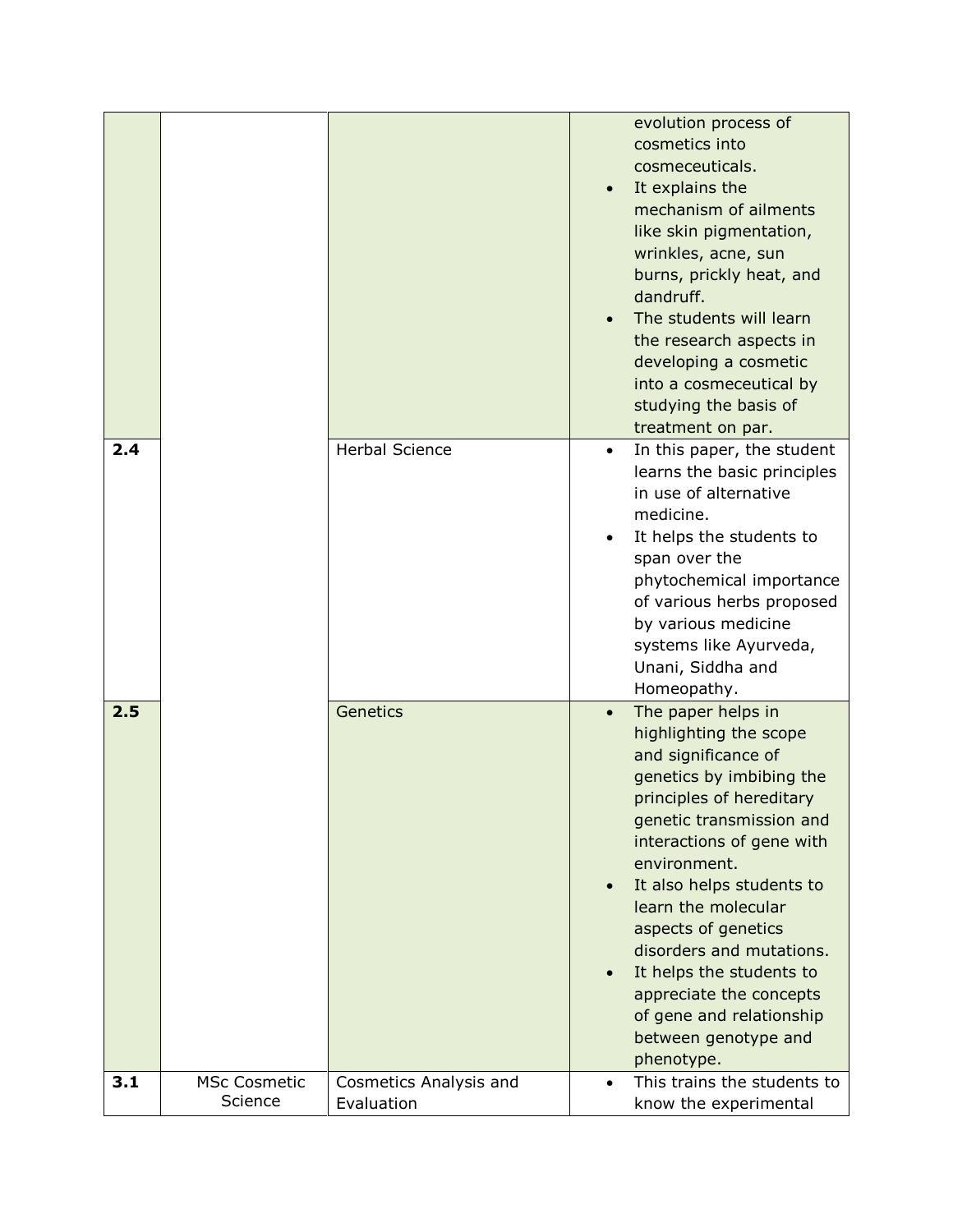|     | III semester |                                  |           | basis of analysis and<br>evaluation of cosmetics<br>The students also learn<br>the standard<br>specifications for<br>sampling and testing of<br>various cosmetics.<br>At the end, the students<br>are trained towards<br>evaluating cosmetic<br>products.                                                                                                                                                        |
|-----|--------------|----------------------------------|-----------|------------------------------------------------------------------------------------------------------------------------------------------------------------------------------------------------------------------------------------------------------------------------------------------------------------------------------------------------------------------------------------------------------------------|
| 3.2 |              | <b>Applied Microbiology</b>      | $\bullet$ | This fundamental paper<br>discusses the importance<br>of applications of<br>microorganisms<br>The course throws light<br>on types of<br>microorganisms in<br>cosmetic products<br>At the end of the course,<br>the student has<br>understanding on the<br>concept of culturing<br>microbes, sterilization<br>techniques and<br>estimating the number of<br>microbes in a given<br>sample of cosmetic<br>product. |
| 3.3 |              | <b>Industrial Cosmetics</b>      | $\bullet$ | This course explores the<br>regulatory aspects,<br>equipments,<br>manufacturing process,<br>packaging, and<br>maintenance aspects<br>related to cosmetic<br>industry.<br>By the end of the course,<br>the student is familiarized<br>with regulatory guidelines<br>to launch cosmetic<br>products and equipment,<br>packaging of cosmetics.                                                                      |
| 3.4 |              | <b>Environmental Nanoscience</b> |           | This course describes<br>both the advantages and<br>disadvantages of nano                                                                                                                                                                                                                                                                                                                                        |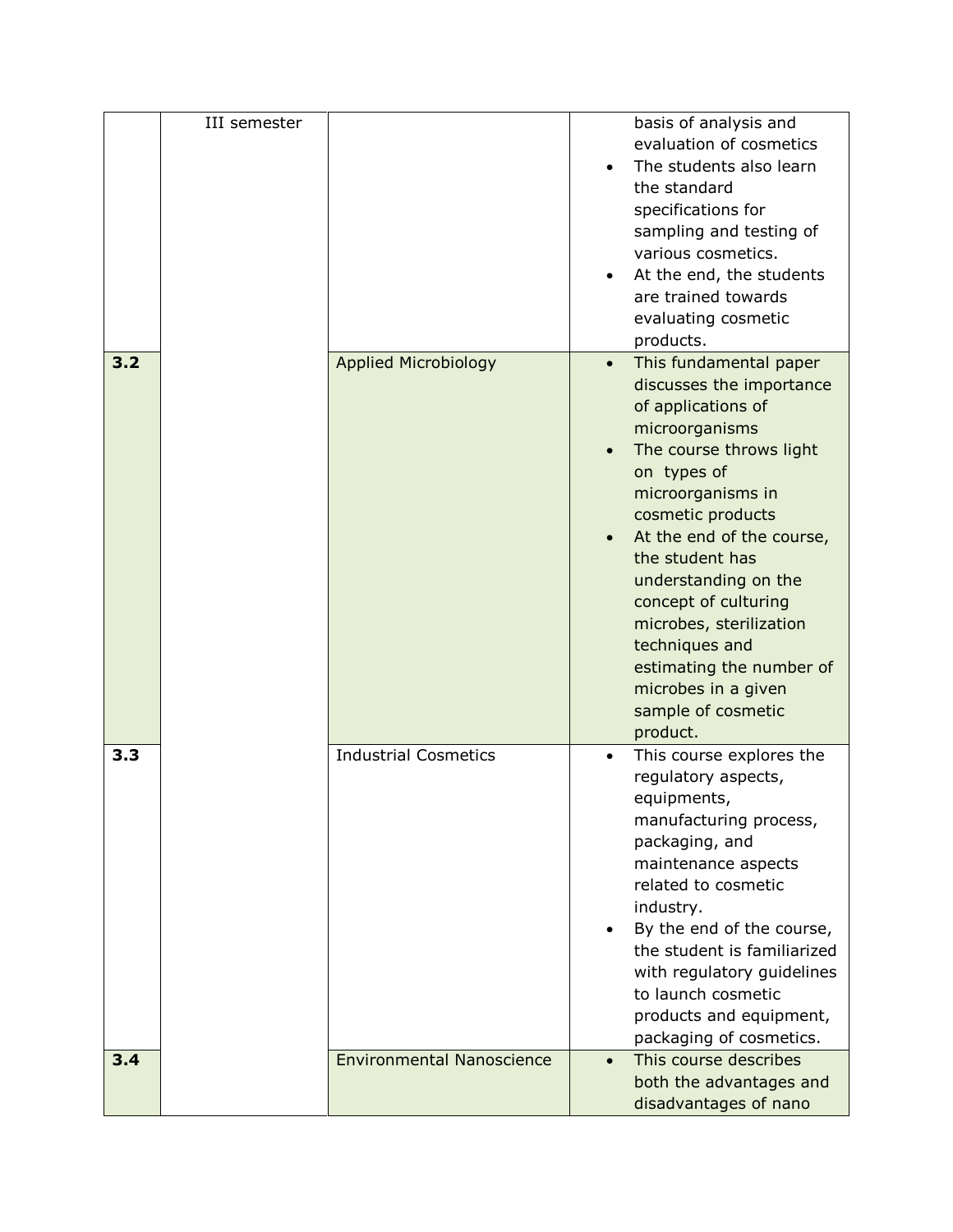|     |                          |                                |           | products to the<br>environment.                  |
|-----|--------------------------|--------------------------------|-----------|--------------------------------------------------|
|     |                          |                                |           | By the end of the course,                        |
|     |                          |                                |           | the students have an                             |
|     |                          |                                |           | appreciation for the                             |
|     |                          |                                |           | benefits of                                      |
|     |                          |                                |           | nanotechnology in<br>improving the               |
|     |                          |                                |           | environment.                                     |
| 3.5 |                          | <b>Statistical Methods for</b> | $\bullet$ | It provides an                                   |
|     |                          | Biology                        |           | introduction to selected                         |
|     |                          |                                |           | important topics in                              |
|     |                          |                                |           | biostatistical concepts and                      |
|     |                          |                                |           | reasoning.                                       |
|     |                          |                                |           | This course represents an                        |
|     |                          |                                |           | introduction to the field of                     |
|     |                          |                                |           | data and data types.                             |
|     |                          |                                |           | The students learn<br>specific topics including  |
|     |                          |                                |           | tools for describing                             |
|     |                          |                                |           | central tendency and                             |
|     |                          |                                |           | variability in data;                             |
|     |                          |                                |           | methods for performing                           |
|     |                          |                                |           | inference on population                          |
|     |                          |                                |           | means and proportions                            |
|     |                          |                                |           | via sample data;                                 |
|     |                          |                                |           | statistical hypothesis                           |
|     |                          |                                |           | testing and its application                      |
|     |                          |                                |           | to group comparisons;                            |
|     |                          |                                |           | issues of power and<br>sample size in study      |
|     |                          |                                |           | designs; and random                              |
|     |                          |                                |           | sample and other study                           |
|     |                          |                                |           | types.                                           |
| 1.1 | <b>MSc Environmental</b> | Principles of Environmental    | $\bullet$ | This course introduces                           |
|     | <b>Science</b>           | <b>Sciences</b>                |           | the students to the                              |
|     | I semester               |                                |           | interdisciplinary nature of                      |
|     |                          |                                |           | environmental studies                            |
|     |                          |                                |           | The students learn about                         |
|     |                          |                                |           | biogeochemical cycles,                           |
|     |                          |                                |           | ecology, biomes and<br>habitat, and conversation |
|     |                          |                                |           | biology.                                         |
|     |                          |                                |           | At the end of the course,                        |
|     |                          |                                |           | the students are able to                         |
|     |                          |                                |           | appreciate the intricate                         |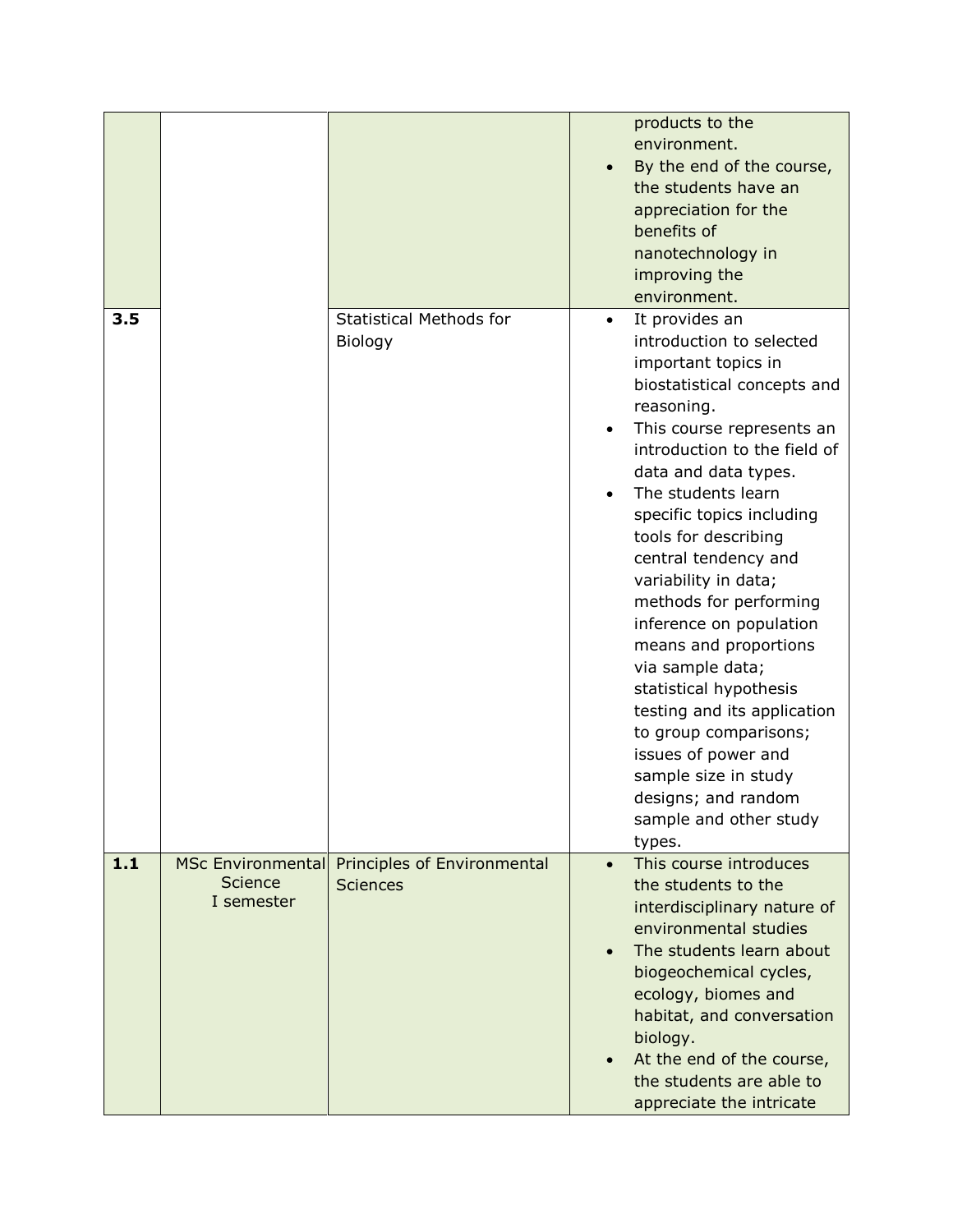|     |                                                 |           | nature of ecosystem and                                                                                                                                                                                                                                                                                                                                                                                                                           |
|-----|-------------------------------------------------|-----------|---------------------------------------------------------------------------------------------------------------------------------------------------------------------------------------------------------------------------------------------------------------------------------------------------------------------------------------------------------------------------------------------------------------------------------------------------|
|     |                                                 |           | its role in maintenance of                                                                                                                                                                                                                                                                                                                                                                                                                        |
|     |                                                 |           | health earth.                                                                                                                                                                                                                                                                                                                                                                                                                                     |
| 1.2 | Environmental Microbiology<br>and Biotechnology | $\bullet$ | This is an interdisciplinary<br>course that focuses on the<br>application of microbiology<br>and biotechnology in<br>environmental<br>remediation.<br>The student in the course<br>study microorganisms,<br>their classification, their<br>interaction, significance.<br>Through this course, the<br>students will have the<br>basic knowledge in<br>understanding the role of<br>microbes in waste water<br>treatment                            |
| 1.3 | <b>Environmental Chemistry</b>                  |           | This course describes the<br>chemistry of atmosphere,<br>water bodies, soil,<br>oxidation and reduction,<br>fates of organic<br>compounds in the<br>environment.<br>The student learn about<br>the role of chemistry in<br>understanding the<br>atmosphere, water bodies<br>and soil.<br>At the end of the course,<br>the students will have an<br>understanding on the<br>chemistry of water<br>bodies, greenhouse<br>effects and soil chemistry |
| 1.4 | <b>Environmental Earth</b><br>Science           | $\bullet$ | This introductory course<br>exposes the students to<br>geographical features of<br>the earth.<br>Through this course the<br>students learn about the<br>earth materials, surface<br>features, interior of earth,<br>natural hazards, oceans<br>and atmosphere.<br>Outcome of the course is<br>to inculcate sufficient<br>knowledge in the student                                                                                                 |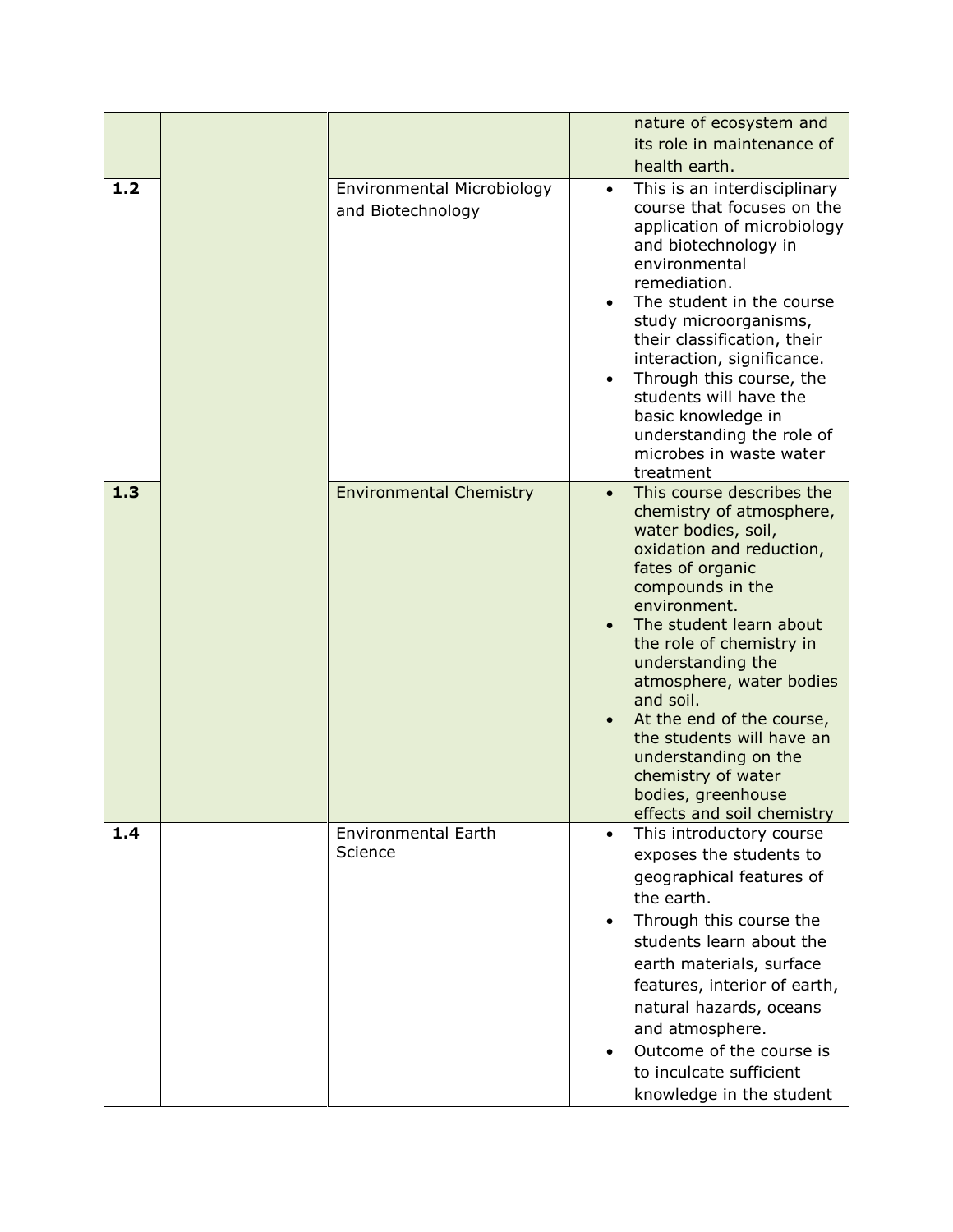|     |                                                    |                                                  | on role of environmental                                                                                                                                                                                                                                                                                                                                                                                                                                                                                                                                                                                                                               |
|-----|----------------------------------------------------|--------------------------------------------------|--------------------------------------------------------------------------------------------------------------------------------------------------------------------------------------------------------------------------------------------------------------------------------------------------------------------------------------------------------------------------------------------------------------------------------------------------------------------------------------------------------------------------------------------------------------------------------------------------------------------------------------------------------|
|     |                                                    |                                                  | earth science.                                                                                                                                                                                                                                                                                                                                                                                                                                                                                                                                                                                                                                         |
| 1.5 |                                                    | <b>Statistical Methods for</b><br><b>Biology</b> | It provides an<br>$\bullet$<br>introduction to selected<br>important topics in<br>biostatistical concepts and<br>reasoning.<br>This course represents an<br>$\bullet$<br>introduction to the field of<br>data and data types.<br>The students learn<br>specific topics including<br>tools for describing<br>central tendency and<br>variability in data;<br>methods for performing<br>inference on population<br>means and proportions<br>via sample data;<br>statistical hypothesis<br>testing and its application<br>to group comparisons;<br>issues of power and<br>sample size in study<br>designs; and random<br>sample and other study<br>types. |
| 2.1 | <b>MSc Environmental</b><br>Science<br>II semester | <b>Environmental Toxicology</b>                  | This course is designed to<br>$\bullet$<br>impart the basics in<br>toxicological aspects that<br>effect the environment.<br>The students learn about<br>toxicology, chemical<br>carcinogenesis,<br>epidemiology and<br>environmental health.<br>The outcome of this<br>course is to provide the<br>necessary knowledge to<br>the students to<br>understand the basic<br>toxicological aspects                                                                                                                                                                                                                                                          |
| 2.2 |                                                    | <b>Remote Sensing &amp; GIS</b>                  | This fundamental course<br>gives the foundation and<br>application for remote<br>sensing.<br>Students are taught<br>about history of remote                                                                                                                                                                                                                                                                                                                                                                                                                                                                                                            |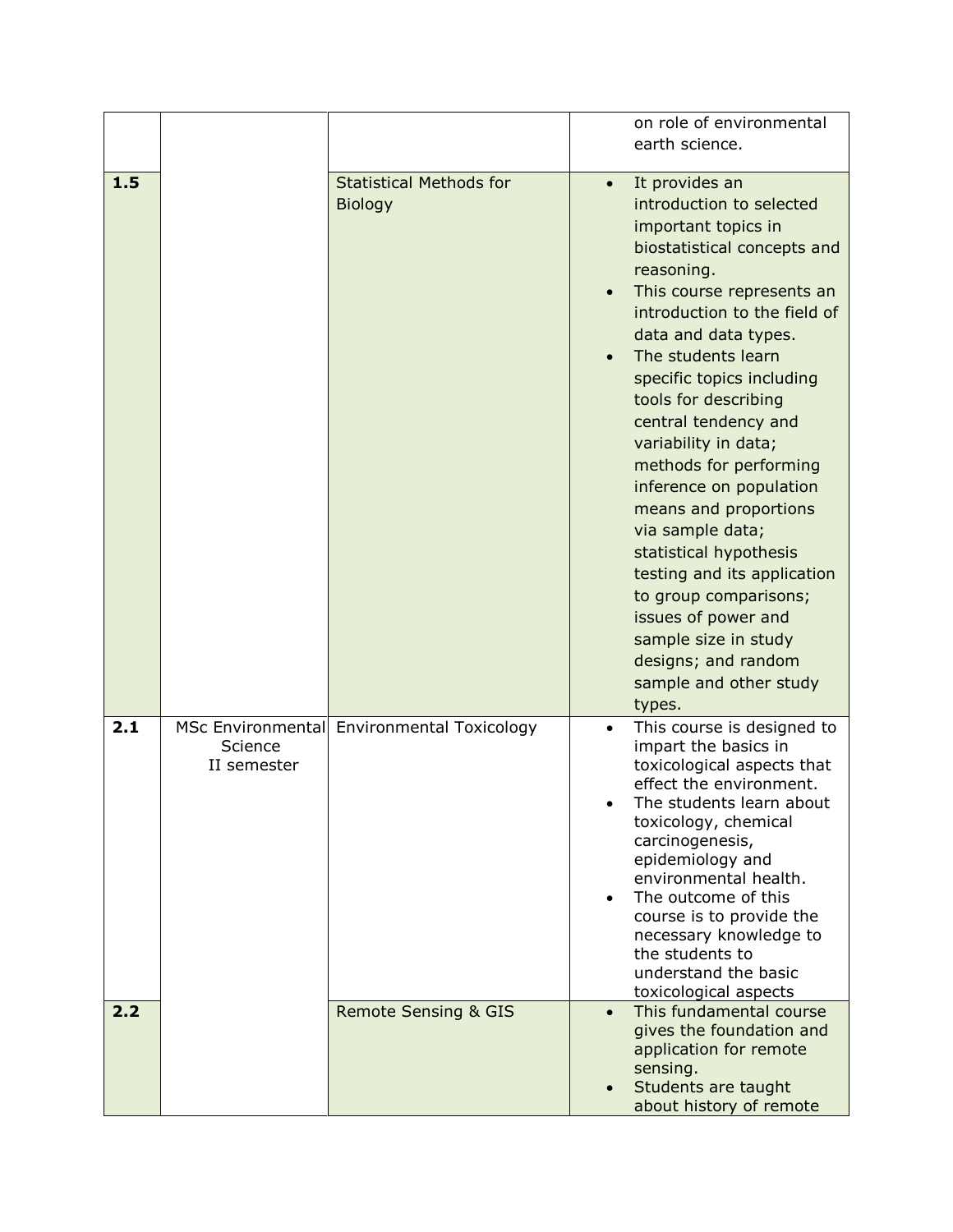|     |                                                  |           | sensing, the systems, the<br>technical aspects involved<br>in the use of satellite<br>data, its storage, editing,<br>data analyzing and<br>applications.<br>By the end of this course,<br>the student is able to<br>infer satellite related<br>data, and would be well<br>versed in the technical<br>aspect behind GIS and its<br>application through GPS.                                                        |
|-----|--------------------------------------------------|-----------|-------------------------------------------------------------------------------------------------------------------------------------------------------------------------------------------------------------------------------------------------------------------------------------------------------------------------------------------------------------------------------------------------------------------|
| 2.3 | Water Resource and Ground<br>Water Hydrology     |           | The objective of the<br>course is to introduce<br>water resources, the<br>concept of hydrology and<br>its role in environment.<br>The students learn about<br>precipitation, ground<br>water hydrology, water<br>resource management<br>and rain harvesting<br>techniques.<br>By the end of the course,<br>the student is well versed<br>in the understanding of<br>ground water resources<br>and its management. |
| 2.4 | <b>Environmental Economics</b><br>and Management | $\bullet$ | This interdisciplinary<br>course brings together<br>environmental science,<br>economics and<br>management aspects.<br>The students learn about<br>environmental economics,<br>resource management,<br>and environment<br>management.<br>By the end of the course,<br>the student is able to<br>appreciate the value of<br>economics and<br>management In<br>understanding the<br>environment.                     |
| 2.5 | <b>Energy Technologies</b>                       | $\bullet$ | This course highlights<br>biomass, biogas,<br>pyrolysis, and waste                                                                                                                                                                                                                                                                                                                                                |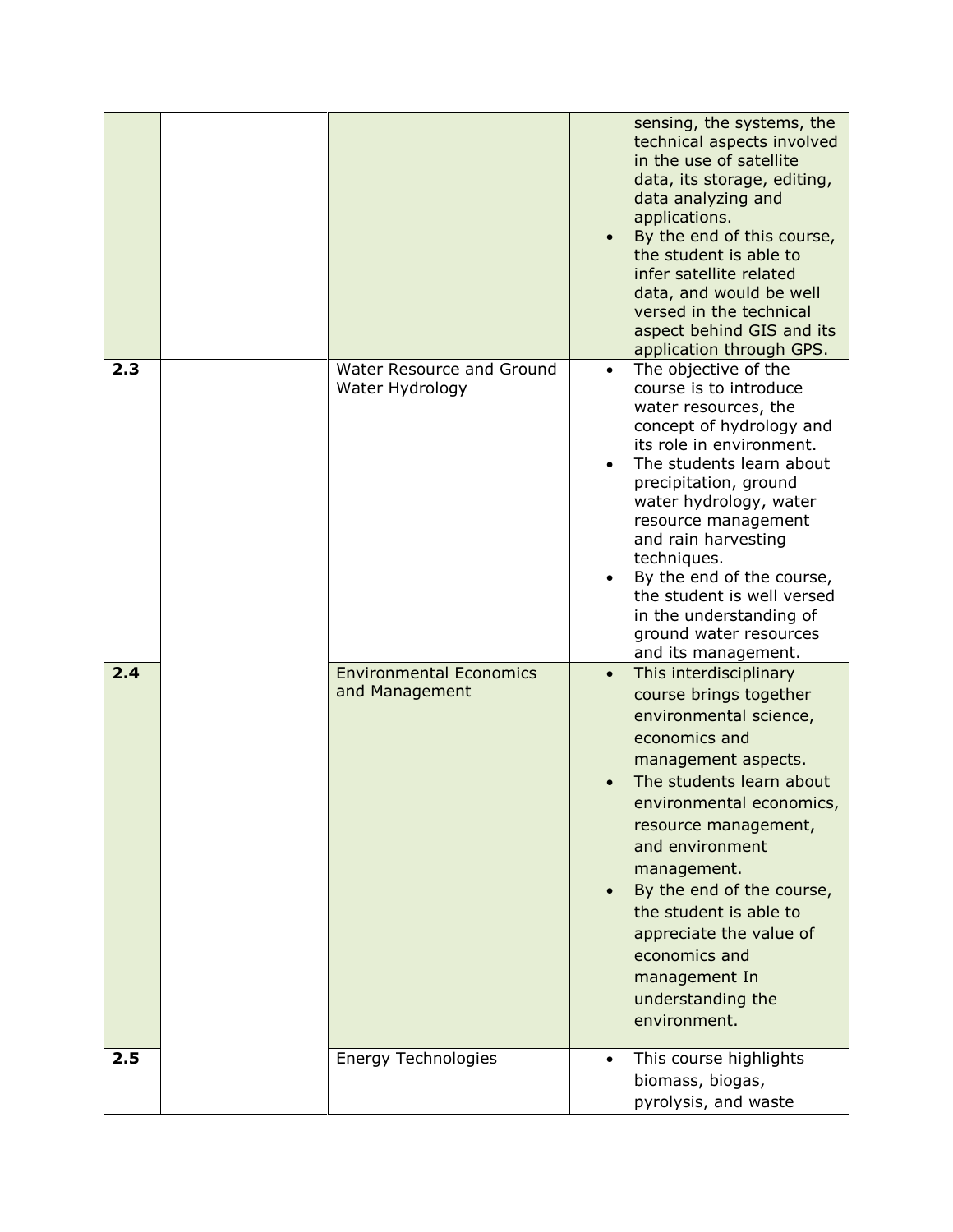|     |                                              |                                                      |           | characteristics.<br>By the end of the course<br>the student understands<br>biogas production from<br>waste, characteristics of<br>biomass fuel and<br>importance of biodiesel.                                                                                                                                                                                                                                      |
|-----|----------------------------------------------|------------------------------------------------------|-----------|---------------------------------------------------------------------------------------------------------------------------------------------------------------------------------------------------------------------------------------------------------------------------------------------------------------------------------------------------------------------------------------------------------------------|
| 2.6 |                                              | <b>Environmental Impact</b><br>assessment            |           | The students learn the<br>components of EIA, Legal<br>and regulatory aspects in<br>India, Trends in Quality<br>Control practices.<br>At the end of the course,<br>through case studies, the<br>students are trained in<br>the EIA for various<br>development projects.                                                                                                                                              |
| 3.1 | MSc Environmental<br>Science<br>III semester | Water and Waste Water<br><b>Treatment Techniques</b> | $\bullet$ | The purpose of this<br>course is to introduce the<br>concept of water and<br>waste water treatment<br>techniques<br>The students learn about<br>water resources, water<br>treatment methods,<br>waste water treatment<br>and techniques for water<br>treatment.<br>At the end of the course,<br>the student is well aware<br>on the principles involved<br>in proper treatment of<br>both water and waste<br>water. |
| 3.2 |                                              | Waterborne Disease and<br><b>Chemical Agents</b>     |           | This course introduces<br>the students to the effect<br>of microbes and chemical<br>agents in spread of<br>disease through water<br>bodies.<br>At the end of the course,<br>the students have a clear<br>understanding on the role<br>of water bodies in                                                                                                                                                            |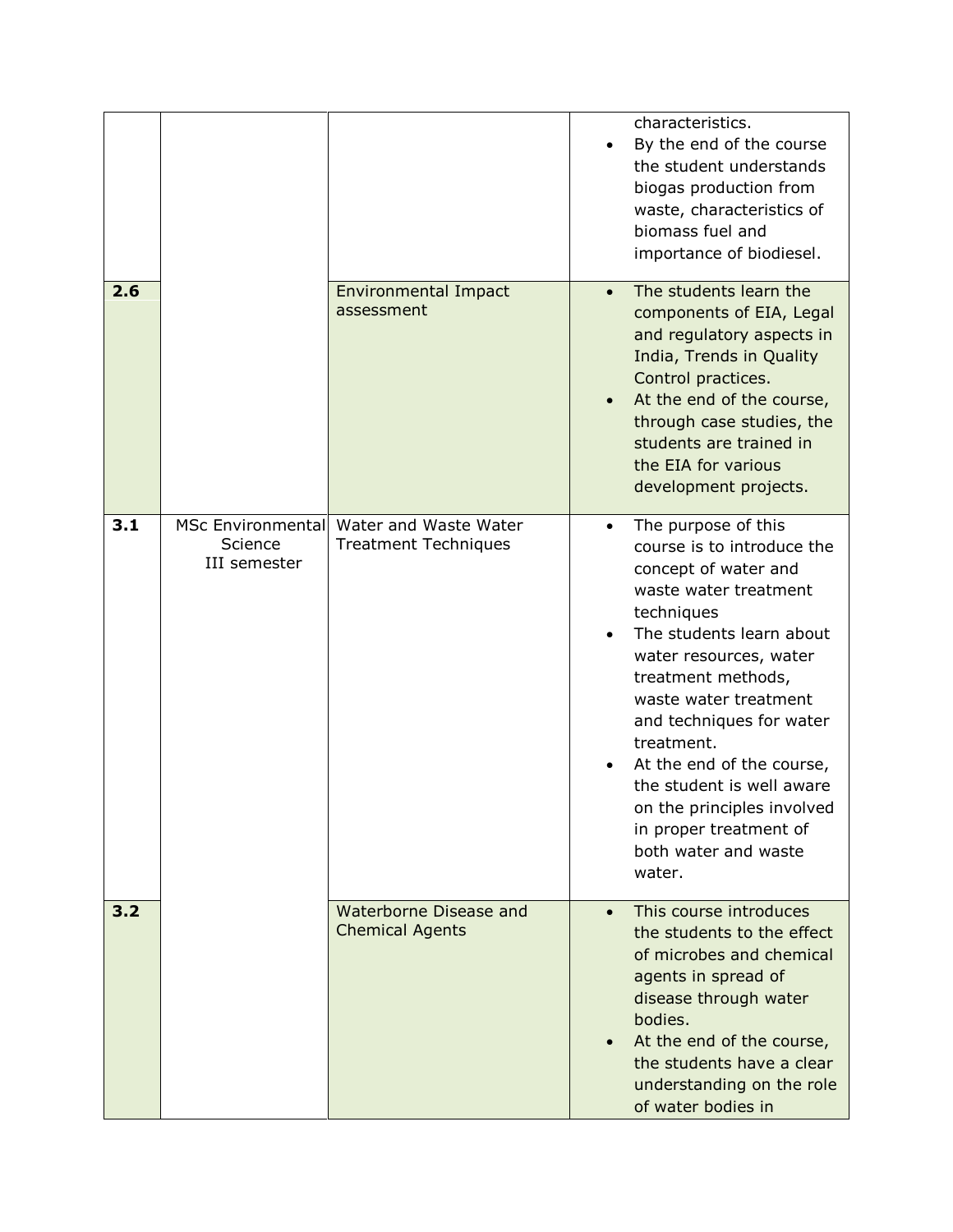|     |                                                                    |           | spreading diseases<br>through micro organisms<br>and chemical agents.                                                                                                                                                                                                                                                                                                                                                                                                                                               |
|-----|--------------------------------------------------------------------|-----------|---------------------------------------------------------------------------------------------------------------------------------------------------------------------------------------------------------------------------------------------------------------------------------------------------------------------------------------------------------------------------------------------------------------------------------------------------------------------------------------------------------------------|
| 3.3 | Environmental Safety and<br><b>Health Management</b>               | $\bullet$ | This interdisciplinary<br>course highlights the<br>importance of safety and<br>management of<br>environment and health<br>The students learn about<br>OSHA, safe working<br>environment, Govt.<br>regulations required in<br>workplace.<br>At the end of the course,<br>the students can<br>demonstrate an<br>understanding on the<br>importance, management<br>of safety aspects in work<br>environment.                                                                                                           |
| 3.4 | Environmental Pollution and<br>Law                                 |           | The students in this<br>course learn about the<br>various kinds of pollution<br>that occur in the<br>environment and the laws<br>associated with these.<br>They learn about air,<br>water and soil pollution,<br>climate change and<br>health and environment,<br>government policies on<br>minimizing pollution.<br>Through this course, the<br>students learn the<br>importance of<br>environment and<br>methods to minimize the<br>pollution. This course<br>prepares the students to<br>be responsible citizens |
| 3.5 | <b>Water Resource</b><br>Management and<br>Sustainable Development | $\bullet$ | In this course, the<br>students study about<br>water as a resource and<br>its management.<br>The course also covers<br>aspects of water<br>resources, its economic<br>view and its role in food                                                                                                                                                                                                                                                                                                                     |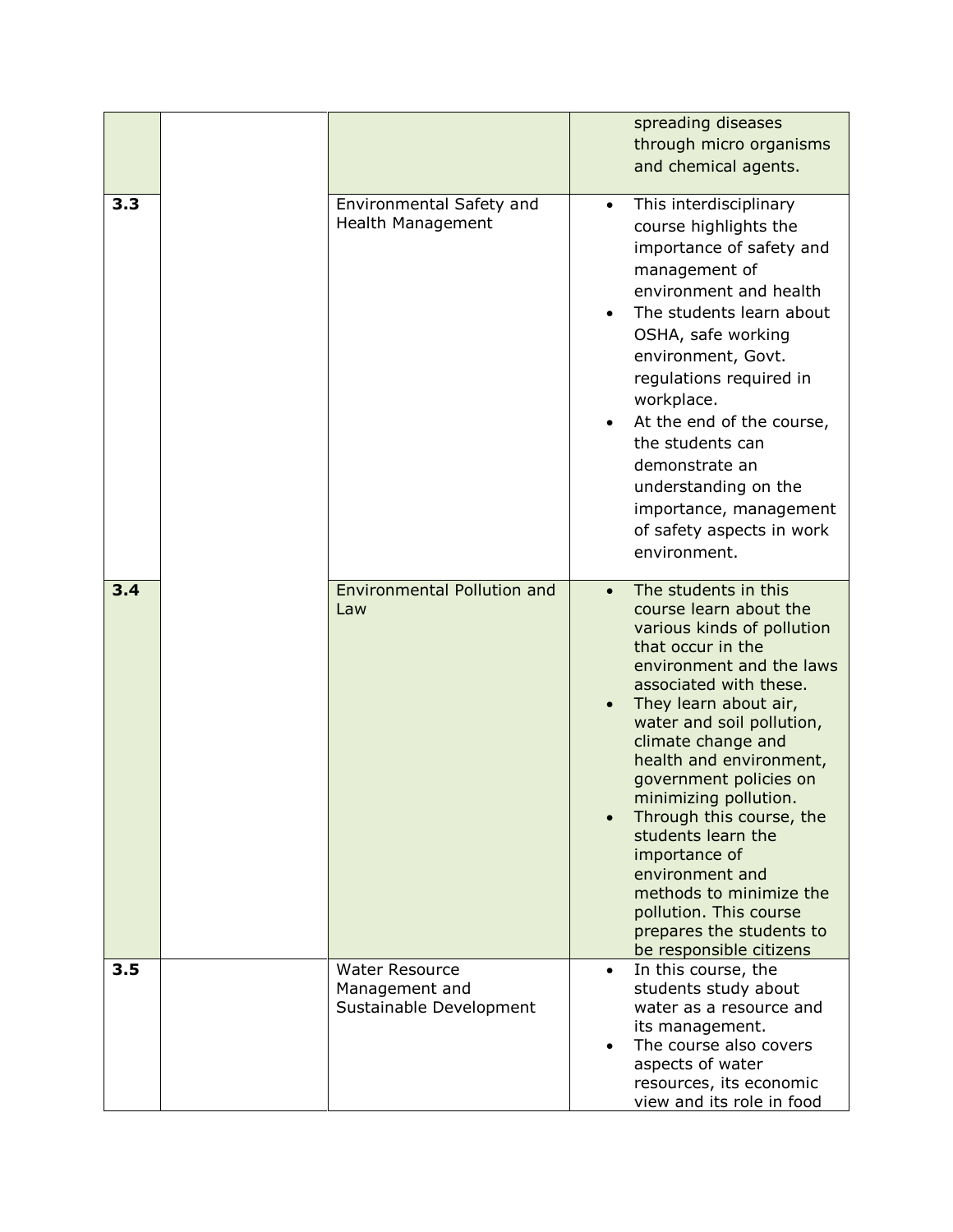|       |                                            |                                           | production.<br>At the end of the course,<br>the students have a clear<br>understanding on the<br>water resources and<br>methodology in the<br>effective management.                                                                                                                                                                                                                                                 |
|-------|--------------------------------------------|-------------------------------------------|---------------------------------------------------------------------------------------------------------------------------------------------------------------------------------------------------------------------------------------------------------------------------------------------------------------------------------------------------------------------------------------------------------------------|
| $1.1$ | <b>MSc</b><br>Geoinformatics<br>I semester | Fundamentals of<br><b>Mathematics</b>     | The purpose of this<br>course is to introduce the<br>students to basics in<br>mathematics as relevant<br>to geoinformatics<br>program<br>The students learn<br>trigonometry, elementary<br>mathematics, matrices,<br>numeral methods and<br>vector algebra<br>At the end of the course,<br>the student is well versed<br>in the necessary<br>mathematics components<br>to understand the field of<br>geoinformatics |
| 1.2   |                                            | Introduction to Spatial Data<br>Sources   | In this course, the<br>$\bullet$<br>student is taught how to<br>interpret maps.<br>The students learn about<br>scales, aerial photos,<br>aerial photos and GPS<br>data.<br>Through this basic<br>course, the students are<br>introduced to interpreting<br>basic information from<br>maps.                                                                                                                          |
| 13    |                                            | <b>Introduction to Remote</b><br>Sensing  | This fundamental course<br>gives the foundation for<br>remote sensing.<br>Students are taught<br>about history of remote<br>sensing, the systems, and<br>the various kinds of<br>satellites.<br>By the end of this course,<br>the student is able to<br>infer satellite related<br>data.                                                                                                                            |
| 1.4   |                                            | <b>Statistical Methods for</b><br>Biology | It provides an<br>$\bullet$<br>introduction to selected<br>important topics in<br>biostatistical concepts and                                                                                                                                                                                                                                                                                                       |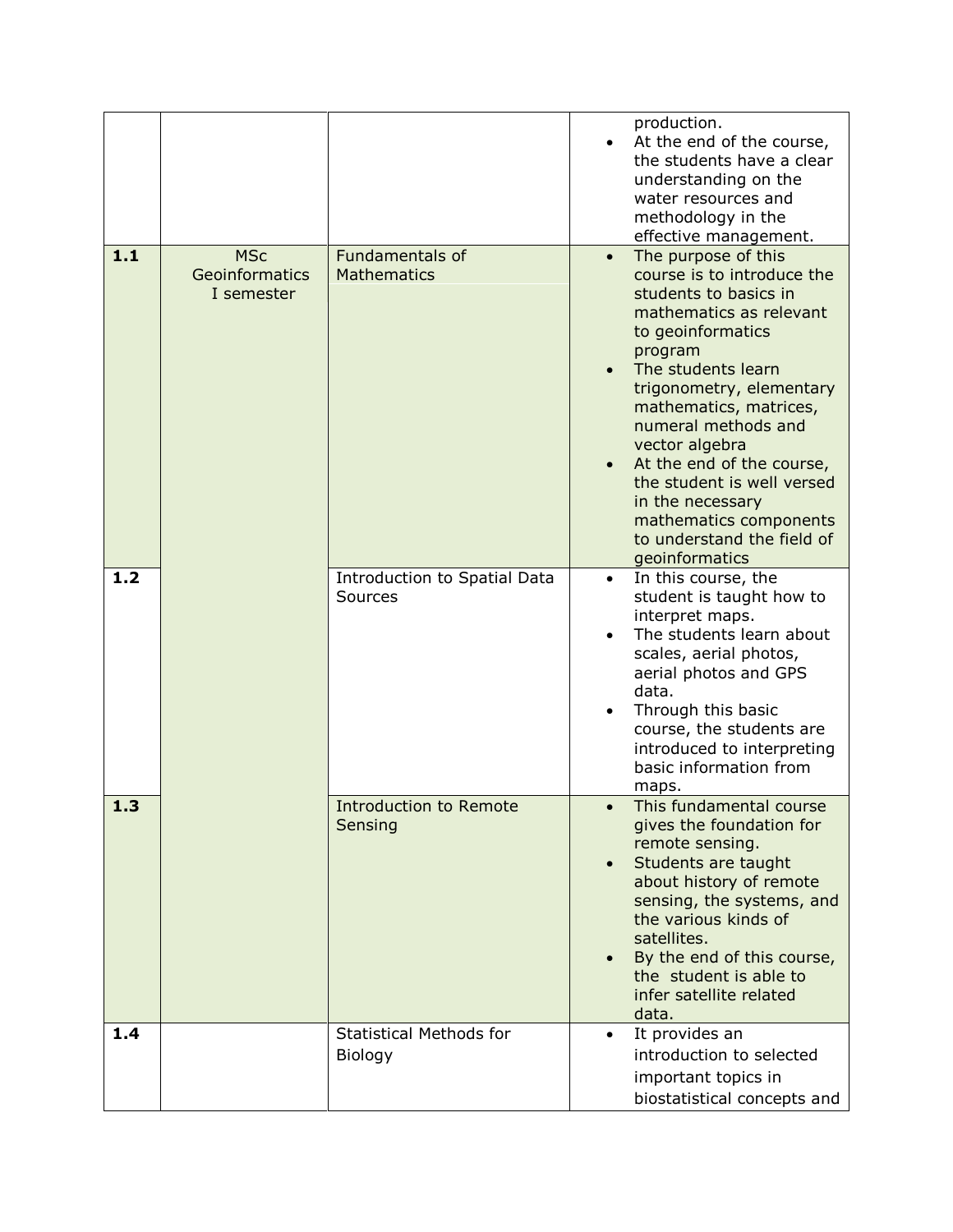| 1.5<br>2.1 | <b>MSc</b><br>Geoinformatics<br>II semester | <b>Fundamentals of Computer</b><br>Science<br>Introduction to GIS and GPS | $\bullet$<br>$\bullet$<br>$\bullet$<br>$\bullet$ | types.<br>It deals with<br>understanding the<br>molecular aspects of the<br>biology.<br>It majorly emphasizes the<br>concepts of central<br>dogma of molecular<br>biology spanning from<br><b>DNA Replication till</b><br>Protein Synthesis and<br>Reverse transcription.<br>It also helps in<br>understanding the<br>concepts of cellular<br>function.<br>This course introduces<br>the students to the<br>application of remote<br>sensing.<br>The students are taught<br>the technical aspects<br>involved in the use of |
|------------|---------------------------------------------|---------------------------------------------------------------------------|--------------------------------------------------|-----------------------------------------------------------------------------------------------------------------------------------------------------------------------------------------------------------------------------------------------------------------------------------------------------------------------------------------------------------------------------------------------------------------------------------------------------------------------------------------------------------------------------|
|            |                                             |                                                                           |                                                  | reasoning.<br>This course represents an<br>introduction to the field of<br>data and data types.<br>The students learn<br>specific topics including<br>tools for describing<br>central tendency and<br>variability in data;<br>methods for performing<br>inference on population<br>means and proportions<br>via sample data;<br>statistical hypothesis<br>testing and its application<br>to group comparisons;<br>issues of power and<br>sample size in study<br>designs; and random<br>sample and other study              |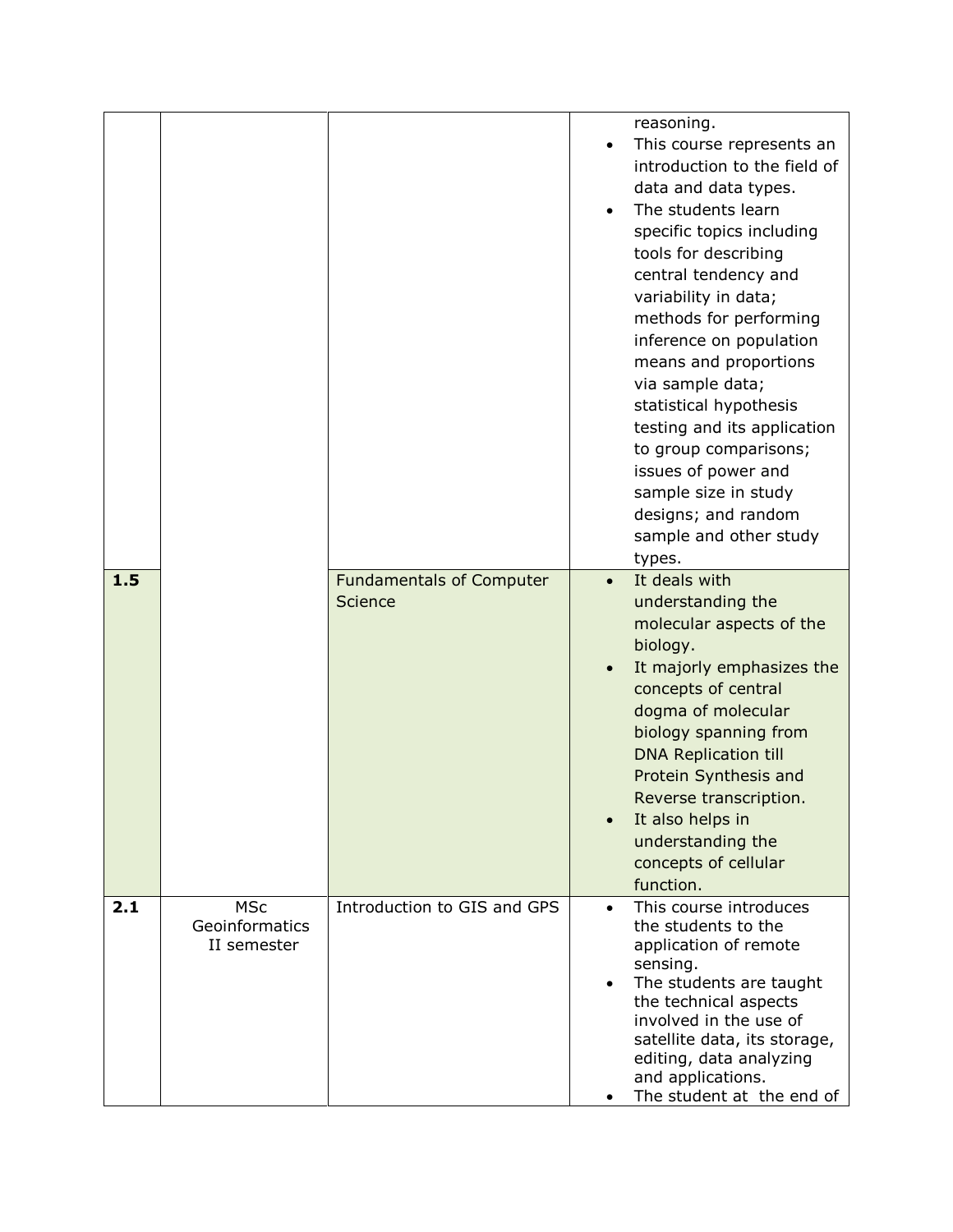|     |                                                 | this course would be well<br>versed in the technical<br>aspect behind GIS and its<br>application through GPS.                                                                                                                                                                                                                                                                                                                                                                               |
|-----|-------------------------------------------------|---------------------------------------------------------------------------------------------------------------------------------------------------------------------------------------------------------------------------------------------------------------------------------------------------------------------------------------------------------------------------------------------------------------------------------------------------------------------------------------------|
| 2.2 | <b>Introduction to Spatial Data</b><br>Analysis | This is a course that deal<br>$\bullet$<br>with the data analysis<br>from spatial information<br>The students learn about<br>the organization of data,<br>its analysis, line entity,<br>spatial analysis of area<br>entity.<br>The outcome of this<br>course is to provide<br>student sufficient<br>introduction to the<br>processes involved in<br>spatial data analysis                                                                                                                   |
| 2.3 | Digital Cartography                             | This introduction paper on<br>$\bullet$<br>cartography helps the<br>student interpret, analyze<br>and learn the science<br>behind maps<br>In the course, the<br>students are taught about<br>map characteristics,<br>geodesy, base data<br>creation, map design and<br>digital map making.<br>Through this course, the<br>$\bullet$<br>student is experienced<br>with the role of maps and<br>its interpretation.                                                                           |
| 2.4 | <b>Digital Image Processing</b>                 | The basis of this paper is<br>$\bullet$<br>to introduce to the<br>students the techniques<br>involved in digital images<br>processing.<br>The students learn about<br>satellite maps,<br>preprocessing,<br>rectification, image<br>enhancement, image<br>classification and multi-<br>layer modeling.<br>The outcome of this<br>course is to give sufficient<br>training to the students to<br>be able to understand all<br>the necessary tools<br>involved in digital image<br>processing. |
| 2.5 | Geoinformatics for                              | This interdisciplinary<br>$\bullet$                                                                                                                                                                                                                                                                                                                                                                                                                                                         |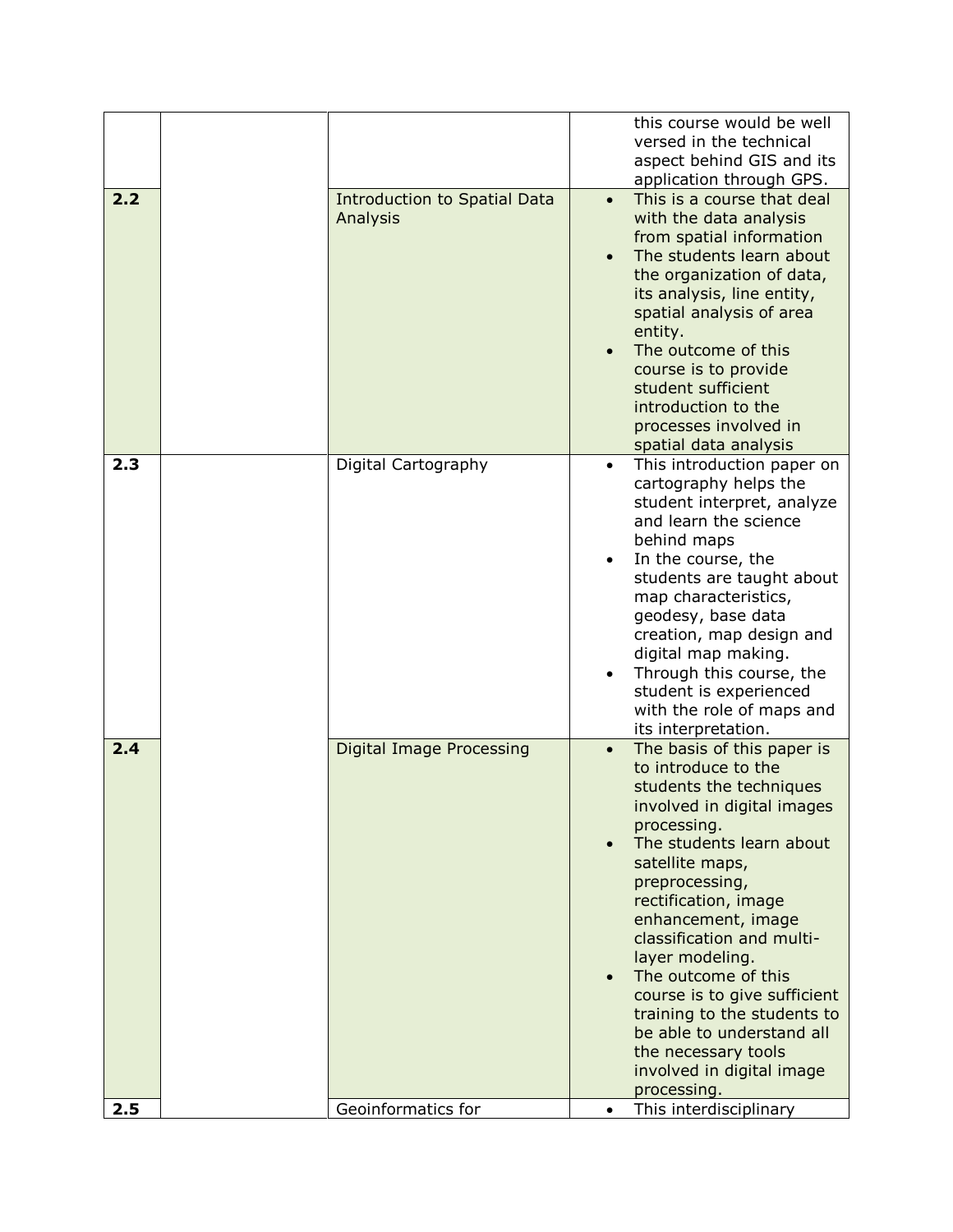|     |                                              | Hydrology                                                                           |           | course involves principles<br>of geoinformatics applied<br>to environmental<br>sciences.<br>The students learn about<br>the use of remote sensing<br>data for sub surface<br>mapping, application in<br>water resource<br>management, modeling<br>to understand natural<br>phenomenon.<br>The student at the end of<br>the course will be able to<br>understand the role of<br>geoinformatics in water<br>resource management. |
|-----|----------------------------------------------|-------------------------------------------------------------------------------------|-----------|--------------------------------------------------------------------------------------------------------------------------------------------------------------------------------------------------------------------------------------------------------------------------------------------------------------------------------------------------------------------------------------------------------------------------------|
| 3.1 | <b>MSc</b><br>Geoinformatics<br>III semester | Advances in Geo informatics                                                         |           | This course covers the<br>latest trends in the field<br>of geoinformatics.<br>Students learn about<br>geospatial technology,<br>standards, modeling,<br>resource mapping, cloud<br>computing and crowd<br>sourcing.<br>The outcome of this<br>course is to educate the<br>students in the use of<br>modern technologies in<br>geoinformatics.                                                                                  |
| 3.2 |                                              | Photogrammetry                                                                      | $\bullet$ | The course outlines to<br>cover the various aspects<br>in photography as related<br>to satellite data.<br>The students learn about<br>aerial photographs,<br>cameras, binocular vision,<br>distortion, models, digital<br>photogrammetry.<br>At the end of the course,<br>the student will be able to<br>demonstrate the proper<br>handling of aerial<br>photography.                                                          |
| 3.3 |                                              | Application of GIS and<br>Remote Sesnsing in Natural<br><b>Resources Management</b> | $\bullet$ | This interdisciplinary<br>course covers the use to<br>geoinformatics tools in<br>natural resource<br>management.<br>The students are<br>introduced to land<br>resource, bio-resource,                                                                                                                                                                                                                                          |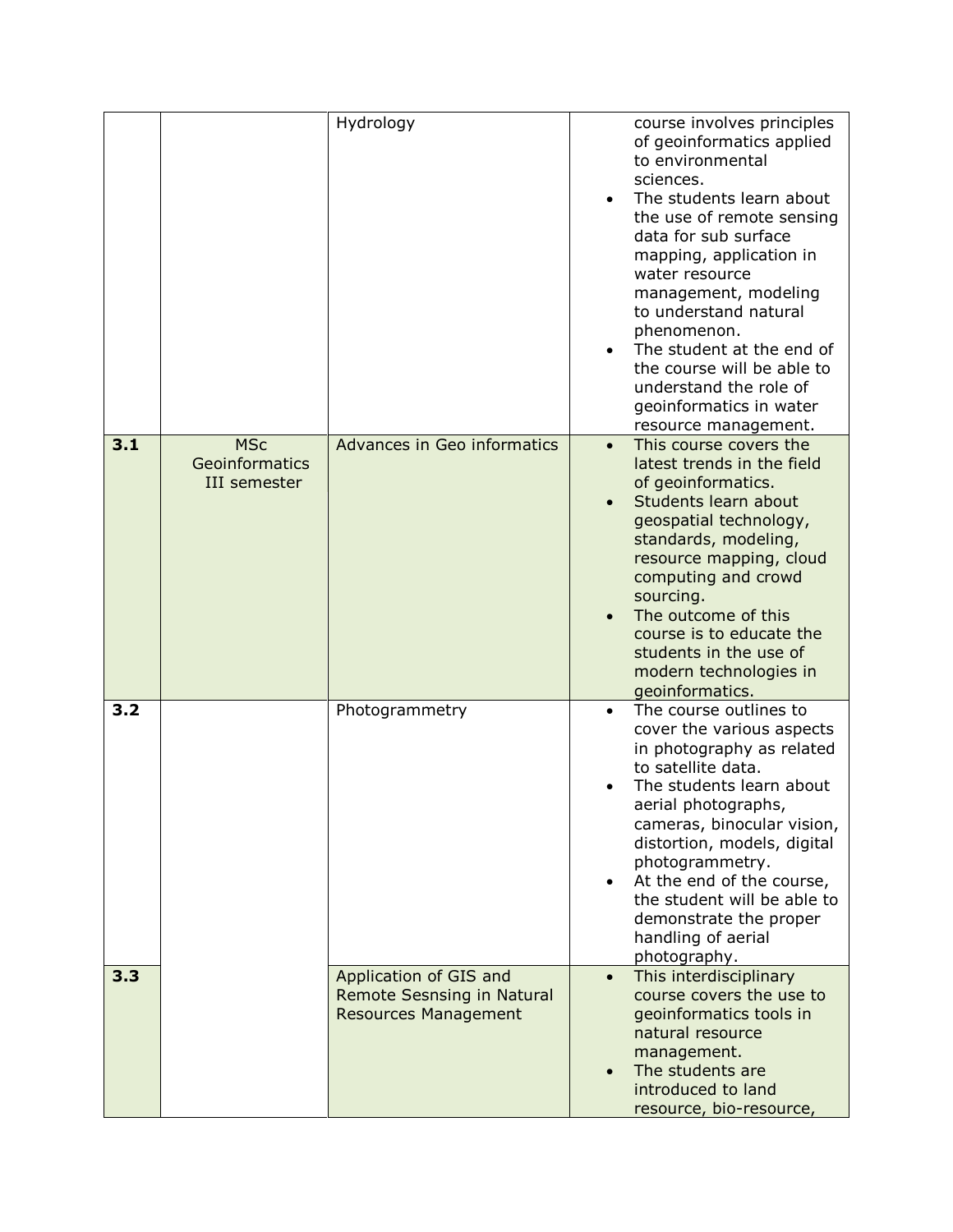|     |                                             |                                             |           | energy resource and<br>models used for<br>prediction.<br>The student of the course<br>will be able to<br>demonstrate the use of<br>geoinformatic tools such<br>as satellite data/images<br>to help conserve, manage<br>and predict changes to<br>the natural resources.                                                                                                                                                                                         |
|-----|---------------------------------------------|---------------------------------------------|-----------|-----------------------------------------------------------------------------------------------------------------------------------------------------------------------------------------------------------------------------------------------------------------------------------------------------------------------------------------------------------------------------------------------------------------------------------------------------------------|
| 3.4 |                                             | Geodatabase for GIS                         |           | The objective of this<br>course is to provide<br>students knowledge in<br>the area of databases to<br>manage GIS information.<br>The students are taught<br>various databases that<br>are available for archiving<br>the GIS information,<br>creating, managing and<br>retrieving data from such<br>sources.<br>The student from this<br>course will be able to<br>demonstrate the ability to<br>archive data, manage and<br>retrieve the necessary<br>GIS data |
| 3.5 |                                             | Advances in Public Health<br>Geoinformatics | $\bullet$ | In this interdisciplinary<br>course the students are<br>introduced to the<br>application of GIS in<br>public health<br>management.<br>The students are taught<br>health data mining,<br>spatial clusters of health<br>events, spatial<br>interpolation and basic<br>statistics.<br>At the end of the course,<br>the students will be able<br>to analyze data pertaining<br>to GIS related public<br>health                                                      |
| 1.1 | <b>MSc Medical</b><br>Physcs-<br>I semester | Basics of Radiation Physics                 | $\bullet$ | This introductory course<br>teaches the basics of<br>radiation physics to the<br>students.<br>The topics covered<br>include fundamentals of                                                                                                                                                                                                                                                                                                                     |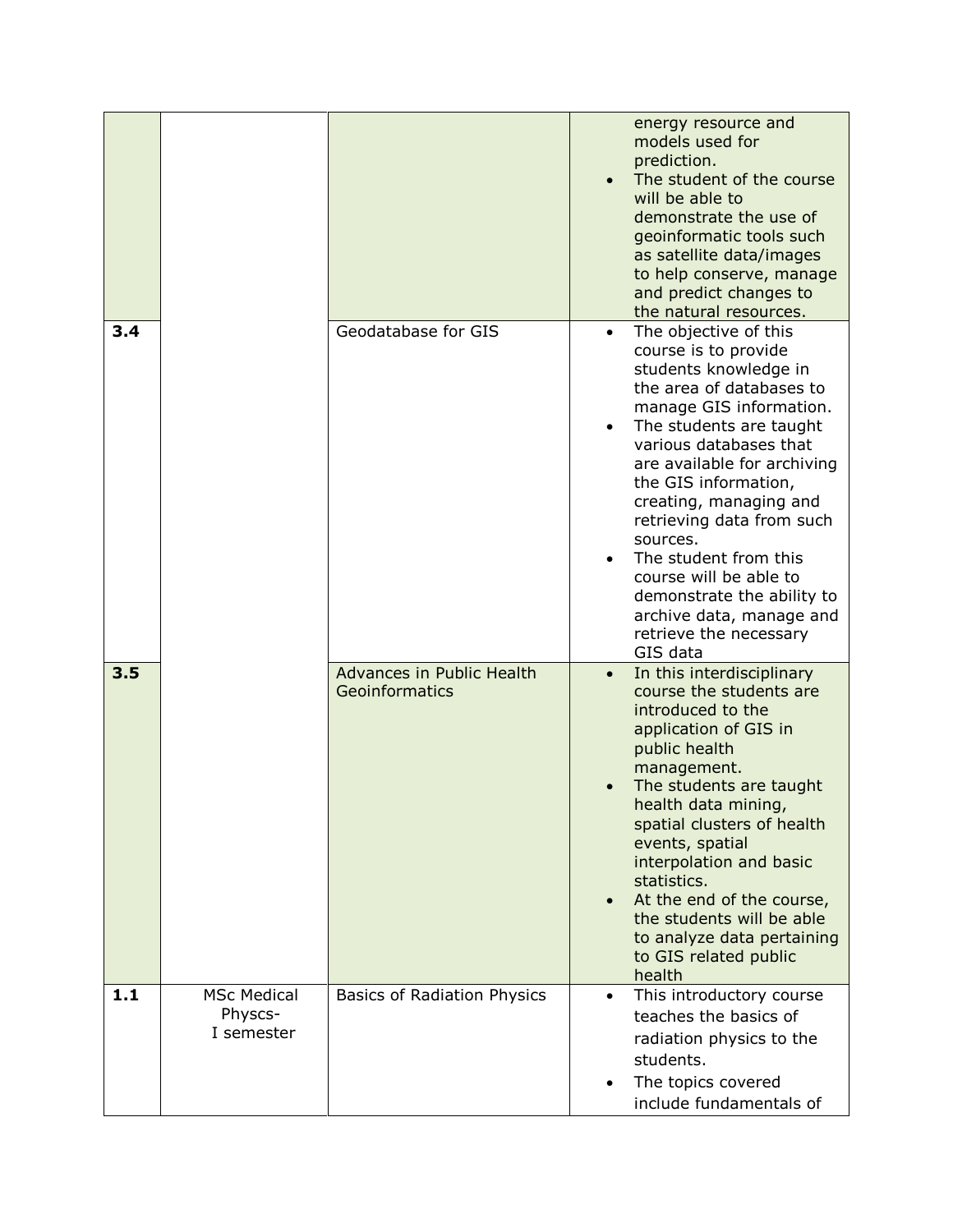|     |                                                   | physics, electromagnetic<br>radiation, ionizing<br>radiations, particle<br>accelerators, X-ray<br>generators and radiation<br>units.<br>At the end of the course,<br>the students will have a<br>strong foundation in<br>physics that will help<br>them in this program.                                                                                                                                                                                                                                 |  |
|-----|---------------------------------------------------|----------------------------------------------------------------------------------------------------------------------------------------------------------------------------------------------------------------------------------------------------------------------------------------------------------------------------------------------------------------------------------------------------------------------------------------------------------------------------------------------------------|--|
| 1.2 | <b>Fundamentals of</b><br><b>Biostatistics</b>    | This course covers the<br>necessary aspects in<br>biostatics as needed for<br>medical physics<br>The students learn about<br>biometric data,<br>probability, testing of<br>hypothesis and analysis<br>of categorical data<br>At the end of the course<br>the student will be able to<br>demonstrate the<br>necessary skill sets to be<br>able to interpret<br>statistical data.                                                                                                                          |  |
| 1.3 | <b>Medical Electronics and</b><br>Instrumentation | This introductory course<br>$\bullet$<br>is designed to familiarize<br>the students with basics<br>to electronics that are<br>part of medical physics<br>instruments.<br>The students are taught<br>about semiconductor<br>devices, circuit systems,<br>ultrasound, lasers,<br>radiation monitoring<br>instruments, personnel<br>monitoring<br>At the end of the course,<br>the student will have<br>gained the necessary<br>knowledge to understand<br>the electronics involved in<br>instrumentations. |  |
| 1.4 | <b>Nuclear Physics</b>                            | This course covers the<br>$\bullet$                                                                                                                                                                                                                                                                                                                                                                                                                                                                      |  |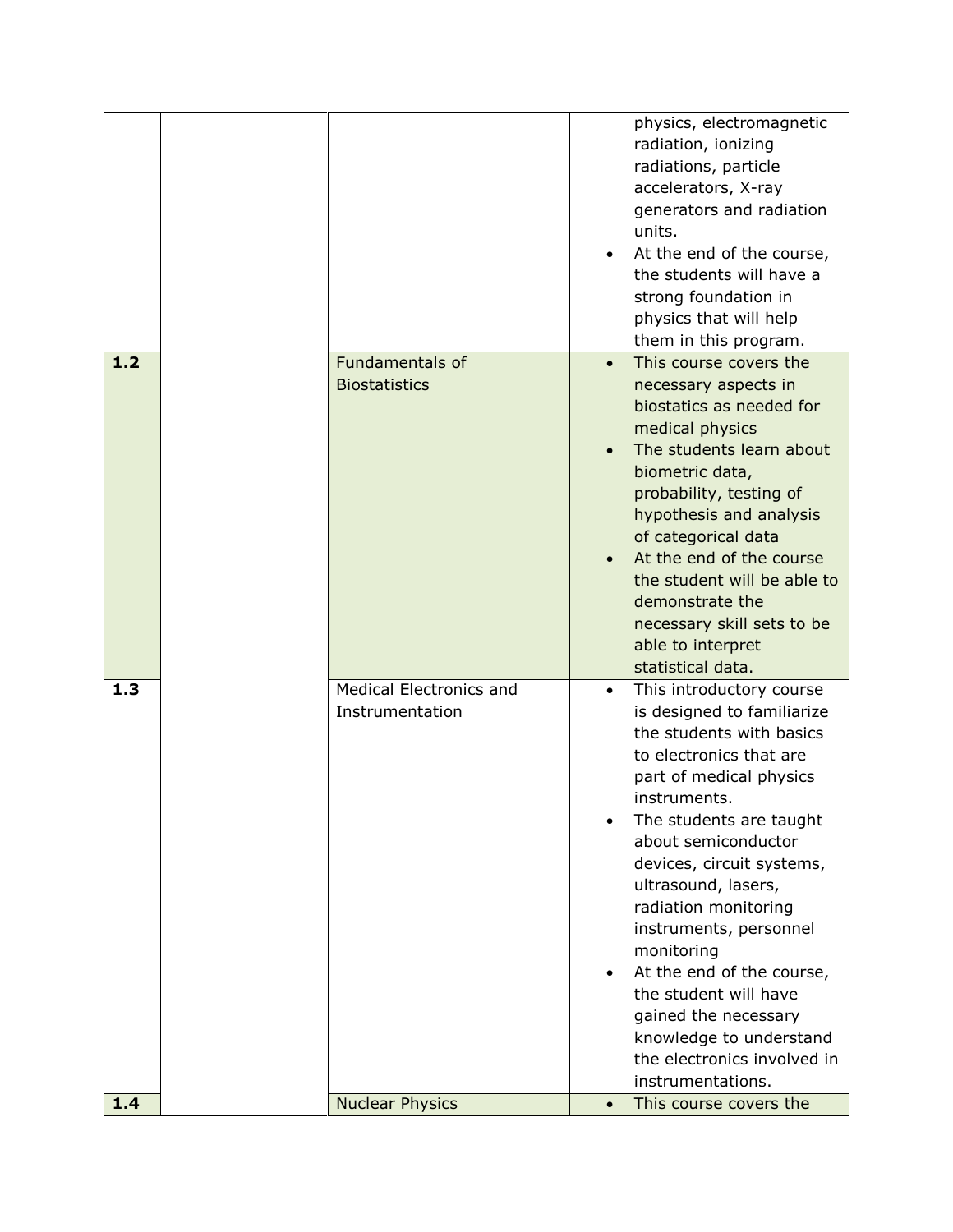|     |                                             |                        | principles of nuclear<br>physics and it application<br>in radiation therapy.<br>The topics covered<br>include the basics of<br>radioactivity, particle<br>accelerators, X-ray<br>generator, X-ray tubes<br>and interaction of<br>radiation with matter.<br>The student at the end of<br>the course will have a<br>thorough understanding<br>on various aspects of<br>radioactivity as applicable<br>to radiation therapy for<br>cancer. |
|-----|---------------------------------------------|------------------------|-----------------------------------------------------------------------------------------------------------------------------------------------------------------------------------------------------------------------------------------------------------------------------------------------------------------------------------------------------------------------------------------------------------------------------------------|
| 1.5 |                                             | Solid State Physics    | This course describes the<br>crystal structure, thermal<br>and dielectric properties<br>of solids, magnetic<br>properties of materials,<br>superconductivity and<br>optical properties.<br>Student at the end of this<br>course will be able to<br>demonstrate the grasp of<br>knowledge in the<br>necessary solid state<br>physics topics.                                                                                             |
| 2.1 | <b>MSc Medical</b><br>Physcs-<br>I semester | Anatomy and Physiology | This interdisciplinary<br>course teaches the basic<br>anatomy and physiology<br>of human body as<br>relevant to radiation<br>therapy.<br>The students are taught<br>cell biology, physiology,<br>radiographic anatomy,<br>medical imaging and<br>radiation oncology and<br>ethics.<br>At the end of this course<br>the students will be able<br>to appreciate the<br>anatomical and                                                     |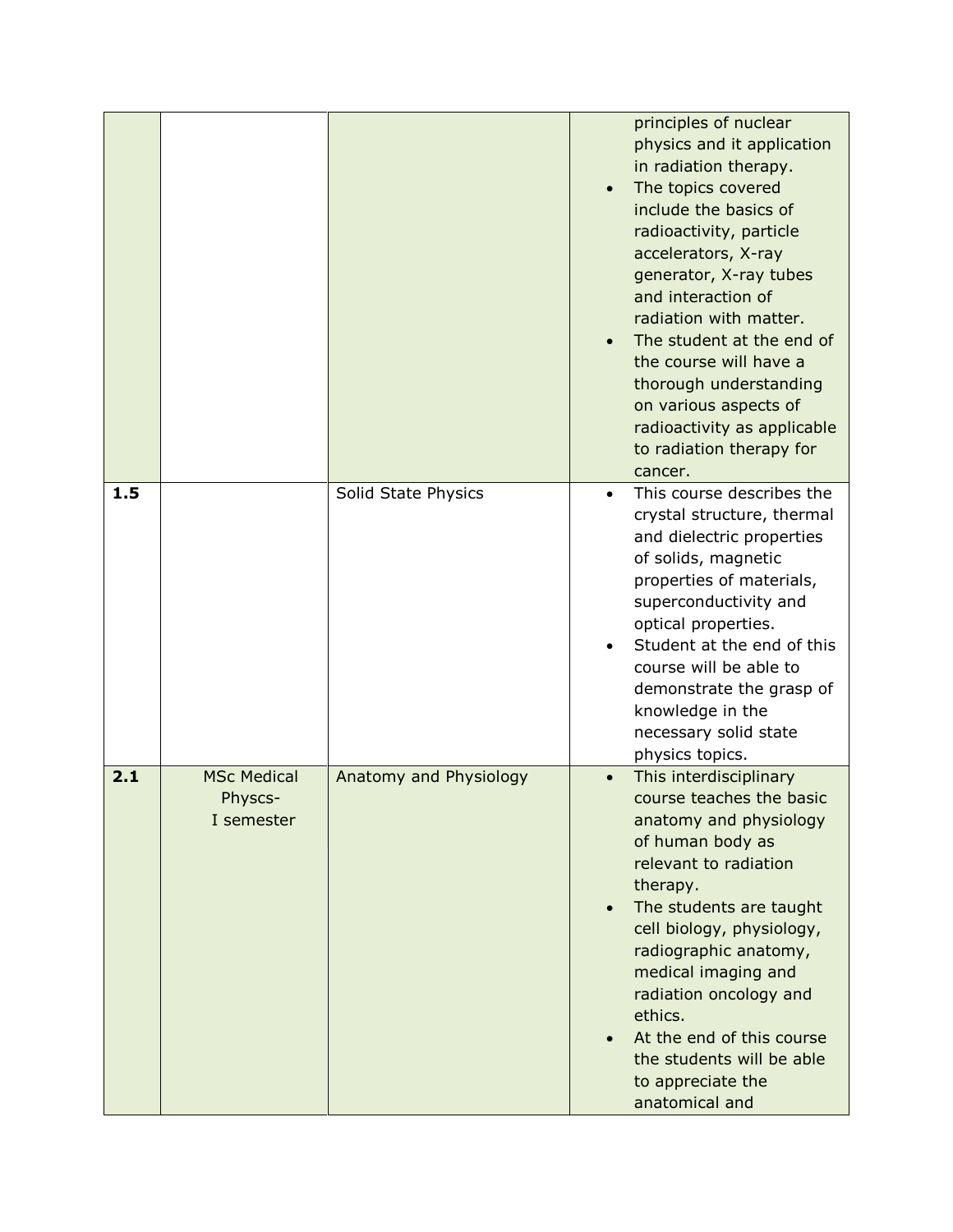|     |                                            |                                     | physiological aspect of<br>the human body and its                                                                                                                                                                                                                                                                                                                                                                                                        |
|-----|--------------------------------------------|-------------------------------------|----------------------------------------------------------------------------------------------------------------------------------------------------------------------------------------------------------------------------------------------------------------------------------------------------------------------------------------------------------------------------------------------------------------------------------------------------------|
| 2.2 | Radiation Biology                          | $\bullet$                           | role in radiation therapy,<br>This interdisciplinary                                                                                                                                                                                                                                                                                                                                                                                                     |
|     |                                            | $\bullet$                           | course covers the role of<br>radiation in altering the<br>biology of cells and<br>organs.<br>The students are taught<br>about interaction of<br>radiation with cells,<br>biological effects of<br>radiation, radiation<br>carcinogenesis, quality<br>assurance and safety in<br>radiation delivery.<br>The students in the<br>course will be able to<br>interpret the changes to<br>biological system when<br>subjected to radiation<br>treatment.       |
| 2.3 | Radiation Dosimetry and<br>Standardization | $\bullet$<br>$\bullet$<br>$\bullet$ | This course covers the<br>aspects involved in<br>radiation dosimetry and<br>standardization involved<br>in the administration of<br>radiation treatment<br>The topics covered<br>include radiation<br>quantities and units,<br>radiation sources,<br>dosimetry for X-ray,<br>neutron, Co-60.<br>At the end of the course,<br>the student will have an<br>appreciation for all the<br>standardization and<br>measurement tools for<br>radiation delivery. |
| 2.4 | Radiation Detectors and<br>Instrumentation | $\bullet$                           | This course deals with the<br>instruments and methods<br>employed to detect<br>radiation produced by<br>radiation treatment<br>instruments.                                                                                                                                                                                                                                                                                                              |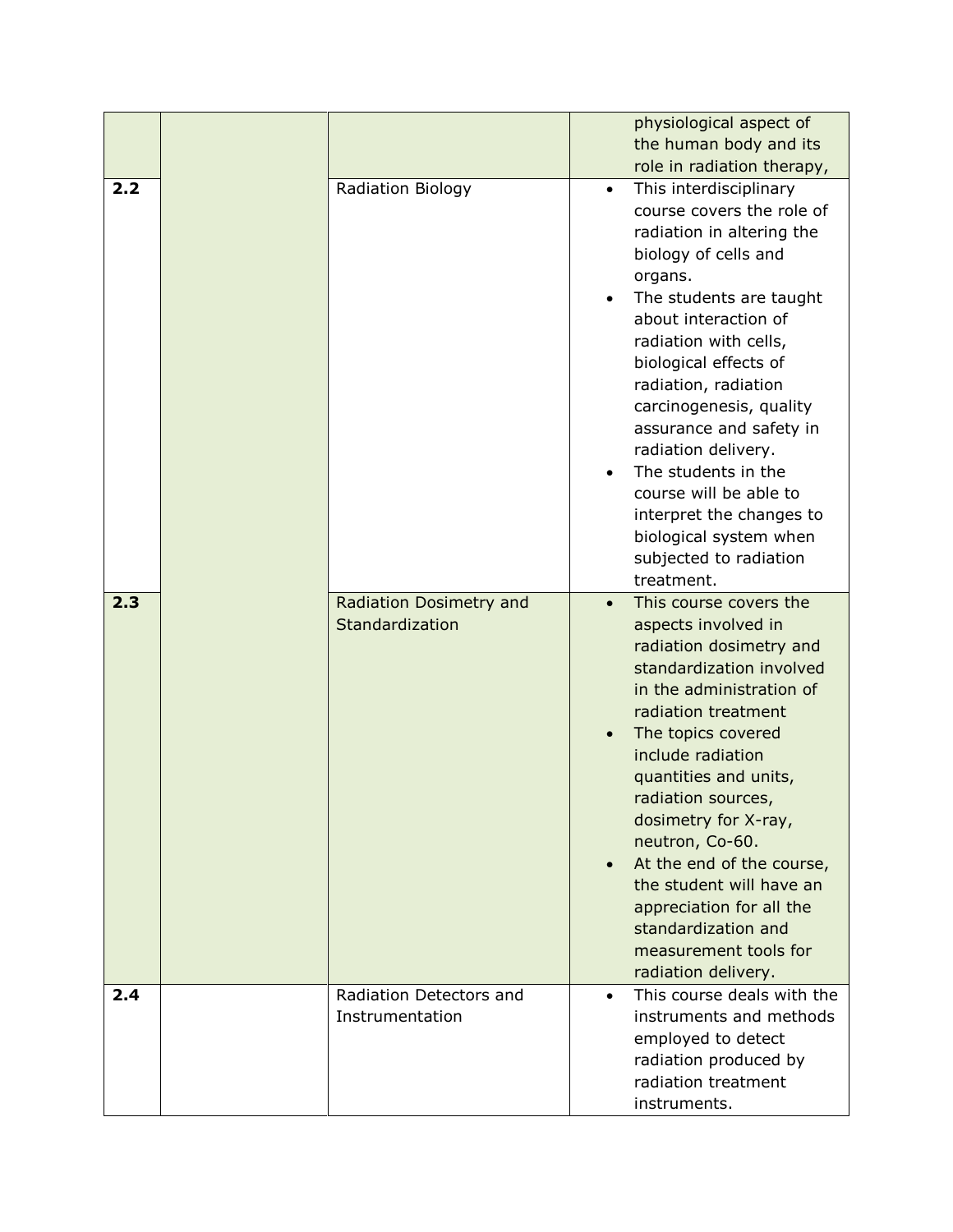|     |                                               |                                                        | $\bullet$ | The students learn about<br>principles of radiation<br>detection, dosimetry<br>instruments, radiation<br>protection instruments,<br>scintillation detectors and<br>TLD badges.<br>Through this course, the<br>student will be able to<br>demonstrate the various<br>detectors and instruments<br>used for the production<br>and monitoring of<br>radiation. |
|-----|-----------------------------------------------|--------------------------------------------------------|-----------|-------------------------------------------------------------------------------------------------------------------------------------------------------------------------------------------------------------------------------------------------------------------------------------------------------------------------------------------------------------|
| 2.5 |                                               | <b>Applied Medical Imaging</b>                         |           | The objective of this<br>course is to provide<br>information on the<br>various imaging<br>modalities involved in<br>cancer treatment.<br>The topics covered<br>include X-ray diagnosis,<br>filters, production of X-<br>ray, radiographic films,<br>image quality of<br>radiology.                                                                          |
| 3.1 | <b>MSc Medical</b><br>Physcs-<br>III semester | <b>External Beam Photon</b><br>Therapy                 |           | Students in this course<br>will be taught beam<br>generators, beam<br>modifiers, treatment<br>planning, electron and<br>particulate beam therapy,<br>radiation beam quality<br>and dose.<br>The outcome of this<br>course is to impart<br>knowledge to students in<br>the area of external<br>photon beam<br>radiotherapy.                                  |
| 3.2 |                                               | Brachytherapy: Physical and<br><b>Clinical Aspects</b> | $\bullet$ | The aim of this course is<br>to introduce the students<br>to all the working aspect<br>of brachytherapy.<br>The students learn about<br>various types of                                                                                                                                                                                                    |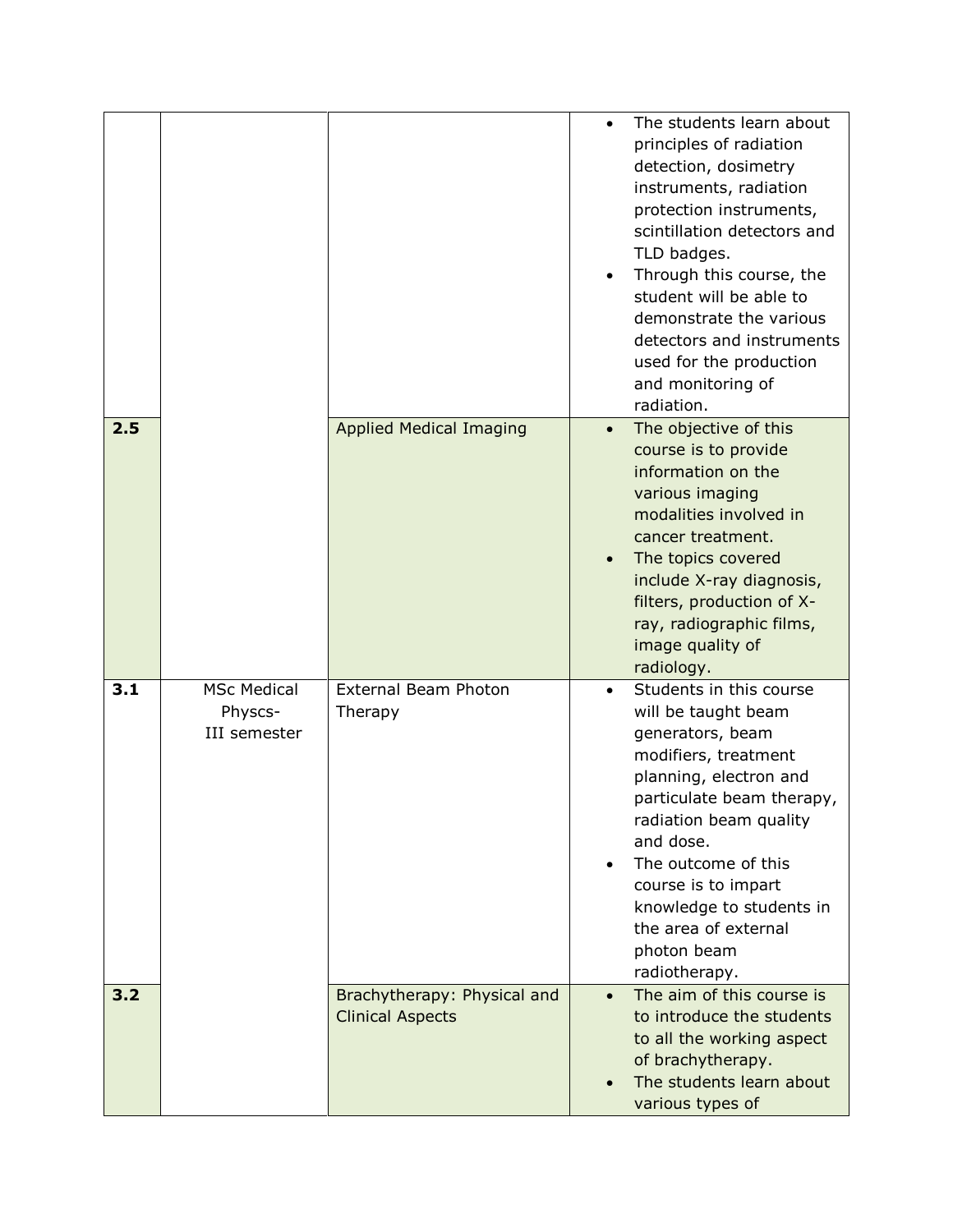|     |                                               | brachytherapy, the<br>equipment, latest<br>advances and treatment<br>plans for its<br>implementation.<br>The student at the end of<br>this course will<br>demonstrate all the<br>aspects involved in<br>administration of<br>brachytherapy treatment.                                                                                                                                                                                                                                                                             |
|-----|-----------------------------------------------|-----------------------------------------------------------------------------------------------------------------------------------------------------------------------------------------------------------------------------------------------------------------------------------------------------------------------------------------------------------------------------------------------------------------------------------------------------------------------------------------------------------------------------------|
| 3.3 | Physics of Nuclear Medicine                   | The course teaches the<br>$\bullet$<br>students the role of<br>radionucleotides in cancer<br>therapy.<br>The topics covered<br>$\bullet$<br>include nuclear medicine,<br>radioisotopes,<br>radionuclide imaging,<br>biological basis of<br>radiotherapy, internal<br>radiation dosimetry.<br>The student at the end of<br>this course will be able to<br>interpret all the necessary<br>aspects related to nuclear<br>medicine.                                                                                                   |
| 3.4 | Radiation Protection, Safety<br>and Standards | The objective of this<br>$\bullet$<br>paper is to familiarize the<br>students on the various<br>tools available for<br>radiation protection,<br>safety and standards.<br>The topics covered<br>$\bullet$<br>include principles of<br>radiation monitoring,<br>safety devices, managing<br>radioactive waste and<br>radiation emergencies.<br>At the end of the course<br>$\bullet$<br>the student will be<br>familiar with all the<br>necessary radiation safety<br>and standards required<br>for successful<br>administration of |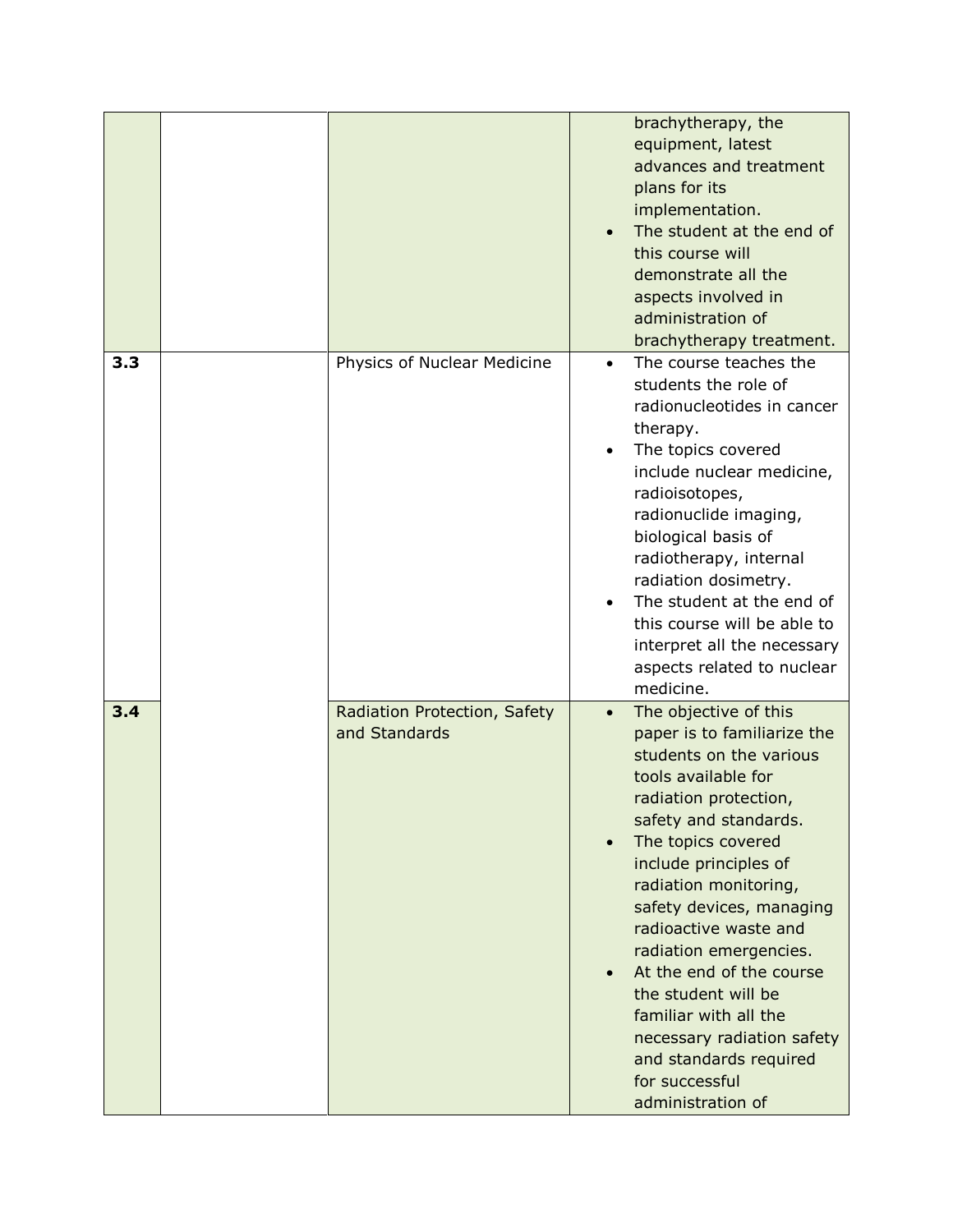|       |                                                 |                                       |                                     | radiation treatment.                                                                                                                                                                                                                                                                                                                                                                                                      |
|-------|-------------------------------------------------|---------------------------------------|-------------------------------------|---------------------------------------------------------------------------------------------------------------------------------------------------------------------------------------------------------------------------------------------------------------------------------------------------------------------------------------------------------------------------------------------------------------------------|
| 3.5   |                                                 | Recent Advances in<br>Radiotherapy    | $\bullet$<br>$\bullet$              | This is an advanced<br>course that covers the<br>latest development in the<br>field of radiotherapy.<br>The students are taught<br>the latest techniques<br>used in the clinics for the<br>treatment of cancer.                                                                                                                                                                                                           |
| $1.1$ | <b>MSc Medical</b><br>Statistics-<br>I semester | Fundamentals of<br><b>Mathematics</b> | $\bullet$<br>$\bullet$<br>$\bullet$ | The purpose of this<br>course is to introduce the<br>students to basics in<br>mathematics as relevant<br>to geoinformatics<br>program<br>The students learn<br>trigonometry, elementary<br>mathematics, matrices,<br>numeral methods and<br>vector algebra<br>At the end of the course,<br>the student is well versed<br>in the necessary<br>mathematics components<br>to understand the field of<br>geoinformatics       |
| 1.2   |                                                 | <b>Basic Medical Statistics</b>       | $\bullet$<br>$\bullet$              | This introductory course<br>gives an overview of<br>medical statistics.<br>The area covered include<br>types of measurement,<br>quantitative aspects of<br>medical decisions, sample<br>survey methods,<br>significance and methods<br>of rank order.<br>By the end of the course,<br>the students are able to<br>appreciate the importance<br>of statistics in research<br>and prepares them for a<br>career in research |
| 1.3   |                                                 | <b>Statistical Epidemiology</b>       | $\bullet$                           | The main objective of this<br>course is to impart<br>training in the application<br>of statistics in<br>epidemiology<br>The topics covered                                                                                                                                                                                                                                                                                |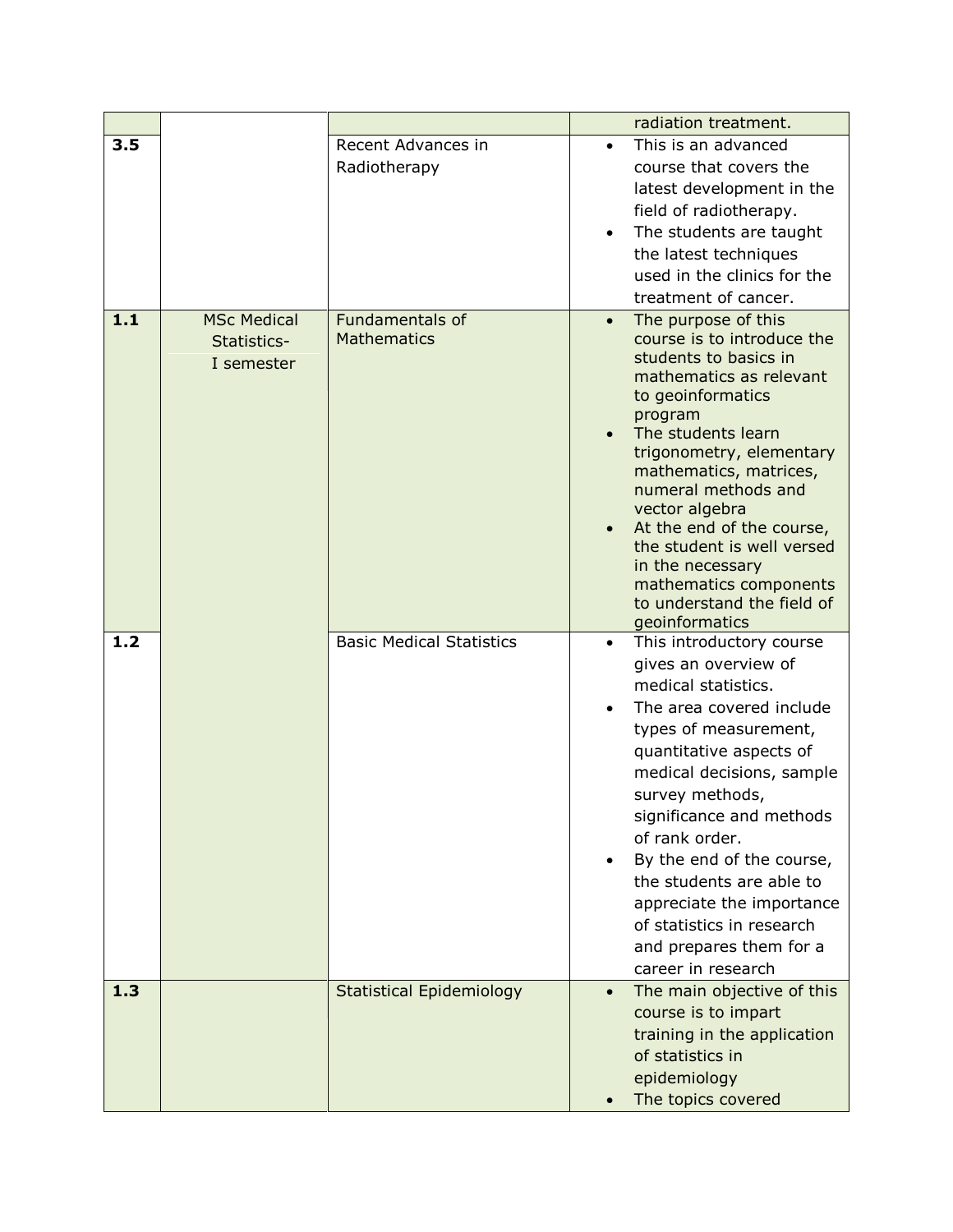|     |                                                      |           | include probability, tools<br>of epidemiology,<br>measures of disease-<br>exposure association,<br>principles of<br>measurements, infectious<br>disease epidemiology<br>At the end of the course,<br>the student will have a<br>greater appreciation on<br>the role of statistics in<br>understanding<br>epidemiology.                                                                                                                              |
|-----|------------------------------------------------------|-----------|-----------------------------------------------------------------------------------------------------------------------------------------------------------------------------------------------------------------------------------------------------------------------------------------------------------------------------------------------------------------------------------------------------------------------------------------------------|
| 1.4 | Population and Health Data<br>Management             | $\bullet$ | The course highlights the<br>importance of statistics in<br>population and health<br>data management.<br>The students are taught<br>demography and<br>measures of population,<br>vital statistics, life table,<br>population growth models<br>and development<br>statistics.<br>At the end of the course,<br>the students will be able<br>to demonstrate<br>knowledge in the use of<br>statistics in interpreting<br>population and health<br>data. |
|     | Statistical computing using<br><b>Excel and SPSS</b> |           | Students in this course<br>study a wide variety of<br>statistical and graphical<br>techniques, including<br>linear and nonlinear<br>modeling, classical<br>statistical tests, time-<br>series analysis, and<br>classification and<br>clustering.<br>The course will impart<br>training to students who<br>seek to acquire and refine<br>their skills relating to data<br>analysis and                                                               |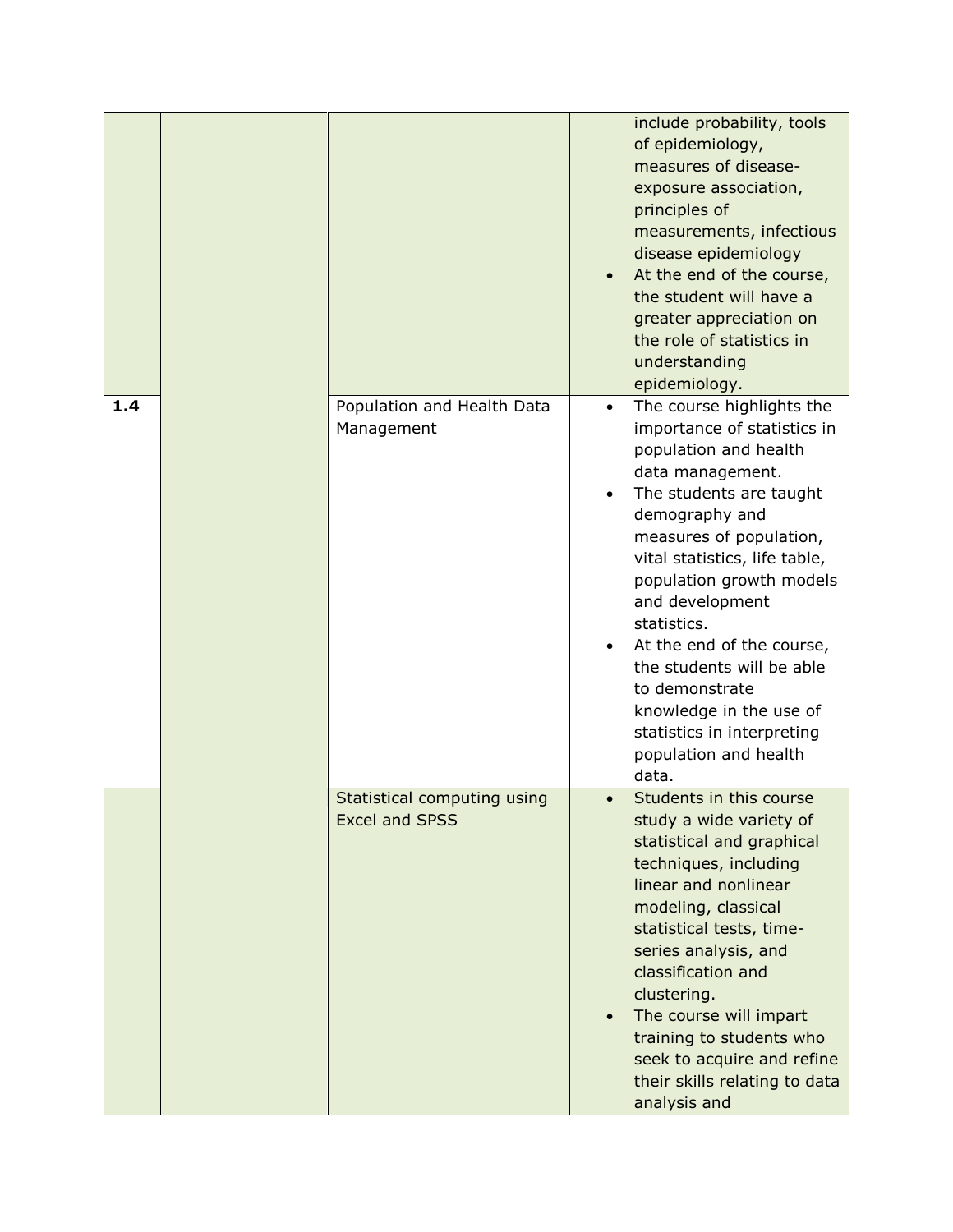|     |                                                  |                                            | manipulation.                                                                                                                                                                                                                                                                                                                                                                                                                                                          |
|-----|--------------------------------------------------|--------------------------------------------|------------------------------------------------------------------------------------------------------------------------------------------------------------------------------------------------------------------------------------------------------------------------------------------------------------------------------------------------------------------------------------------------------------------------------------------------------------------------|
| 2.1 | <b>MSc Medical</b><br>Statistics-<br>II semester | <b>Basics of Clinical Trial</b>            | The students in this<br>$\bullet$<br>course are introduced to<br>the basics in designing<br>experiments for clinical<br>trials, alternative trial<br>designs, designing studies<br>of medical tests,<br>addressing ethical issues<br>and classification of<br>clinical trials.<br>The student after<br>completion of the course<br>will be well versed in all<br>aspects involved in the<br>design, implementation<br>and execution of a<br>successful clinical trial. |
| 2.2 |                                                  | Linear Regression and<br><b>Robustness</b> | In this course students<br>$\bullet$<br>study linear regression,<br>multiple regression,<br>logistic regression, non-<br>linear regression and<br>robust regression.<br>By the end of the course<br>the students will be able<br>to demonstrate the role<br>of regression in the<br>identification and<br>characterization of<br>relationships among<br>multiple factors in<br>medical data.                                                                           |
| 2.3 |                                                  | Documentation and<br>Research Methodology  | The outline of the course<br>$\bullet$<br>is to introduce the<br>students to research<br>methodology, precision<br>and accuracy, cohort<br>studies and quality<br>control.<br>At the end of the course<br>the students will be able<br>to apply their learning to<br>design experiments<br>meeting the international<br>guidelines                                                                                                                                     |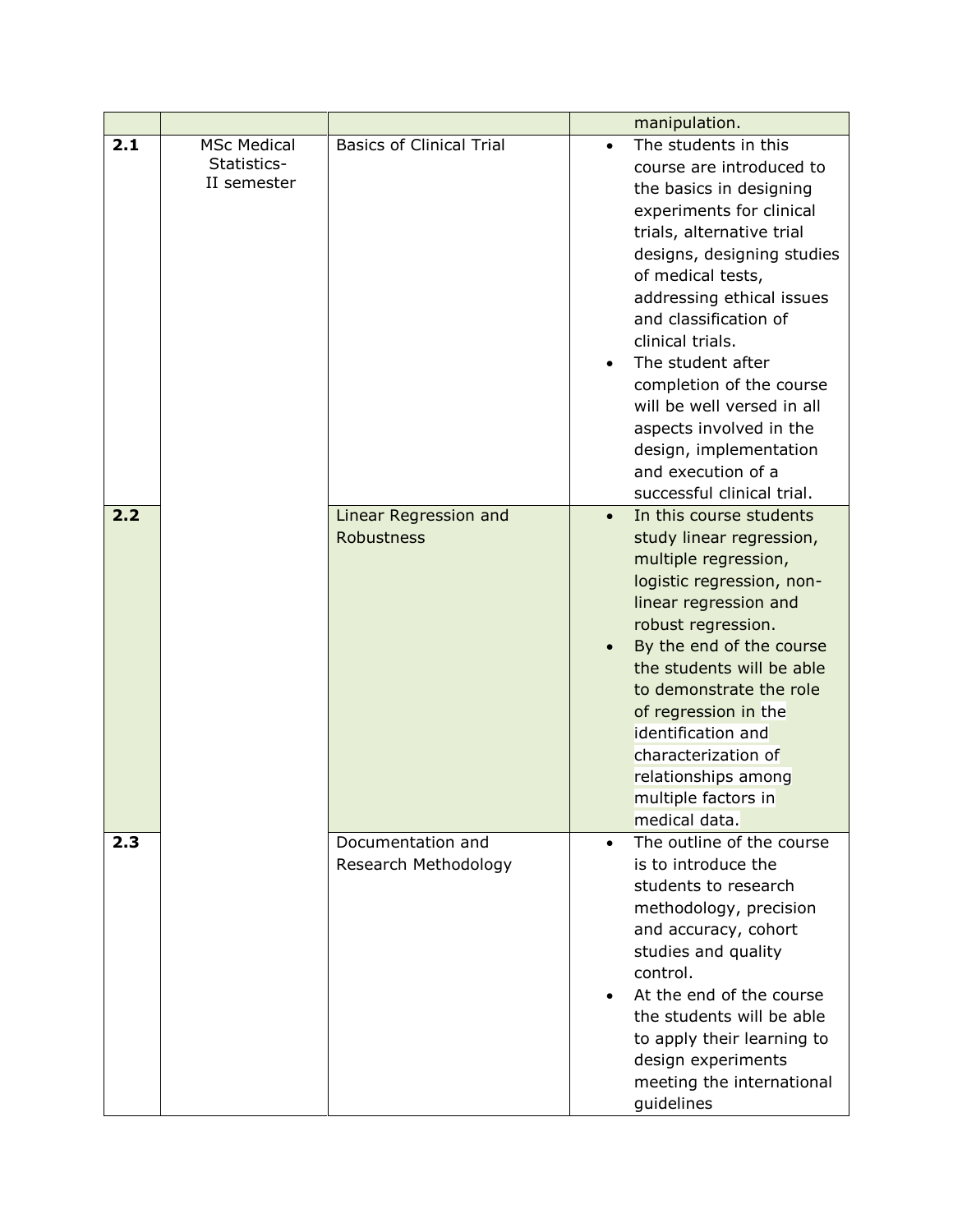| 2.4 |                                                          | <b>Time Series and Spatial</b><br><b>Statistics</b> |           | Students in this course<br>study the components of<br>time series, stationary<br>processes and spectral<br>analysis.<br>Students upon completion<br>of this course will be able<br>to apply this knowledge in<br>better designing clinical<br>trial experiments.                                                                                                                                       |
|-----|----------------------------------------------------------|-----------------------------------------------------|-----------|--------------------------------------------------------------------------------------------------------------------------------------------------------------------------------------------------------------------------------------------------------------------------------------------------------------------------------------------------------------------------------------------------------|
| 2.5 |                                                          | Statistical Model Using `R`                         | $\bullet$ | Students in this course<br>study a wide variety of<br>statistical and graphical<br>techniques, including<br>linear and nonlinear<br>modeling, classical<br>statistical tests, time-<br>series analysis, and<br>classification and<br>clustering.<br>The course will impart<br>training to students who<br>seek to acquire and refine<br>their skills relating to data<br>analysis and<br>manipulation. |
| 3.1 | <b>MSc Medical</b><br>Statistics-<br><b>III</b> semester | <b>Generalized Linear Models</b>                    | $\bullet$ | The student in this course<br>is taught linear<br>regression, logistic<br>regression and Poisson<br>regression.<br>Student at the end of this<br>course will be able to<br>demonstrate the use of<br>GLM in the analysis of<br>multicenter clinical trials<br>data.                                                                                                                                    |
| 3.2 |                                                          | Multivariate Analysis                               | $\bullet$ | Students in this course<br>learn principle component<br>analysis, clustering,<br>applications in test on<br>mean vectors and<br>MANOVA.<br>Outcome of this course is<br>that it prepares the<br>students to apply these                                                                                                                                                                                |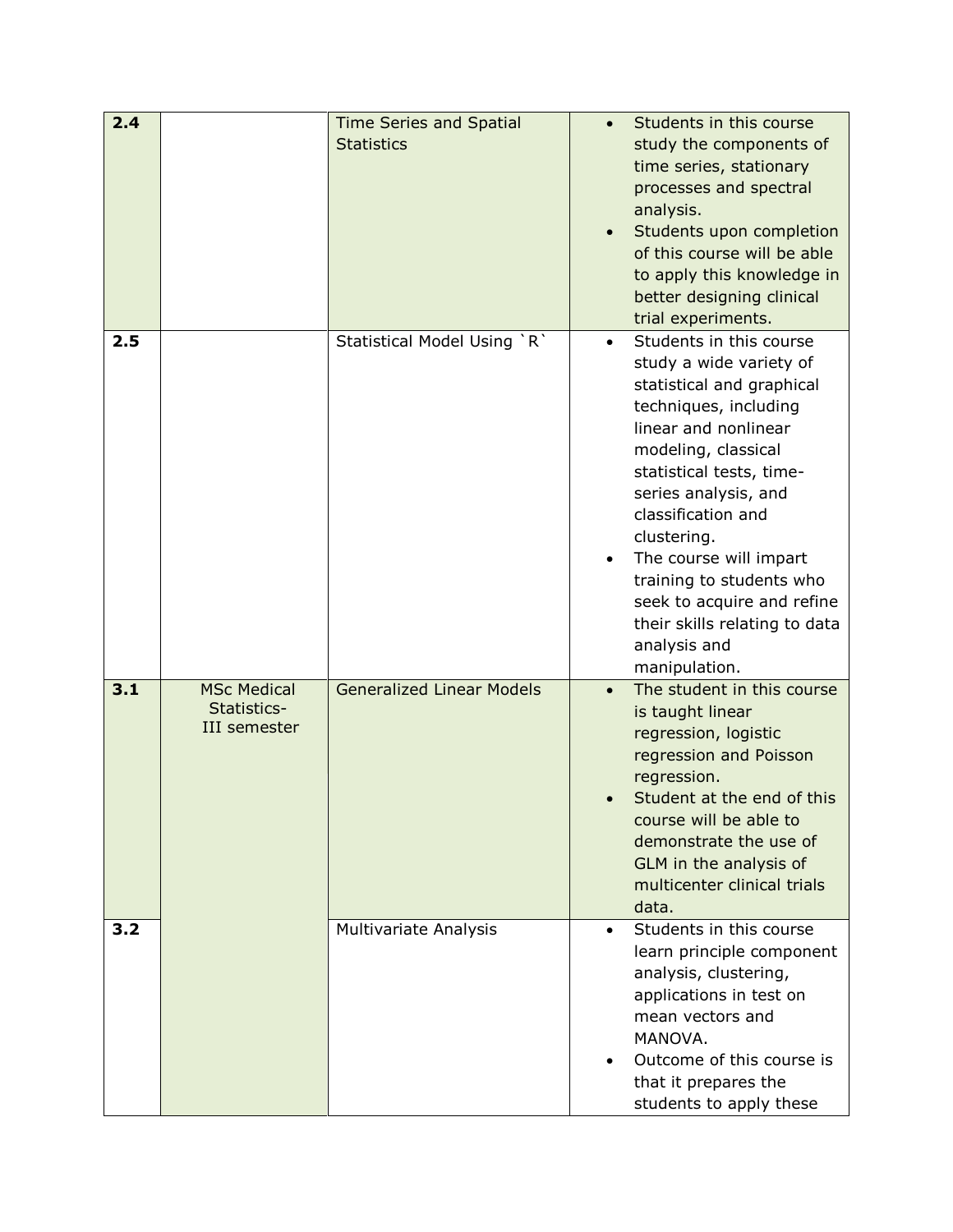|     |                            |           | methodologies to actual<br>real world data.                                                                                                                                                                                                                                                                                                                                                                                                                     |
|-----|----------------------------|-----------|-----------------------------------------------------------------------------------------------------------------------------------------------------------------------------------------------------------------------------------------------------------------------------------------------------------------------------------------------------------------------------------------------------------------------------------------------------------------|
| 3.3 | Survival Data Analysis     |           | The course on survival<br>data analysis focuses on<br>time to event data. They<br>learn techniques for<br>positive-valued random<br>variables.<br>Understanding of this<br>course will prepare the<br>students in interpreting<br>clinical trial data involving<br>survival statistics.                                                                                                                                                                         |
| 3.4 | Advanced Epidemiology      |           | The aim of the course is<br>to provide in-depth<br>expertise in epidemiologic<br>methods across different<br>topics like infectious and<br>chronic disease and for<br>diverse population.<br>Students after successful<br>completion of this course<br>will be able to identify<br>potential ethical problems<br>in research studies and<br>evaluate alternative<br>approaches.                                                                                 |
| 3.5 | Data analysis Using MATLAB | $\bullet$ | This course explores the<br>use of the MATLAB<br>software in data analysis.<br>The students in this<br>course are taught<br>graphics, descriptive<br>statistics, linear algebra<br>and lineal methods,<br>modeling.<br>Upon successful<br>completion of this course,<br>the students will be able<br>to demonstrate their skills<br>in applying the MATLAB<br>software to address a<br>variety of biomedical<br>problems that involve<br>large volumes of data. |
|     |                            |           |                                                                                                                                                                                                                                                                                                                                                                                                                                                                 |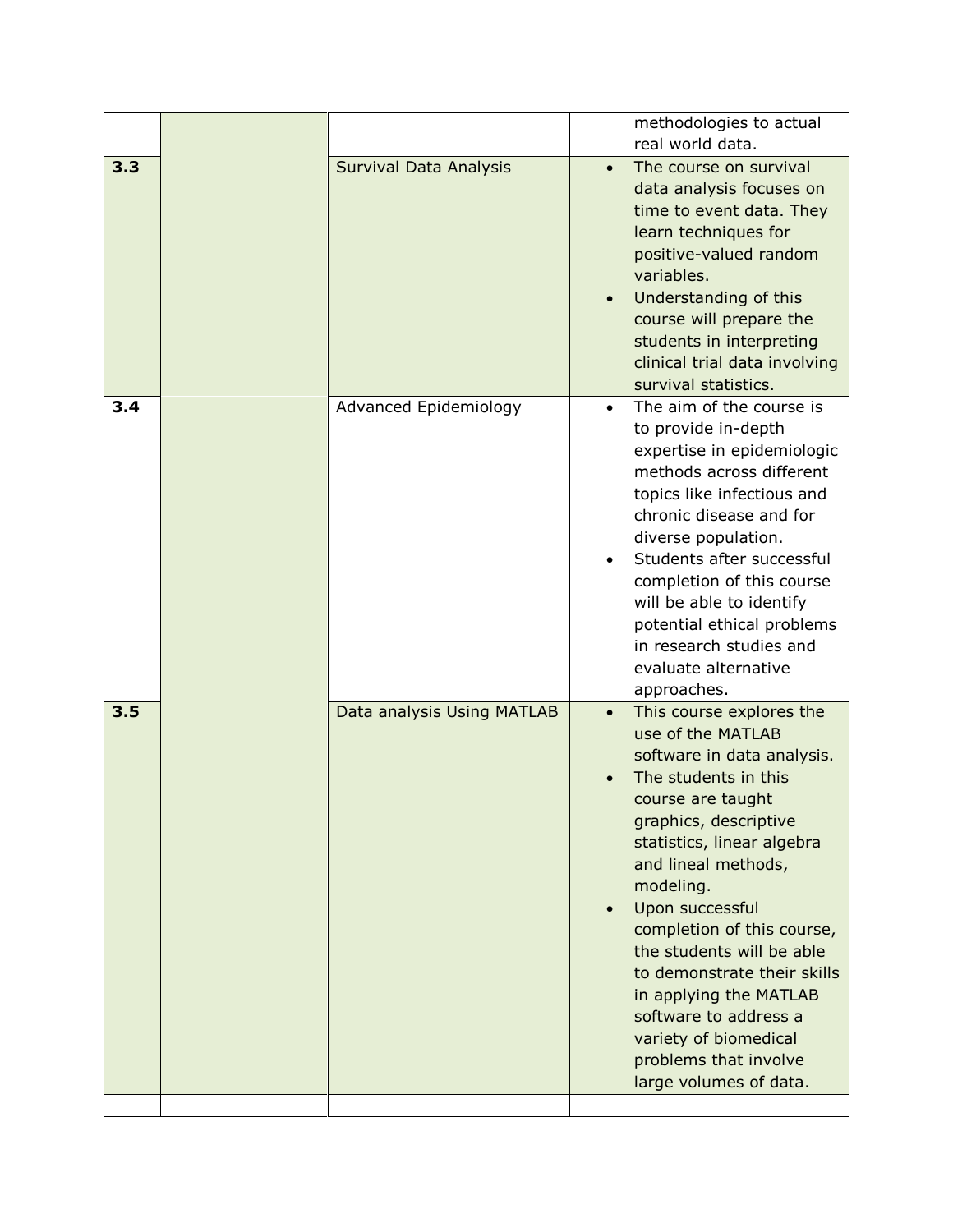| $1.1$ | <b>MSc Nanoscience</b><br>and Technology -<br>I semester | <b>Fundamentals of Molecular</b><br><b>Biology</b>         | $\bullet$<br>$\bullet$ | It deals with<br>understanding the<br>molecular aspects of the<br>biology.<br>It majorly emphasizes the<br>concepts of central<br>dogma of molecular<br>biology spanning from<br><b>DNA Replication till</b><br>Protein Synthesis and<br>Reverse transcription.<br>It also helps in<br>understanding the<br>concepts of cellular<br>function.                 |
|-------|----------------------------------------------------------|------------------------------------------------------------|------------------------|---------------------------------------------------------------------------------------------------------------------------------------------------------------------------------------------------------------------------------------------------------------------------------------------------------------------------------------------------------------|
| 1.2   |                                                          | Fundamentals of<br>Nanotechnology                          | $\bullet$              | This is an interdisciplinary<br>and emerging area<br>The students are taught<br>the basics of<br>nanotechnology and their<br>applications<br>3.<br>The course<br>introduces the students to<br>the new and novel<br>applications to solve<br>biomedical problems<br>through nanotechnology                                                                    |
| 1.3   |                                                          | Fundamentals of<br>Biochemistry and<br><b>Biomolecules</b> | $\bullet$<br>$\bullet$ | This paper trains students<br>to appreciate the salient<br>features of biomolecules<br>in the organization of life.<br>It spans over the<br>significance and<br>methodology involved in<br>characterizing major<br>biomolecules.<br>It helps the students in<br>understanding the<br>classification, functions<br>and application aspects of<br>biomolecules. |
| 1.4   |                                                          | <b>Biochemical Techniques</b>                              | $\bullet$              | The units of this paper<br>are crucial for<br>implementation of<br>research ideas at<br>molecular level.                                                                                                                                                                                                                                                      |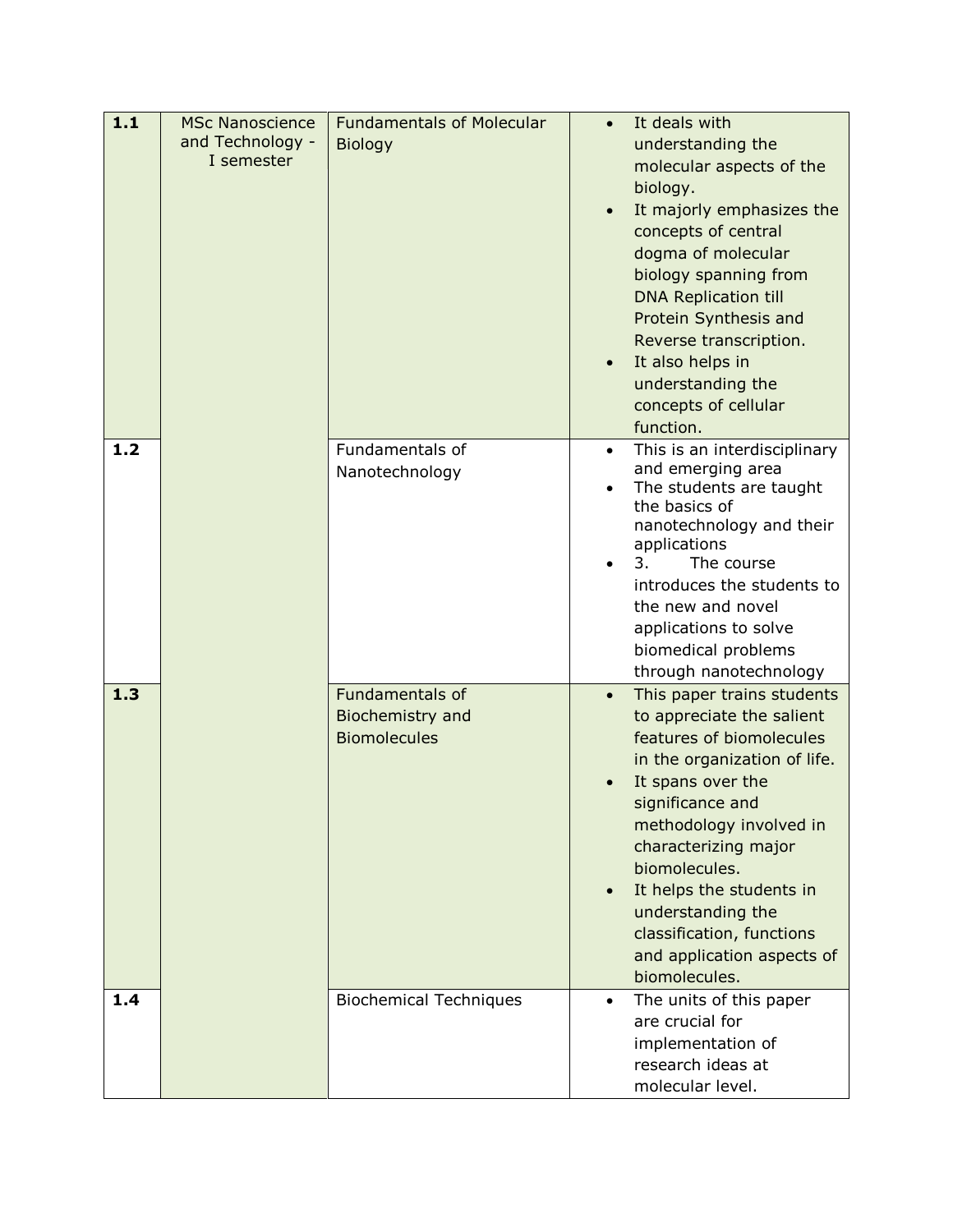|     |                                                           |                                                  |           | It trains the students in<br>adopting various<br>techniques in biological<br>research.<br>This significantly<br>enhances the<br>employability of the<br>candidates in<br>Biotechnological,<br>Pharmaceutical Industries<br>and Analytical<br>Laboratories and research<br>institutes.                                                                                                                                                                                                                                                                                                                                        |
|-----|-----------------------------------------------------------|--------------------------------------------------|-----------|------------------------------------------------------------------------------------------------------------------------------------------------------------------------------------------------------------------------------------------------------------------------------------------------------------------------------------------------------------------------------------------------------------------------------------------------------------------------------------------------------------------------------------------------------------------------------------------------------------------------------|
| 1.5 |                                                           | <b>Statistical Methods for</b><br><b>Biology</b> |           | It provides an<br>introduction to selected<br>important topics in<br>biostatistical concepts and<br>reasoning.<br>This course represents an<br>introduction to the field of<br>data and data types.<br>The students learn<br>specific topics including<br>tools for describing<br>central tendency and<br>variability in data;<br>methods for performing<br>inference on population<br>means and proportions<br>via sample data;<br>statistical hypothesis<br>testing and its application<br>to group comparisons;<br>issues of power and<br>sample size in study<br>designs; and random<br>sample and other study<br>types. |
| 2.1 | <b>MSc Nanoscience</b><br>and Technology -<br>II semester | Properties of Nanomaterials                      | $\bullet$ | This paper introduces the<br>students to the properties<br>of nanomaterials.<br>The students study the<br>optical, magnetic,<br>mechanical, electronic<br>and surface properties of<br>nanomaterials.                                                                                                                                                                                                                                                                                                                                                                                                                        |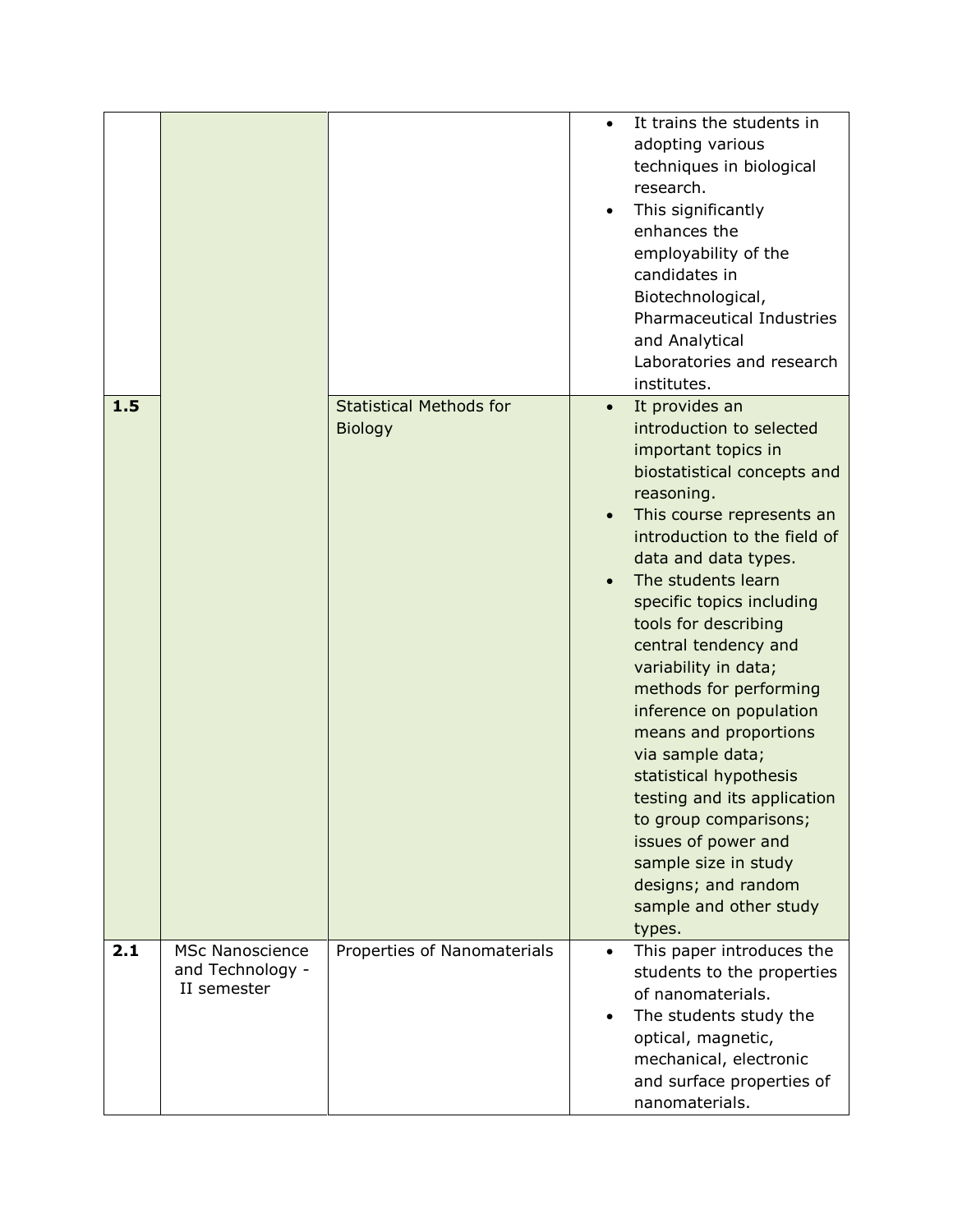|     |                                                           |                        | At the end of the course,<br>the student will be able to<br>appreciate the unique<br>properties at the<br>nanoscale.                                                                                                                                                                                                                                                                                                                                   |
|-----|-----------------------------------------------------------|------------------------|--------------------------------------------------------------------------------------------------------------------------------------------------------------------------------------------------------------------------------------------------------------------------------------------------------------------------------------------------------------------------------------------------------------------------------------------------------|
| 2.2 | Synthesis and surface<br>modification of<br>nanomaterials | $\bullet$<br>$\bullet$ | This paper covers the<br>various synthesis<br>methods and surface<br>modification methods<br>used for nanoparticles.<br>The topics covered<br>include physical method,<br>chemical method,<br>biological method, surface<br>modification, targeting<br>strategies.<br>By the end of the course,<br>the students will have an<br>excellent grasp on all the<br>concepts involved in<br>synthesis of nanoparticles<br>and their surface<br>modification. |
| 2.3 | Cell and tissue culture<br>technology                     | $\bullet$              | The paper emphasizes<br>the up-to-date<br>technological aspects of<br>Cell and tissue culture.<br>It also covers the various<br>methods of gene transfer<br>technology.<br>The paper helps to train<br>students in<br>biotechnological training<br>to work at industrial level.                                                                                                                                                                        |
| 2.4 | Nanobiology and<br>Nanosystems                            | $\bullet$              | This introductory course<br>explains the interaction of<br>nano materials with<br>biology.<br>By the end of the course,<br>the students,<br>demonstrate the ability to<br>understand the<br>interaction of<br>nanomaterials, biological<br>membrane, DNA, and<br>microbial surfaces.                                                                                                                                                                   |
| 2.5 | Cancer Biology                                            | $\bullet$              | It is an elective paper<br>which deals with                                                                                                                                                                                                                                                                                                                                                                                                            |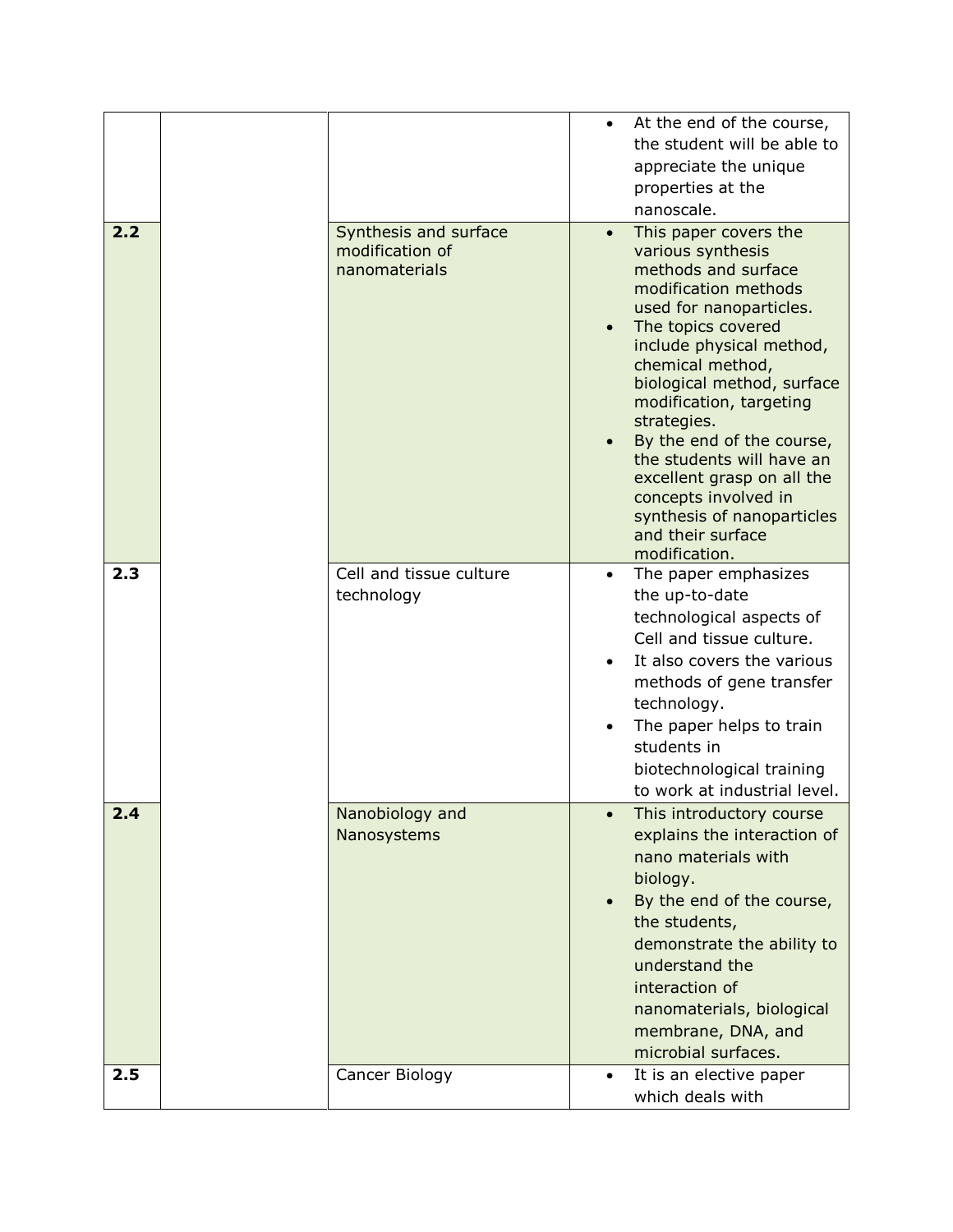|     |                                                                   |                                         | fundamentals required for<br>understanding the cancer<br>at molecular level.<br>It helps the students to<br>$\bullet$<br>appreciate the phases of<br>cell cycle and<br>mechanisms involved in<br>apoptosis.<br>It helps students to learn<br>the updated therapeutics<br>of cancer as well.                                                                                                                                                                                                                                                                               |  |
|-----|-------------------------------------------------------------------|-----------------------------------------|---------------------------------------------------------------------------------------------------------------------------------------------------------------------------------------------------------------------------------------------------------------------------------------------------------------------------------------------------------------------------------------------------------------------------------------------------------------------------------------------------------------------------------------------------------------------------|--|
| 3.1 | <b>MSc Nanoscience</b><br>and Technology -<br><b>III</b> semester | Nanotechnology Product<br>Development   | This course discusses the<br>$\bullet$<br>strategies needed for<br>successful<br>commercialization of<br>nanoscale products.<br>The students learn about<br>$\bullet$<br>business development,<br>capital generation for<br>business, IP rights, Patent<br>aspects and economics of<br>product development.<br>At the end of the course,<br>the student will be able to<br>demonstrate a command<br>on all aspects involved in<br>commercialization of<br>nanotechnology-based<br>product.                                                                                |  |
| 3.2 |                                                                   | Pharmacokinetics and drug<br>metabolism | This is an interdisciplinary<br>$\bullet$<br>course that covers the<br>aspects involved in<br>understanding the<br>pharmacokinetics and<br>drug metabolism<br>involving nano-based<br>drug delivery system.<br>The students learn about<br>various pharmacokinetics<br>parameters through<br>mathematical models,<br>design protocol for BA/BE<br>study and its<br>interpretation, design in-<br>vitro dissolution studies<br>for various drugs.<br>At the end of the course,<br>the students will have the<br>necessary knowledge in<br>the area in<br>pharmacokinetics. |  |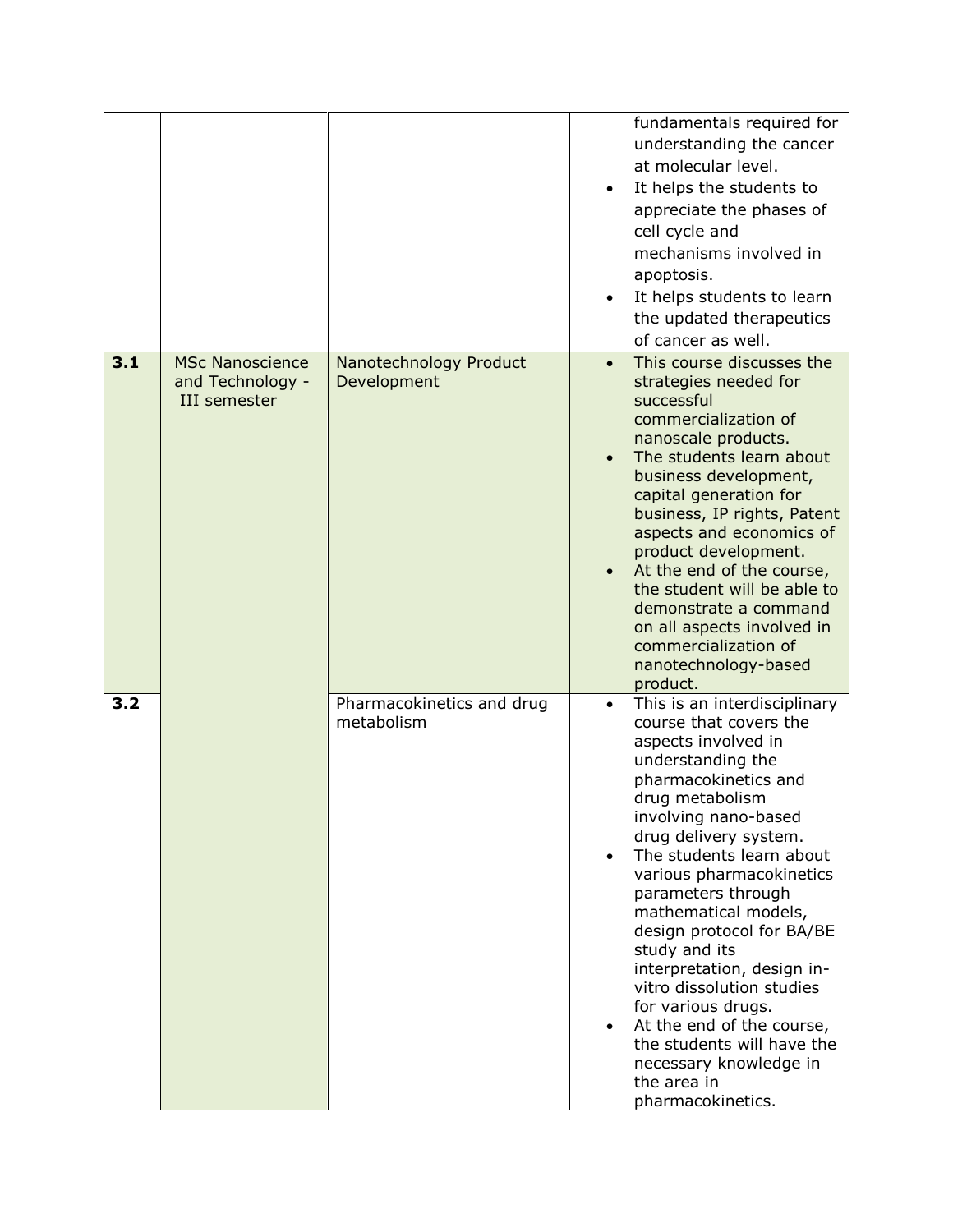| 3.3   |                   | Nano drug delivery systems                  |           | This course covers all the<br>aspects in the design of<br>various drug delivery<br>platforms for nano-based<br>therapeutics.<br>The areas covered include<br>oral, ocular, transdermal<br>and mucoadhesive-based<br>nano-drug delivery<br>systems.<br>By the end of the course,<br>the student will<br>demonstrate the ability to<br>design novel drug<br>delivery system based on<br>the application.                                                                                                 |
|-------|-------------------|---------------------------------------------|-----------|--------------------------------------------------------------------------------------------------------------------------------------------------------------------------------------------------------------------------------------------------------------------------------------------------------------------------------------------------------------------------------------------------------------------------------------------------------------------------------------------------------|
| 3.4   |                   | Biomedical Applications of<br>nanomaterials |           | The objective of this<br>course is to provide the<br>students with an insight<br>into the various<br>application of<br>nanomaterials in the<br>biomedical area.<br>The students learn about<br>tissue engineering, in<br>vitro diagnostics, in vivo<br>imaging, localized drug<br>delivery system and<br>triggered drug release<br>system.<br>The student at the end of<br>the course will be able to<br>demonstrate an<br>appreciation on the use of<br>nanomaterials for<br>biomedical applications. |
| 3.5   |                   | Environmental Nanoscience                   |           | This course describes<br>both the advantages and<br>disadvantages of nano<br>products to the<br>environment.<br>By the end of the course,<br>the students have an<br>appreciation for the<br>benefits of<br>nanotechnology in<br>imporving the<br>environment.                                                                                                                                                                                                                                         |
| $1.1$ | MSc Nutrition and | <b>Fundamentals of Food</b>                 | $\bullet$ | The course imbibes an                                                                                                                                                                                                                                                                                                                                                                                                                                                                                  |
|       |                   |                                             |           |                                                                                                                                                                                                                                                                                                                                                                                                                                                                                                        |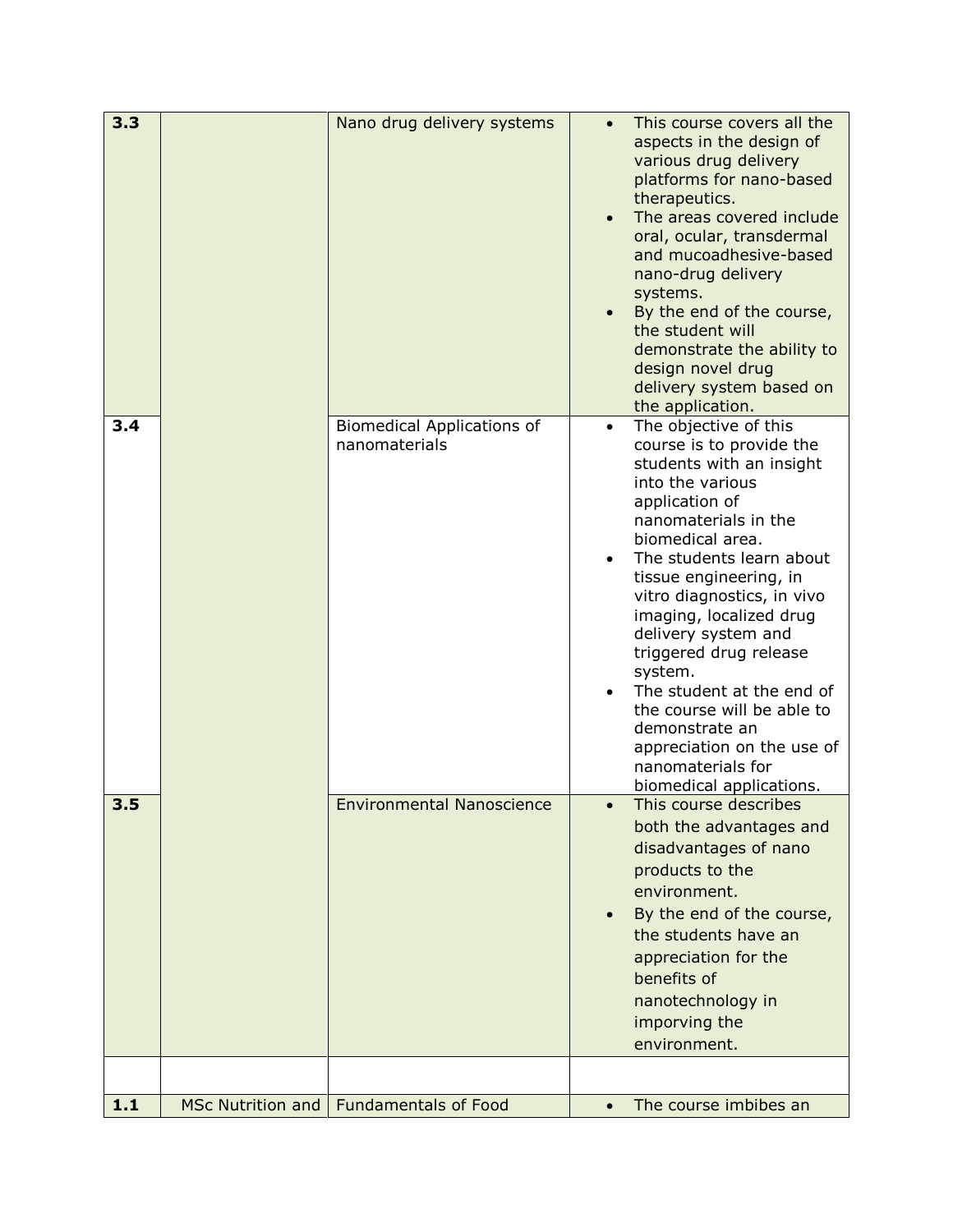|     | Dietetics -<br>I semester | Science                       | understanding of the<br>changes that occur in the<br>components during food<br>preparation whether<br>natural or induced by<br>handling procedures.<br>The students are made to<br>understand the various<br>Physical and chemical<br>reactions occur during<br>food preparation with the<br>medium of cooking.<br>At the end, the students<br>understand the nutritive<br>value of different foods<br>and methods of<br>preserving them during<br>cooking. |
|-----|---------------------------|-------------------------------|-------------------------------------------------------------------------------------------------------------------------------------------------------------------------------------------------------------------------------------------------------------------------------------------------------------------------------------------------------------------------------------------------------------------------------------------------------------|
| 1.2 |                           | Nutritional Biochemistry      | The paper provides the<br>structural and functional<br>role of cell organelles<br>and cell membrane at<br>the biological level<br>Students will be exposed<br>classification, biochemical<br>and physical properties of<br>macro nutrients, enzymes<br>and nucleic acids.<br>It helps students to<br>understand structural<br>configuration of macro<br>nutrients, enzymes and<br>nucleic acids.                                                            |
| 1.3 |                           | <b>Human Physiology</b>       | The paper covers the<br>$\bullet$<br>working of internal organ<br>and system.<br>The students will be<br>exposed to anatomy of<br>different organs<br>Paper helps the students<br>to understand the<br>physiological functions of<br>the biological systems                                                                                                                                                                                                 |
| 1.4 |                           | <b>Biochemical Techniques</b> | The units of this paper<br>$\bullet$<br>are crucial for<br>implementation of<br>research ideas at<br>molecular level.<br>It trains the students in<br>adopting various                                                                                                                                                                                                                                                                                      |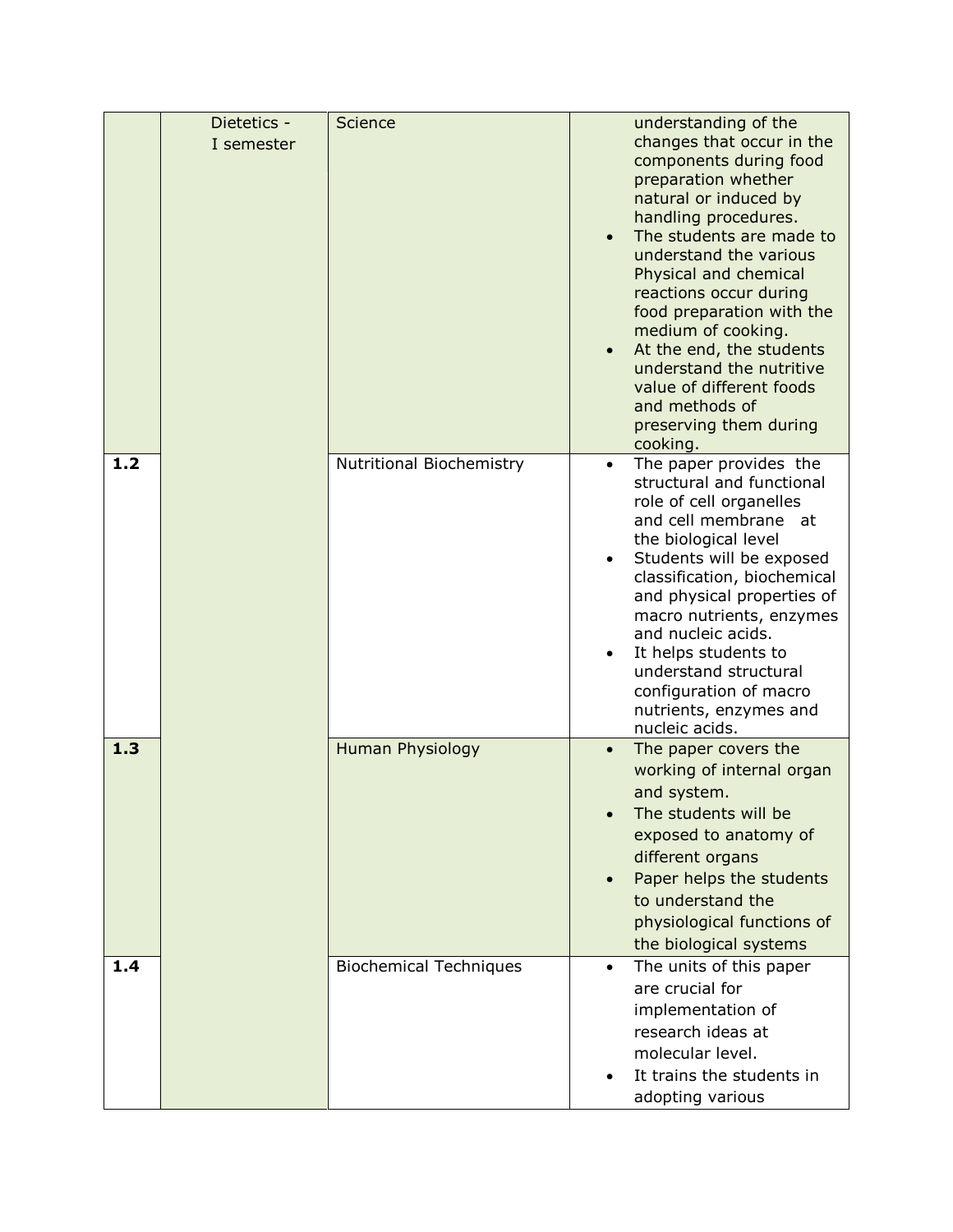|     |                   |                                |           | techniques in biological<br>research.             |
|-----|-------------------|--------------------------------|-----------|---------------------------------------------------|
|     |                   |                                |           | This significantly<br>enhances the                |
|     |                   |                                |           | employability of the                              |
|     |                   |                                |           | candidates in                                     |
|     |                   |                                |           | Biotechnological,                                 |
|     |                   |                                |           | <b>Pharmaceutical Industries</b>                  |
|     |                   |                                |           | and Analytical                                    |
|     |                   |                                |           | Laboratories and research                         |
|     |                   |                                |           | institutes.                                       |
| 1.5 |                   | <b>Statistical Methods for</b> | $\bullet$ | It provides an                                    |
|     |                   | <b>Biology</b>                 |           | introduction to selected                          |
|     |                   |                                |           | important topics in                               |
|     |                   |                                |           | biostatistical concepts and                       |
|     |                   |                                |           | reasoning.                                        |
|     |                   |                                |           | This course represents an                         |
|     |                   |                                |           | introduction to the field of                      |
|     |                   |                                |           | data and data types.                              |
|     |                   |                                |           | The students learn                                |
|     |                   |                                |           | specific topics including                         |
|     |                   |                                |           | tools for describing                              |
|     |                   |                                |           | central tendency and                              |
|     |                   |                                |           | variability in data;                              |
|     |                   |                                |           | methods for performing<br>inference on population |
|     |                   |                                |           | means and proportions                             |
|     |                   |                                |           | via sample data;                                  |
|     |                   |                                |           | statistical hypothesis                            |
|     |                   |                                |           | testing and its application                       |
|     |                   |                                |           | to group comparisons;                             |
|     |                   |                                |           | issues of power and                               |
|     |                   |                                |           | sample size in study                              |
|     |                   |                                |           | designs; and random                               |
|     |                   |                                |           | sample and other study                            |
|     |                   |                                |           | types.                                            |
| 2.1 | MSc Nutrition and | Advanced Nutrition - 1         |           | The students will                                 |
|     | Dietetics -       |                                |           | understand the basic                              |
|     | II semester       |                                |           | concepts of RDA for                               |
|     |                   |                                |           | Indian population.                                |
|     |                   |                                |           | The paper helps to<br>understand the              |
|     |                   |                                |           | Bioavailability,                                  |
|     |                   |                                |           | metabolism, functions,                            |
|     |                   |                                |           | deficiency and toxicity of                        |
|     |                   |                                |           | micro and macro                                   |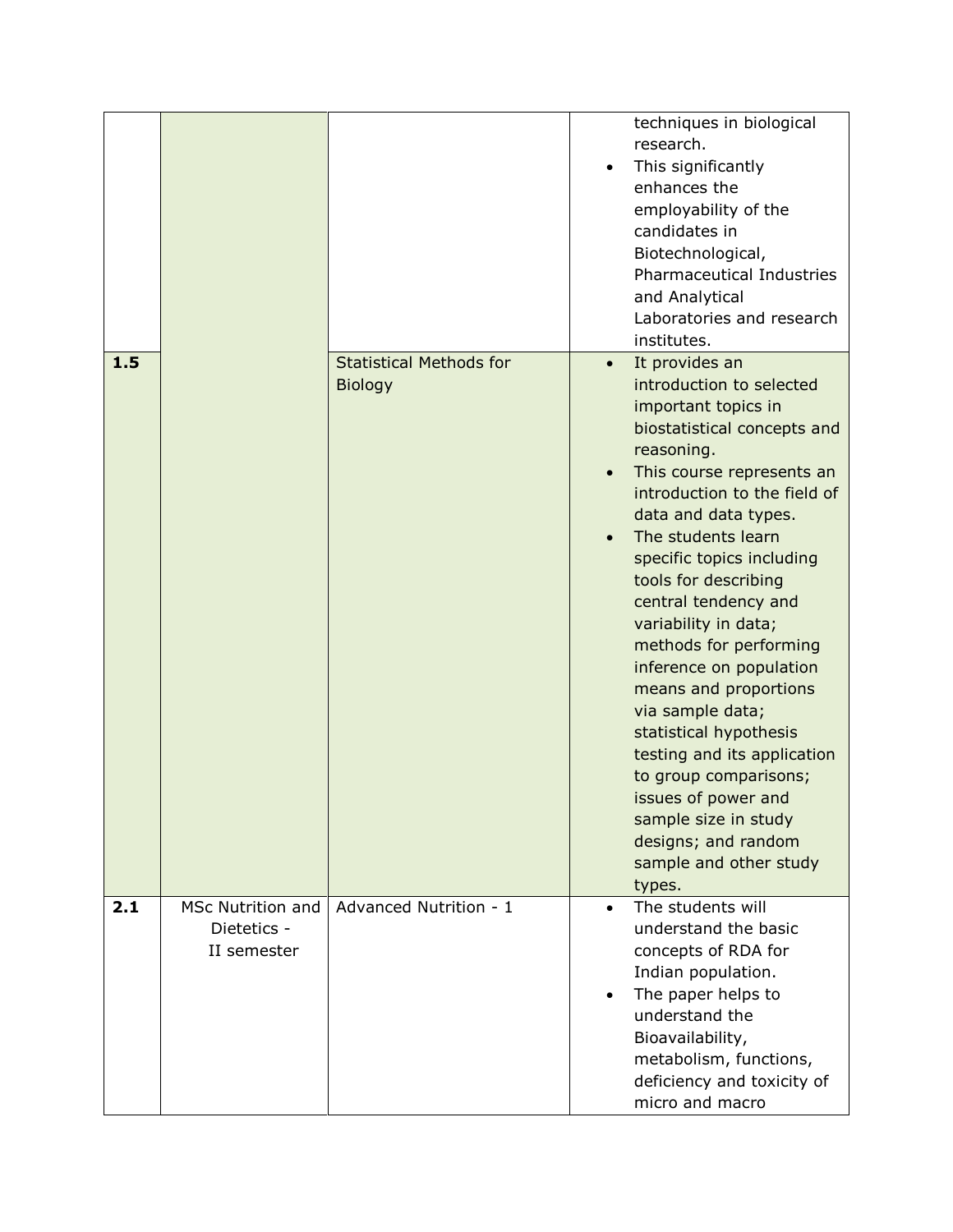| 2.2 | <b>Community Nutrition</b>                    | $\bullet$<br>$\bullet$ | minerals.<br>The students will be<br>exposed to different<br>methods and techniques<br>used for estimating the<br>minerals in food and<br>biological samples.<br>In the present scenario,<br>society needs the<br>awarenessregarding their<br>diet and also, people are<br>becoming more nutrition<br>conscious.<br>Students will understand<br>how the common man is<br>gradually switching<br>towards nutrition<br>scientists and dietitians<br>forcientifically proved<br>information on Nutrition<br>and Diet. |
|-----|-----------------------------------------------|------------------------|--------------------------------------------------------------------------------------------------------------------------------------------------------------------------------------------------------------------------------------------------------------------------------------------------------------------------------------------------------------------------------------------------------------------------------------------------------------------------------------------------------------------|
| 2.3 | <b>Human Nutrition</b>                        | $\bullet$<br>$\bullet$ | The paper helps students<br>to understand the<br>significance of various<br>nutrients<br>The paper covers the<br>metabolism of all<br>macronutrients<br>Students will understand<br>the effect of hypo and<br>hyper effects of the<br>nutrients                                                                                                                                                                                                                                                                    |
| 2.4 | Diet Therapy - 1                              | $\bullet$<br>$\bullet$ | The paper provides the<br>knowledge regarding<br>health benefits beyond<br>the nutrient contribution<br>when<br>They are eaten on a<br>regular basis in adequate<br>amounts.<br>By the end, The students<br>understand that<br>functional foods have<br>positive effect on a<br>person's health, physical<br>performance or state of<br>mind                                                                                                                                                                       |
| 2.5 | Nutraceuticals and<br><b>Functional Foods</b> | $\bullet$              | Paper helps in<br>understanding the role of                                                                                                                                                                                                                                                                                                                                                                                                                                                                        |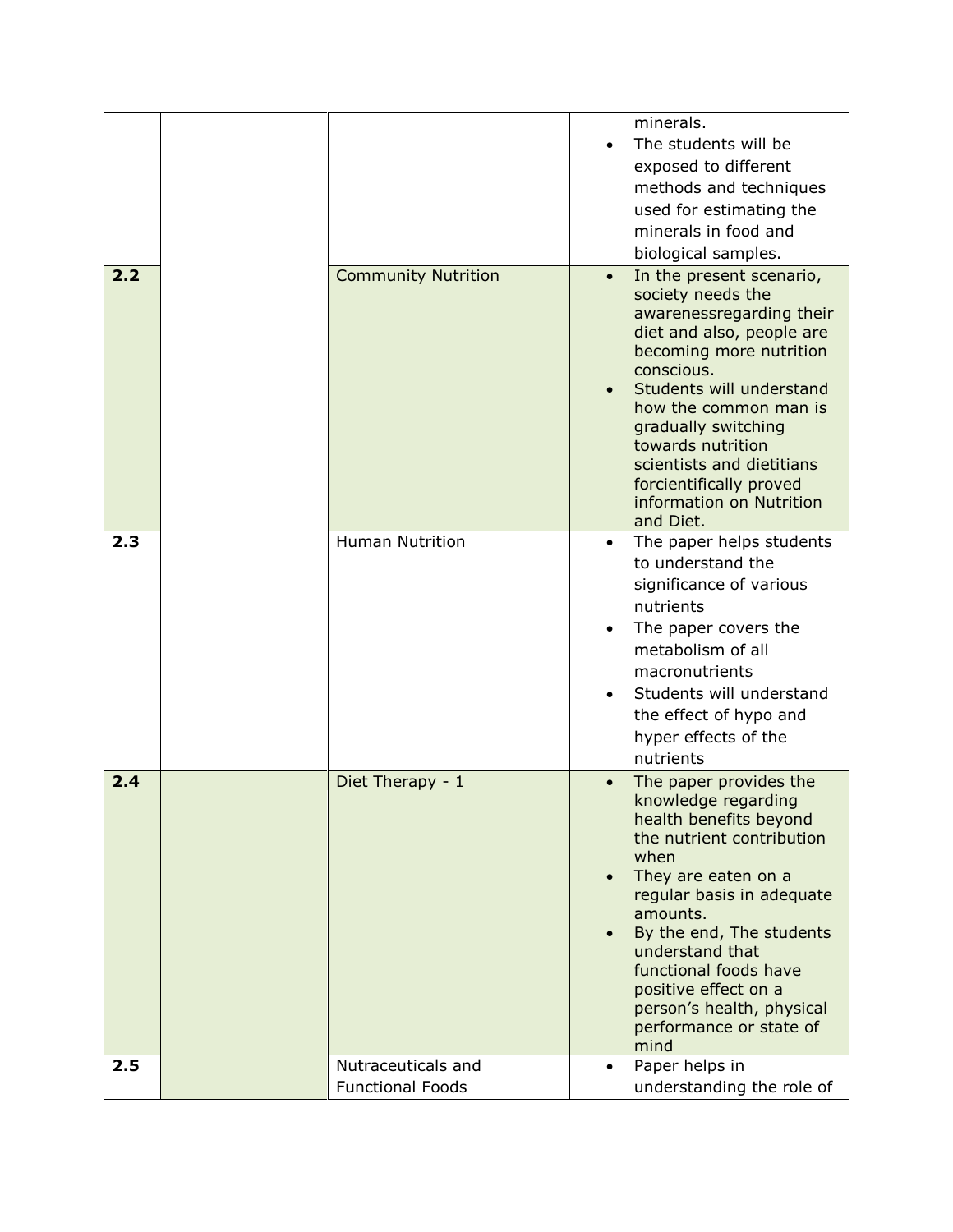|     |                                                         |                                     | nutrients in maintaining<br>the health.<br>The student will be able<br>to understand the<br>functional role of<br>phytochemicals as<br>nutracuetical.<br>The paper will help<br>students to understand<br>the nutracueticals and<br>functional foods role in<br>preventing non<br>communicable diseases. |  |
|-----|---------------------------------------------------------|-------------------------------------|----------------------------------------------------------------------------------------------------------------------------------------------------------------------------------------------------------------------------------------------------------------------------------------------------------|--|
| 3.1 | <b>MSc Nutrition and</b><br>Dietetics -<br>III semester | Life cycle Nutrition                | The paper covers the<br>importance of nutrients<br>throughout the life cycle<br>Helps in understanding<br>the nutrient<br>recommendation during<br>different stages of life<br>Helps understand the<br>requirement of nutrients<br>in special condition like<br>pregancny and lactation                  |  |
| 3.2 |                                                         | Medical Nutrition and<br>Management | The paper covers the<br>$\bullet$<br>nutritional requirements<br>during the diseases<br>condition<br>Students will be exposed<br>to diet counseling<br>Students will be taught<br>menu/diet planning                                                                                                     |  |
| 3.3 |                                                         | Diet Therapy - 2                    | The paper covers dietary<br>counseling in non-<br>communicable disease<br>condition<br>Students will be exposed<br>to diet counseling of<br>communicable disease<br>Students will be taught<br>menu/diet planning in<br>communicable disease                                                             |  |
| 3.4 |                                                         | Advanced Nutrition - 2              | The students will be<br>exposed to dietary<br>guidelines for Indians and                                                                                                                                                                                                                                 |  |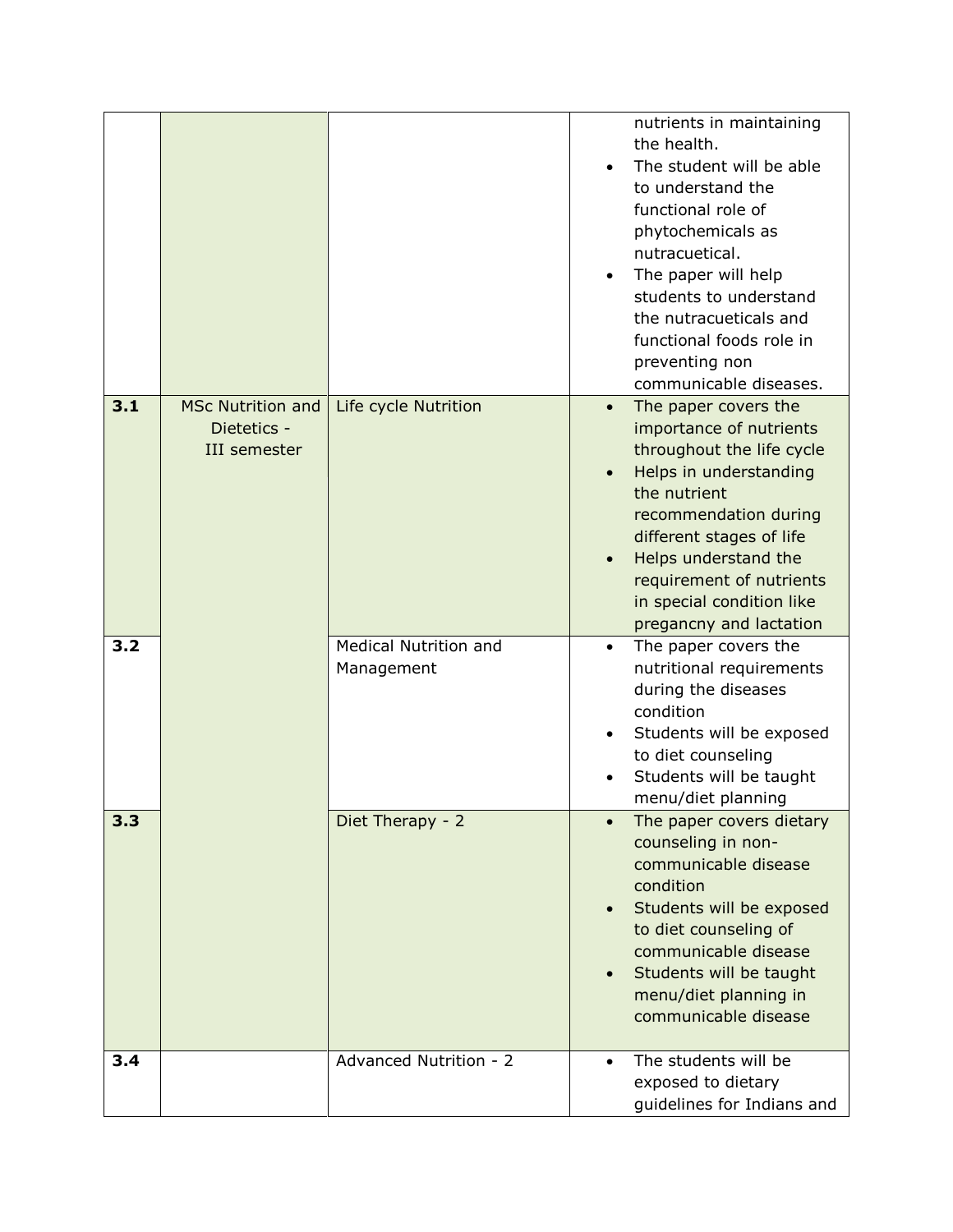|     |                                                |                                                    | basal metabolic rate<br>The paper helps to<br>understand the<br>Bioavailability,<br>metabolism, functions,<br>deficiency and toxicity of<br>vitamins<br>The students will be<br>exposed to different<br>methods and techniques<br>used for estimating the<br>vitamins in food and<br>biological samples                                                    |
|-----|------------------------------------------------|----------------------------------------------------|------------------------------------------------------------------------------------------------------------------------------------------------------------------------------------------------------------------------------------------------------------------------------------------------------------------------------------------------------------|
| 3.5 |                                                | Food Safety and Food<br>Service<br>Management      | The students will be<br>exposed to the food laws<br>The students will be<br>kitchen planning and<br>management<br>The students will be<br>exposed to the food<br>safety and management<br>of food waste                                                                                                                                                    |
|     |                                                |                                                    |                                                                                                                                                                                                                                                                                                                                                            |
| 1.1 | <b>MSc Molecular</b><br>Biology-<br>I semester | <b>Fundamentals of Molecular</b><br><b>Biology</b> | It deals with<br>understanding the<br>molecular aspects of the<br>biology.<br>It majorly emphasizes the<br>concepts of central<br>dogma of molecular<br>biology spanning from<br><b>DNA Replication till</b><br>Protein Synthesis and<br>Reverse transcription.<br>It also helps in<br>$\bullet$<br>understanding the<br>concepts of cellular<br>function. |
| 1.2 |                                                | Fundamentals of<br>Nanotechnology                  | This is an interdisciplinary<br>and emerging area<br>The students are taught<br>the basics of<br>nanotechnology and their<br>applications<br>The course<br>3.<br>introduces the students to                                                                                                                                                                |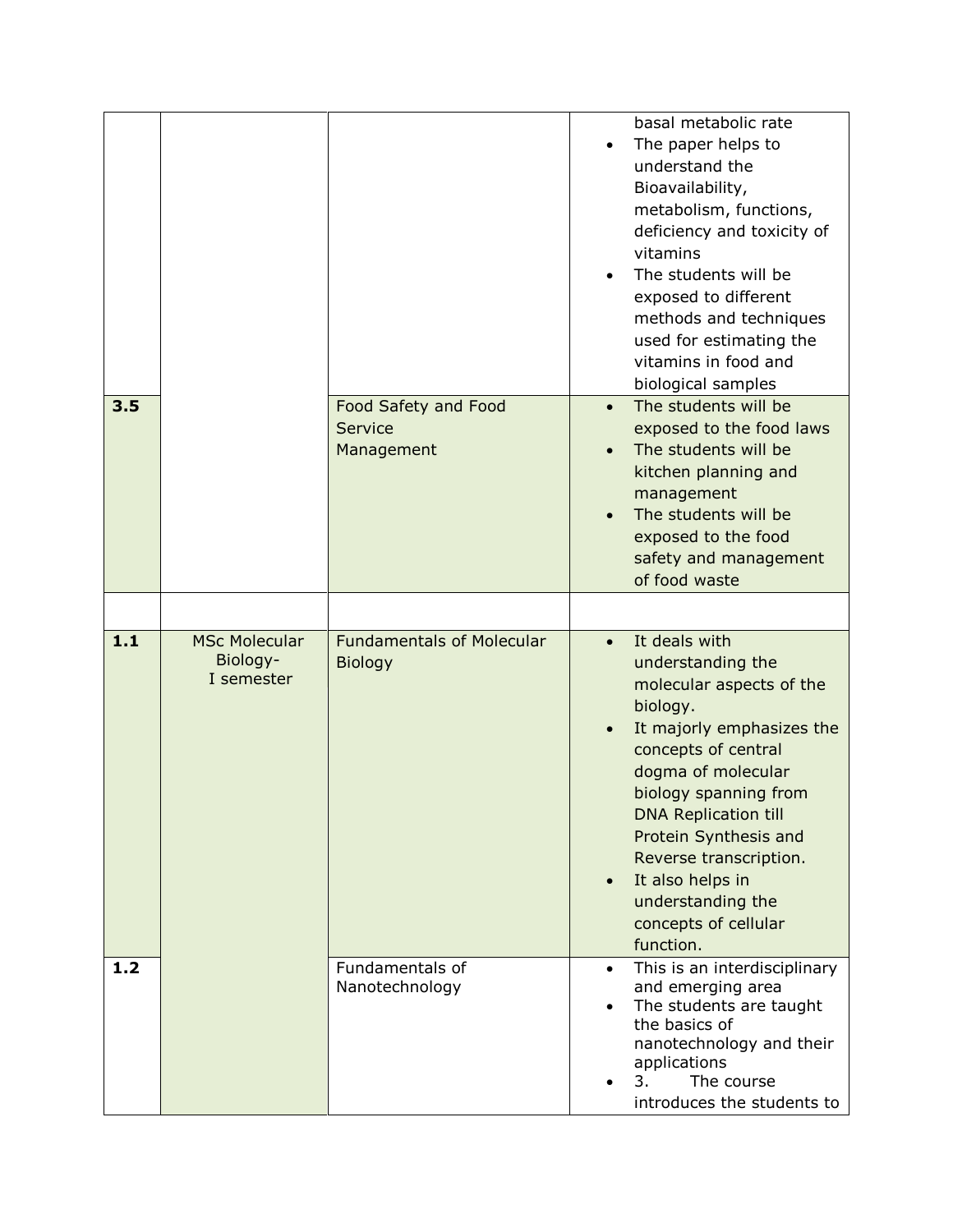|            |  |                                                                          |                        | the new and novel<br>applications to solve<br>biomedical problems<br>through nanotechnology                                                                                                                                                                                                                                                                                                       |
|------------|--|--------------------------------------------------------------------------|------------------------|---------------------------------------------------------------------------------------------------------------------------------------------------------------------------------------------------------------------------------------------------------------------------------------------------------------------------------------------------------------------------------------------------|
| 1.3<br>1.4 |  | <b>Fundamentals of</b><br><b>Biochemistry and</b><br><b>Biomolecules</b> | $\bullet$<br>$\bullet$ | This paper trains students<br>to appreciate the salient<br>features of biomolecules<br>in the organization of life.<br>It spans over the<br>significance and<br>methodology involved in<br>characterizing major<br>biomolecules.<br>It helps the students in<br>understanding the<br>classification, functions<br>and application aspects of<br>biomolecules.                                     |
|            |  | <b>Biochemical Techniques</b>                                            | $\bullet$              | The units of this paper<br>are crucial for<br>implementation of<br>research ideas at<br>molecular level.<br>It trains the students in<br>adopting various<br>techniques in biological<br>research.<br>This significantly<br>enhances the<br>employability of the<br>candidates in<br>Biotechnological,<br>Pharmaceutical Industries<br>and Analytical<br>Laboratories and research<br>institutes. |
| 1.5        |  | <b>Statistical Methods for</b><br><b>Biology</b>                         | $\bullet$<br>$\bullet$ | It provides an<br>introduction to selected<br>important topics in<br>biostatistical concepts and<br>reasoning.<br>This course represents an<br>introduction to the field of<br>data and data types.                                                                                                                                                                                               |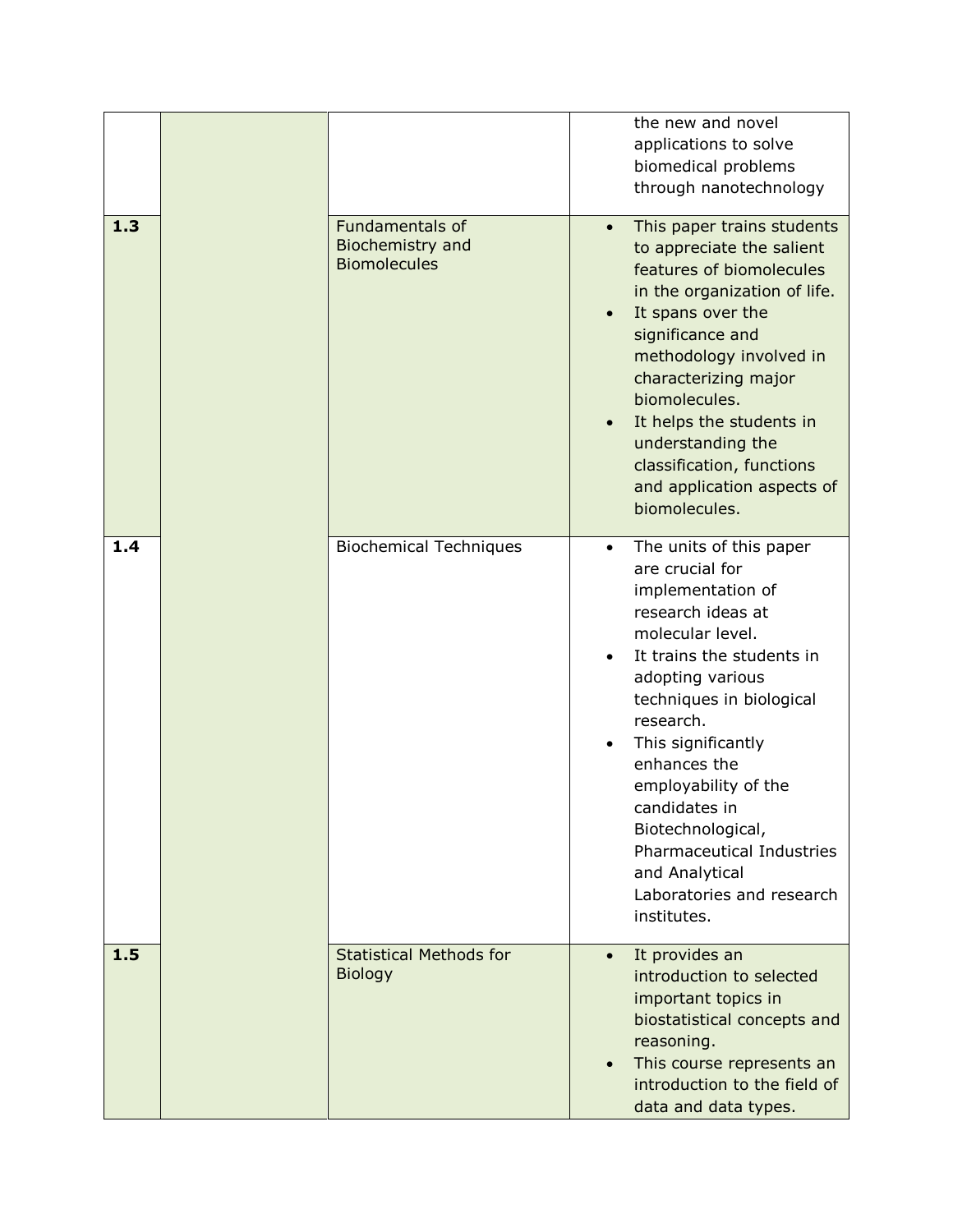|     |                                                 |                                       |           | The students learn<br>specific topics including<br>tools for describing<br>central tendency and<br>variability in data;<br>methods for performing<br>inference on population<br>means and proportions<br>via sample data;<br>statistical hypothesis<br>testing and its application<br>to group comparisons;<br>issues of power and<br>sample size in study<br>designs; and random<br>sample and other study<br>types.                |
|-----|-------------------------------------------------|---------------------------------------|-----------|--------------------------------------------------------------------------------------------------------------------------------------------------------------------------------------------------------------------------------------------------------------------------------------------------------------------------------------------------------------------------------------------------------------------------------------|
| 2.1 | <b>MSc Molecular</b><br>Biology-<br>II semester | Cell and tissue culture<br>technology |           | The paper emphasizes<br>the up-to-date<br>technological aspects of<br>Cell and tissue culture.<br>It also covers the various<br>methods of gene transfer<br>technology.<br>The paper helps to train<br>students in<br>biotechnological training<br>to work at industrial level.                                                                                                                                                      |
| 2.2 |                                                 | Genetics                              | $\bullet$ | The paper helps in<br>highlighting the scope<br>and significance of<br>genetics by imbibing the<br>principles of hereditary<br>genetic transmission and<br>interactions of gene with<br>environment.<br>It also helps students to<br>learn the molecular<br>aspects of genetics<br>disorders and mutations.<br>It helps the students to<br>appreciate the concepts<br>of gene and relationship<br>between genotype and<br>phenotype. |
| 2.3 |                                                 | Human Physiology and                  |           | This course teaches the                                                                                                                                                                                                                                                                                                                                                                                                              |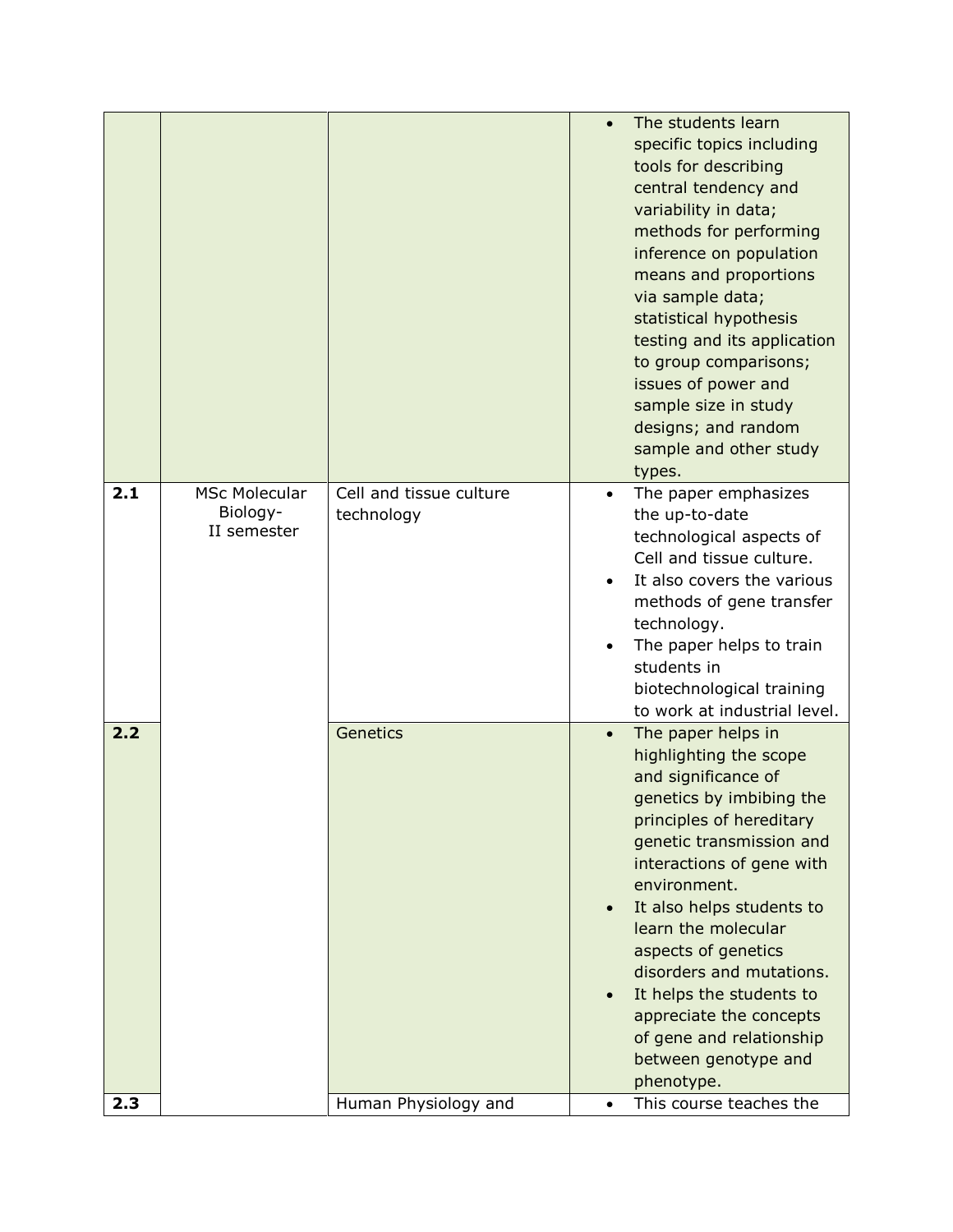|     |                      | Anatomy                  |                        | basic anatomy and<br>physiology of human<br>body.<br>The students are taught<br>the functioning aspects of<br>the human body at<br>molecular level.<br>At the end of this course<br>the students will be able<br>to appreciate the<br>anatomical and<br>physiological aspects of<br>the human body.                                                                                                                                                                                      |
|-----|----------------------|--------------------------|------------------------|------------------------------------------------------------------------------------------------------------------------------------------------------------------------------------------------------------------------------------------------------------------------------------------------------------------------------------------------------------------------------------------------------------------------------------------------------------------------------------------|
| 2.4 |                      | Immunology               |                        | This course provides you<br>with knowledge and<br>understanding of<br>immunology and the way<br>it is applied in diagnostic<br>and therapeutic<br>techniques and research.<br>It trains the students with<br>essentiality of molecules,<br>cells, tissues, and organs<br>involved in the defense<br>mechanism.<br>It's a paper which<br>accomplishes the learning<br>of techniques involved in<br>understanding the<br>immunological aspects of<br>physiology and biological<br>samples. |
| 2.5 |                      | Cancer Biology           | $\bullet$<br>$\bullet$ | It is an elective paper<br>which deals with<br>fundamentals required for<br>understanding the cancer<br>at molecular level.<br>It helps the students to<br>appreciate the phases of<br>cell cycle and<br>mechanisms involved in<br>apoptosis.<br>It helps students to learn<br>the updated therapeutics<br>of cancer as well.                                                                                                                                                            |
| 3.1 | <b>MSc Molecular</b> | Molecular Cell Signaling | $\bullet$              | This paper introduces the                                                                                                                                                                                                                                                                                                                                                                                                                                                                |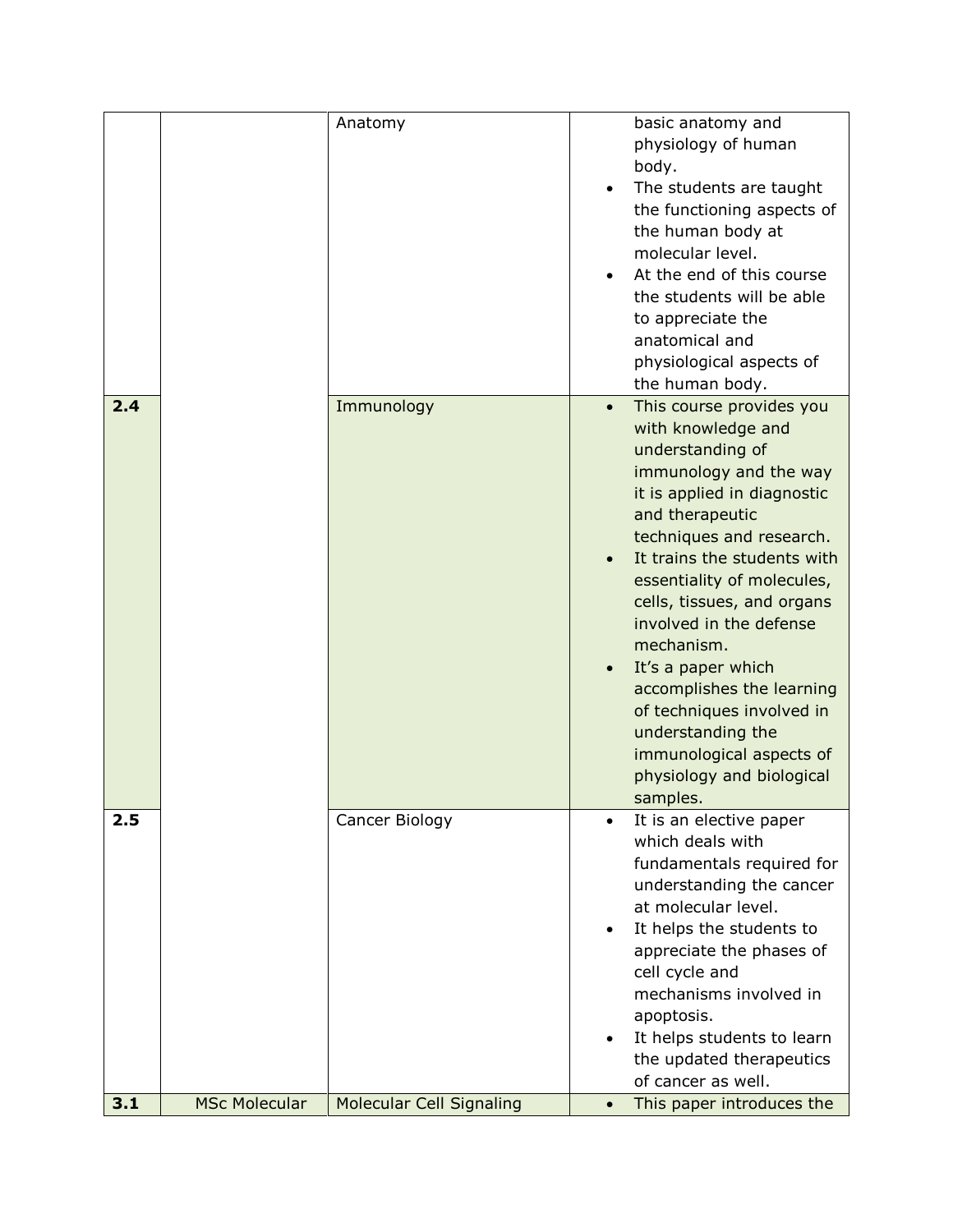|     | Biology-<br><b>III</b> semester |                             |           | concept of cell signaling<br>at molecular level.<br>The students learn about<br>signaling in microbes,<br>animal system, and their<br>pathways<br>By the end of the course,<br>the student has a better<br>appreciation for the role<br>of cell signaling in<br>diagnostics and<br>therapeutic applications.                                                                                                                                    |
|-----|---------------------------------|-----------------------------|-----------|-------------------------------------------------------------------------------------------------------------------------------------------------------------------------------------------------------------------------------------------------------------------------------------------------------------------------------------------------------------------------------------------------------------------------------------------------|
| 3.2 |                                 | <b>Genetic Engineering</b>  | $\bullet$ | This course is an<br>amalgamation of<br>principles of engineering<br>with genetics.<br>The students learn<br>techniques in separation,<br>gene construction, and<br>gene therapy.<br>By the end of the course,<br>the student would be able<br>to demonstrate the role<br>of genetic engineering in<br>gene therapy and its<br>applications in agriculture<br>and medicine.                                                                     |
| 3.3 |                                 | <b>Vaccine Development</b>  |           | This course enables the<br>students to understand<br>the importance of vaccine<br>development in disease<br>control.<br>The students learn the<br>basics of vaccinology,<br>molecular immunology,<br>antigen delivery system,<br>adjuvants and regulatory<br>aspects in vaccine<br>production.<br>The outcome of the<br>course is to inculcate the<br>importance of molecular<br>biology in understanding<br>vaccines and their<br>development. |
| 3.4 |                                 | <b>Applied Microbiology</b> | $\bullet$ | This fundamental paper                                                                                                                                                                                                                                                                                                                                                                                                                          |